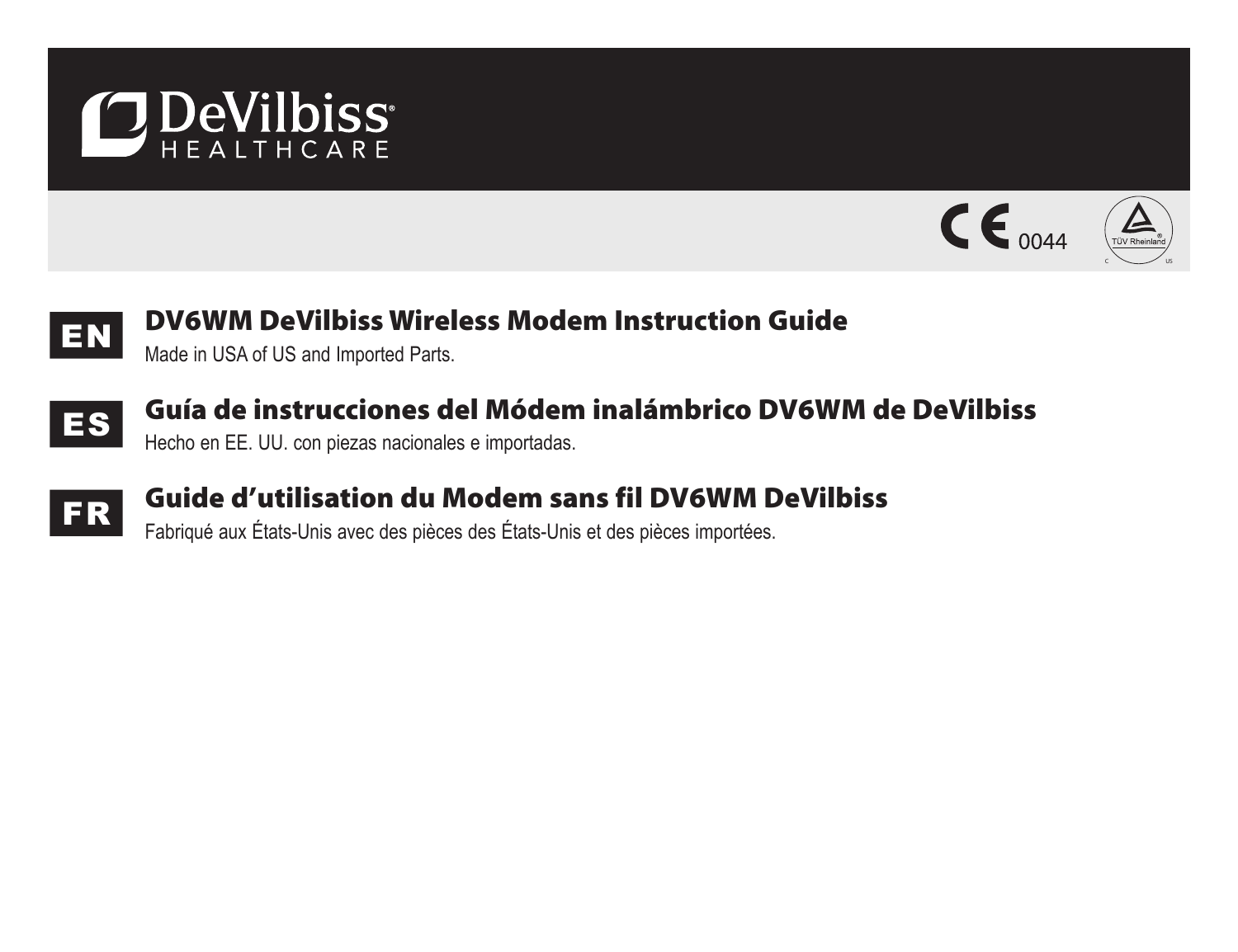| <b>EN-2</b>  |
|--------------|
| <b>ES-14</b> |
| <b>FR-26</b> |

## TABLE OF CONTENTS

|                                       | $FN - 2$ |
|---------------------------------------|----------|
|                                       | FN - 2   |
|                                       | FN - 2   |
|                                       | $FN - 3$ |
|                                       | $EN - 3$ |
|                                       | $FN - 4$ |
|                                       | $FN - 4$ |
|                                       | $FN - 5$ |
| Initial Set Up of Your Wireless Modem | $FN - 5$ |
|                                       | $FN - 6$ |
|                                       | $FN - 7$ |
|                                       | $FN - 8$ |
|                                       |          |
|                                       |          |
|                                       |          |

## INTENDED USE

The DeVilbiss Healthcare DV6WM Wireless Modem is intended to be used as a data collection tool for DeVilbiss IntelliPAP®/SleepCube® Series with SmartLink® II Bluetooth® module, IntelliPAP 2, and DeVilbiss BLUE™ Series CPAPs for patients in a home or healthcare environment. It is not intended to be used as a diagnostic tool.

# **CONTRAINDICATIONS**  $(\overline{MR})$  MR Unsafe

Do not bring the device or accessories into a Magnetic Resonance (MR) environment as it may cause unacceptable risk to the patient or damage to the device or MR medical devices. The device and accessories have not been evaluated for safety in an MR environment. Do not use the device or accessories in an environment with electromagnetic equipment such as CT scanners, Diathermy, RFID and electromagnetic security systems (metal detectors) as it may cause unacceptable risk to the patient or damage to the device. Some electromagnetic sources may not be apparent, if you notice any unexplained changes in the performance of this device, if it is making unusual or harsh sounds, disconnect the power cord and discontinue use. Contact your home care provider.

## **SYMBOLS**

|                     | <b>Test Call Button</b>                                                                                                                                               |            | Manufacturer                                                |  |  |
|---------------------|-----------------------------------------------------------------------------------------------------------------------------------------------------------------------|------------|-------------------------------------------------------------|--|--|
|                     | Cell Phone Status LED                                                                                                                                                 |            | Date of Manufacture                                         |  |  |
| $\times$            | <b>Bluetooth Status LED</b>                                                                                                                                           |            | DC voltage symbol                                           |  |  |
|                     | <b>Battery Status LED</b>                                                                                                                                             | <b>REF</b> | Model number                                                |  |  |
| $\overline{\bm{f}}$ | <b>Battery Charge Connector</b>                                                                                                                                       | <b>SN</b>  | Serial Number                                               |  |  |
| Ŀ                   | Refer to Operating<br>Instructions                                                                                                                                    | EC REP     | European Representative                                     |  |  |
| $(\mathfrak{t}_i)$  | Radio transmitter                                                                                                                                                     |            | MR Unsafe - Unsafe for<br>Magnetic Resonance<br>Environment |  |  |
| IP <sub>21</sub>    | Ingress Protection - Protected against finger access to<br>hazardous parts; protected against vertically falling water<br>drops                                       |            |                                                             |  |  |
| Rx<br>Only          | <b>CAUTION</b> - USA Federal law restricts this device to sale by or<br>on the order of physician                                                                     |            |                                                             |  |  |
|                     | This device contains electrical and/or electronic equipment<br>that must be recycled per EU Directive 2012/19/EU- Waste<br>Electrical and Electronic Equipment (WEEE) |            |                                                             |  |  |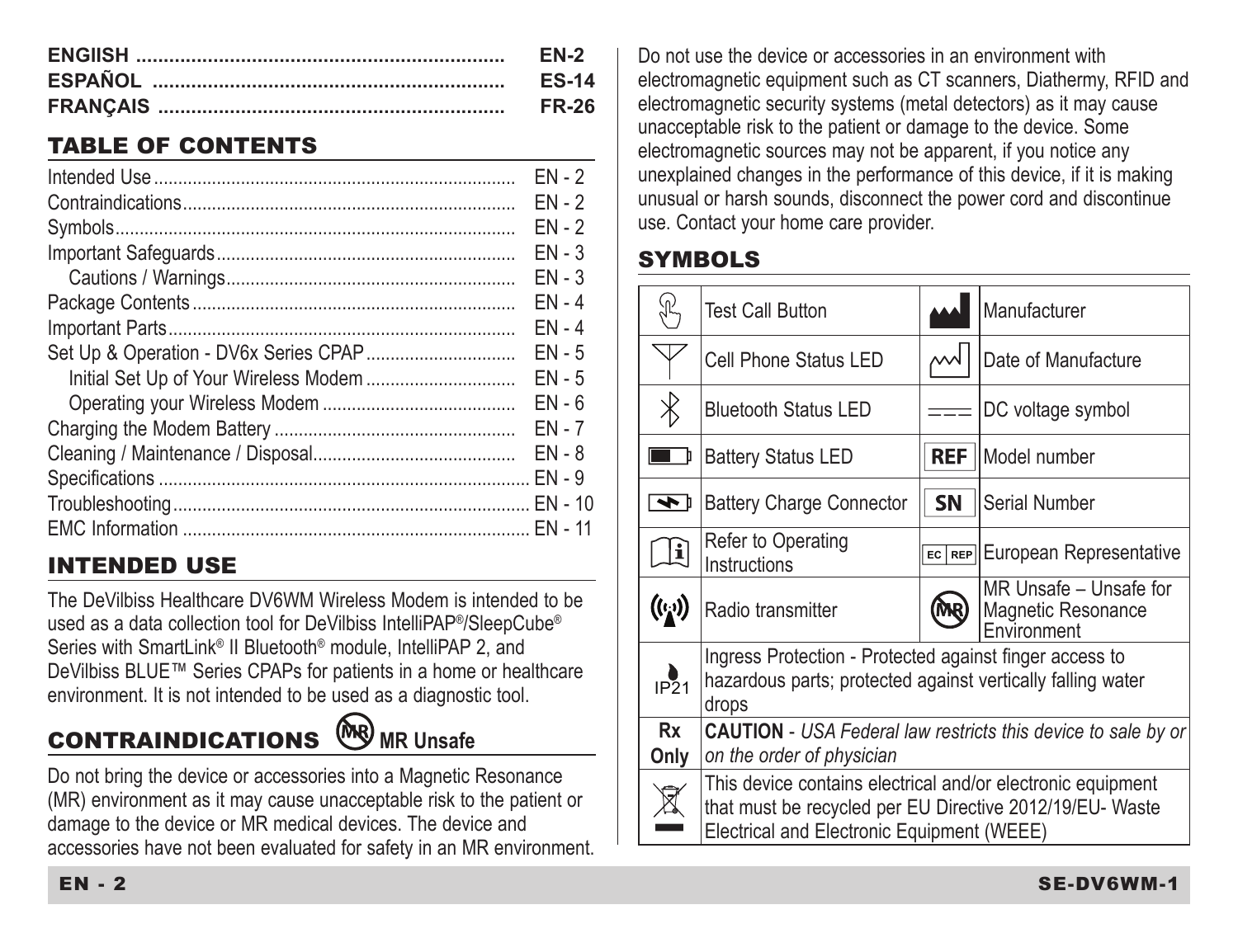## IMPORTANT SAFEGUARDS READ ALL INSTRUCTIONS BEFORE USING THIS DEVICE. SAVE THESE INSTRUCTIONS.

**(per IEC 60601-1-2:2007 Section 5.2.2.1 b)**

**WARNING: The use of ACCESSORIES, transducers and cables other than those specified, with the exception of transducers and cables sold by DeVilbiss Healthcare as replacement parts for internal components, may result in increased EMISSIONS or decreased IMMUNITY of the ME EQUIPMENT or ME SYSTEM.**

**(per IEC 60601-1-2:2007 Section 5.2.2.1 d)**

**WARNING: The DeVilbiss DV6WM Wireless Modem should not be used adjacent to or stacked with other equipment and that if adjacent or stacked use is necessary, the DeVilbiss DV6WM Wireless Modem should be observed to verify normal operation in the configuration in which it will be used.**

**(per IEC 60601-1-2:2007 Section 5.2.2.5)**

**WARNING: The DeVilbiss DV6WM Wireless Modem may be interfered with by other equipment, even if that other equipment complies with CISPR EMISSION requirements.**

| RF receiver frequency band BT         | 2.402 GHz ~ 2.480 GHz  |
|---------------------------------------|------------------------|
| RF receiver bandwidth BT              | 2.402 GHz ~ 2.480 GHz  |
| <b>RF</b> receiver frequency band GSM | 824.2 MHz ~ 1907.6 MHz |
| RF receiver bandwidth GSM             | 824.2 MHz ~ 1907.6 MHz |

**(per IEC 60601-1-2:2007 Section 5.2.2.5)**

| RF transmit frequency band BT       | 2.402 GHz ~ 2.480 GHz  |
|-------------------------------------|------------------------|
| Modulation BT                       | <b>GFSK, 8DPSK</b>     |
| <b>Effective Radiated Power BT</b>  | $< -10$ dBm (100 mW)   |
| RF transmit frequency band GSM      | 824.2 MHz ~ 1907.6 MHz |
| <b>Modulation GSM</b>               | 8-PSK, WCDMA           |
| <b>Effective Radiated Power GSM</b> | $< +33$ dBm(2,000 mW)  |

### CAUTIONS / WARNINGS

- **• Refer to International Standard IEC 60601-1 Ed 3.0 Amendment 1 for safety requirements applicable to Medical Electrical Systems.**
- **• Electric shock hazard-Do not attempt to open or remove the Wireless Modem or charger cabinet; there are no userserviceable components inside. If service is required, contact your equipment provider for instructions on obtaining service. Opening or attempting to service your device will void the warranty.**
- **Do not perform service or maintenance while the Wireless Modem is in use.**
- **• Wireless Modem contains Lithium Polymer (LiPO) battery. Do not dispose of in household waste.**
- **The replacement of lithium batteries by inadequately trained personnel could result in a HAZARD. There are no user serviceable parts inside the DV6WM Wireless Modem, the modem should only be serviced by a qualified DeVilbiss provider.**
- **If the Wireless Modem begins to perform in an unusual manner or a way not described in this guide, do not attach the Wireless Modem to a charger or any other equipment. Contact your equipment provider and report the unusual performance.**
- **• If Wireless Modem is exposed to extreme temperatures or humidity during storage, allow the device to sit at room temperature for 2 hours before operating or charging.**
- **Do not connect the DV6WM Wireless Modem to equipment not described in these instructions. Connecting the modem to other equipment or accessories may result in malfunction or damage to the DV6WM Wireless Modem.**
- **• Do not modify the DV6WM Wireless Modem or accessories this may result in malfunction or damage to the DV6WM Wireless Modem.**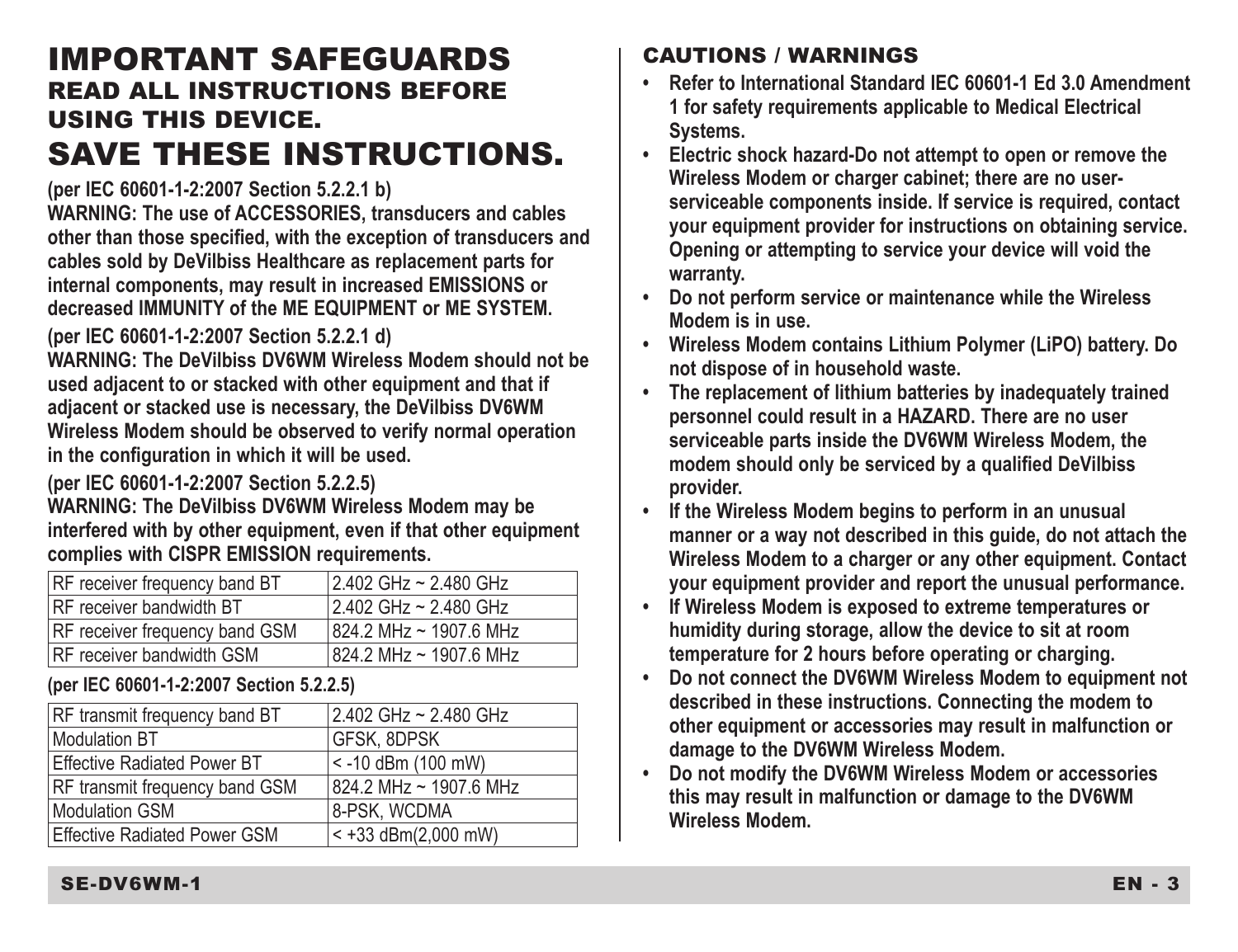#### CAUTIONS / WARNINGS

**• Use only chargers and charging cables provided by DeVilbiss for use with the DV6WM Wireless Modem. Use of other chargers or charging cables may result in malfunction or damage to the DV6WM Wireless Modem.**

**For storage and handling – The following conditions may cause a fire hazard by causing a failure of the internal rechargeable battery:** 

- **• Never attempt to charge a Wireless Modem with physical damage.**
- **• If Wireless Modem temperature exceeds 50˚C (122˚F), terminate charging.**
- **• Do not heat or throw Wireless Modem into a fire.**
- **• Do not use or store Wireless Modem close to fire or inside the car where temperature may be over 60˚C.**
- **• Do not immerse the Wireless Modem in water.**

## PACKAGE CONTENTS





#### **Normal Operation**

The battery LED flashes when battery is low, otherwise all LEDs remain OFF except during call sequence. During the call, the battery LED illuminates solid and either Bluetooth or Cell LEDs are also active. You may not see this happen.

Call frequency has been preset by your provider.

**NOTE:** *When battery LED flashes, refer to Charging the Modem Battery.*

**NOTE:** *To check operation at any time, press the test call button and confirm LEDs illuminate.*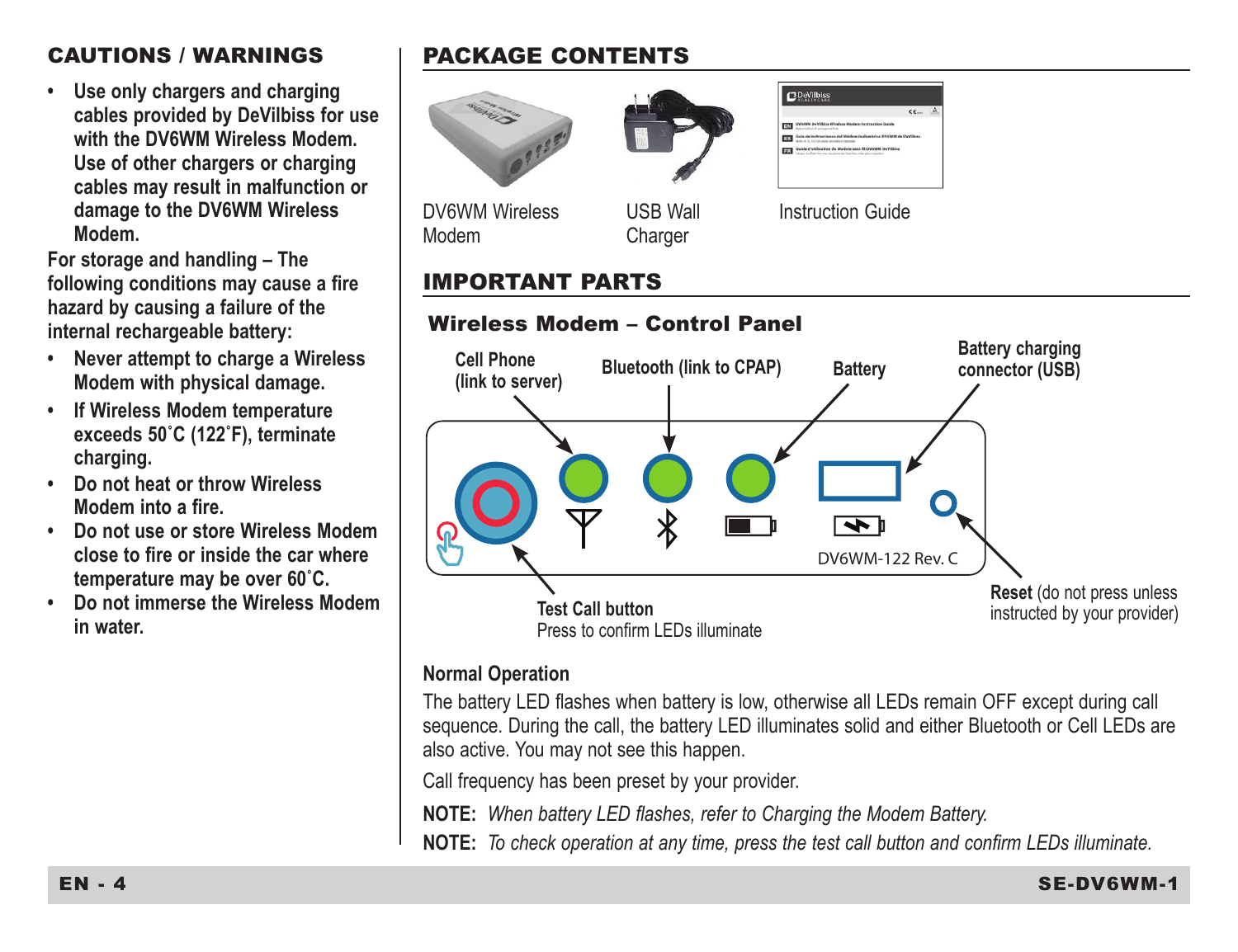#### Initial Set Up of Your Wireless Modem

**NOTE:** *Fully charge battery before beginning set up. Refer to Charging the Modem Battery.*











- 1. Check DV6X CPAP to ensure Bluetooth is ON
	- a. Navigate to ADD-ONS
	- b. Select **Bluetooth**
	- c. Press to toggle from OFF to ON if necessary
- 2. Press **Test Call** button on Wireless Modem
	- a. All LEDS will illuminate for approximately 1 second, then turn OFF
	- b. Battery LED shows battery status
	- c. Bluetooth LED will begin flashing slowly while searching for CPAP
- 3. Pair with DV6x Series CPAP
	- a. Modem bluetooth LED will begin flashing fast when ready to pair with CPAP (approximately 30 seconds for fast flash to begin)
	- b. The wireless modem serial number will appear on the list when the CPAP finds it

**NOTE:** *Wait until Modem appears in list, this may take 30 seconds.*











- c. At Click Item to Pair screen, select **Wireless Modem** serial number and press, the menu will show "Pairing…" then "Success"
- d. The Bluetooth LED on the Wireless Modem will stop flashing and stay ON while reading data from the CPAP
- 4. The Cell Phone LED on the modem will flash and then turn solid for a few minutes
- 5. Find a location where Cell Phone LED is ON (not flashing) and place the modem where it will not be disturbed

**NOTE:** *Bluetooth and Cell Phone LEDs will normally be OFF; they will be active only when modem is talking to CPAP or to the server; you may not see this happen. Leave modem alone.*

6. After call sequence is finished, all LEDs will turn OFF

#### SE-DV6WM-1 EN - 5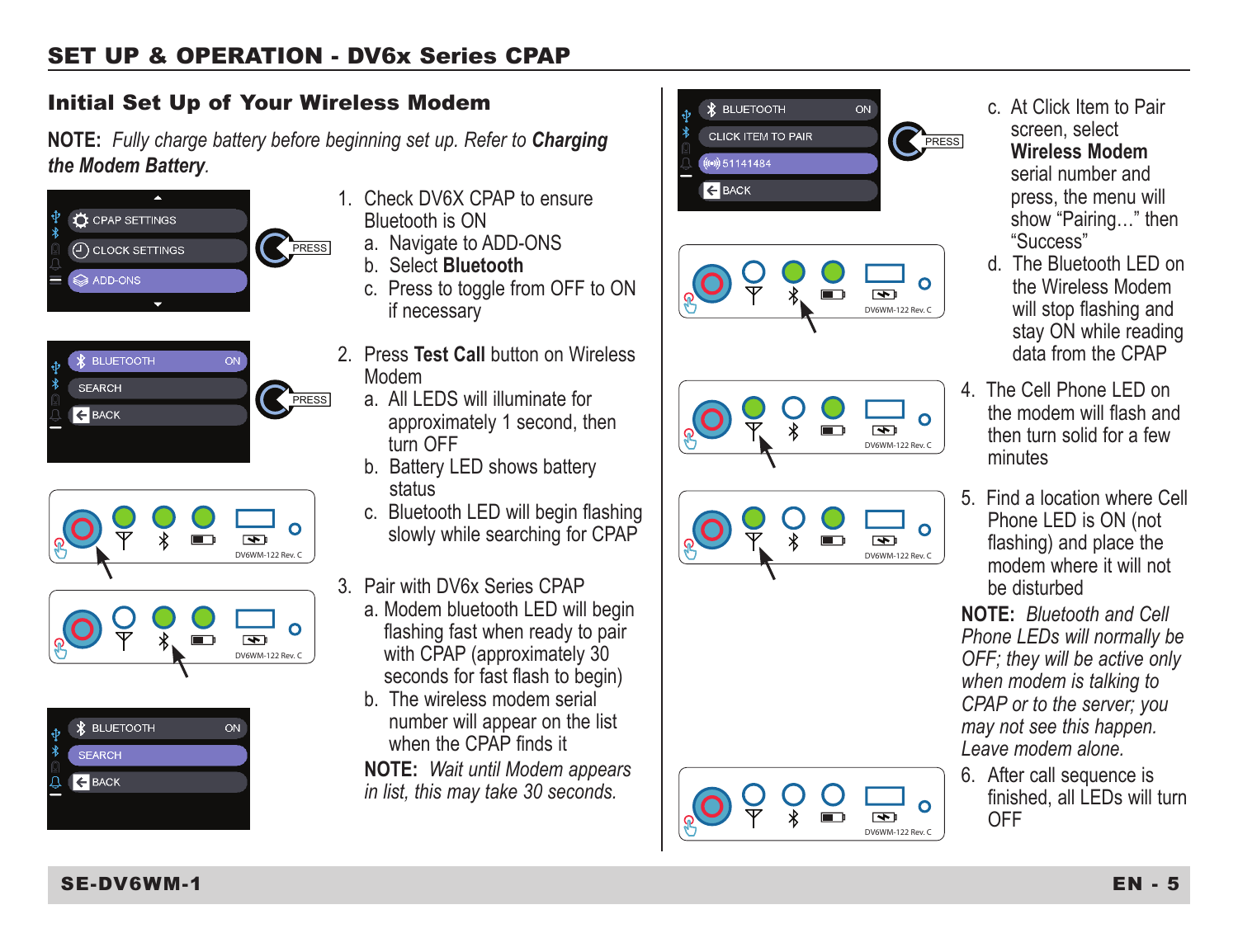#### Operating your Wireless Modem with Your DV6x Series CPAP



The DeVilbiss Wireless Modem operates without interaction as long as the battery level is good.





To see modem info, select **Wireless Modem** in the ADD ONS menu on the DV6x CPAP and press.

Info shown on DV6x CPAP display for Wireless Modem



Days since last upload to server Wireless Modem ID **and Bluetooth Signal** 



**NOTE:** *The DV6x Series CPAP will report low modem battery. When you see this message, refer to Charging the Modem Battery. The low battery message appears when blower is turned ON.*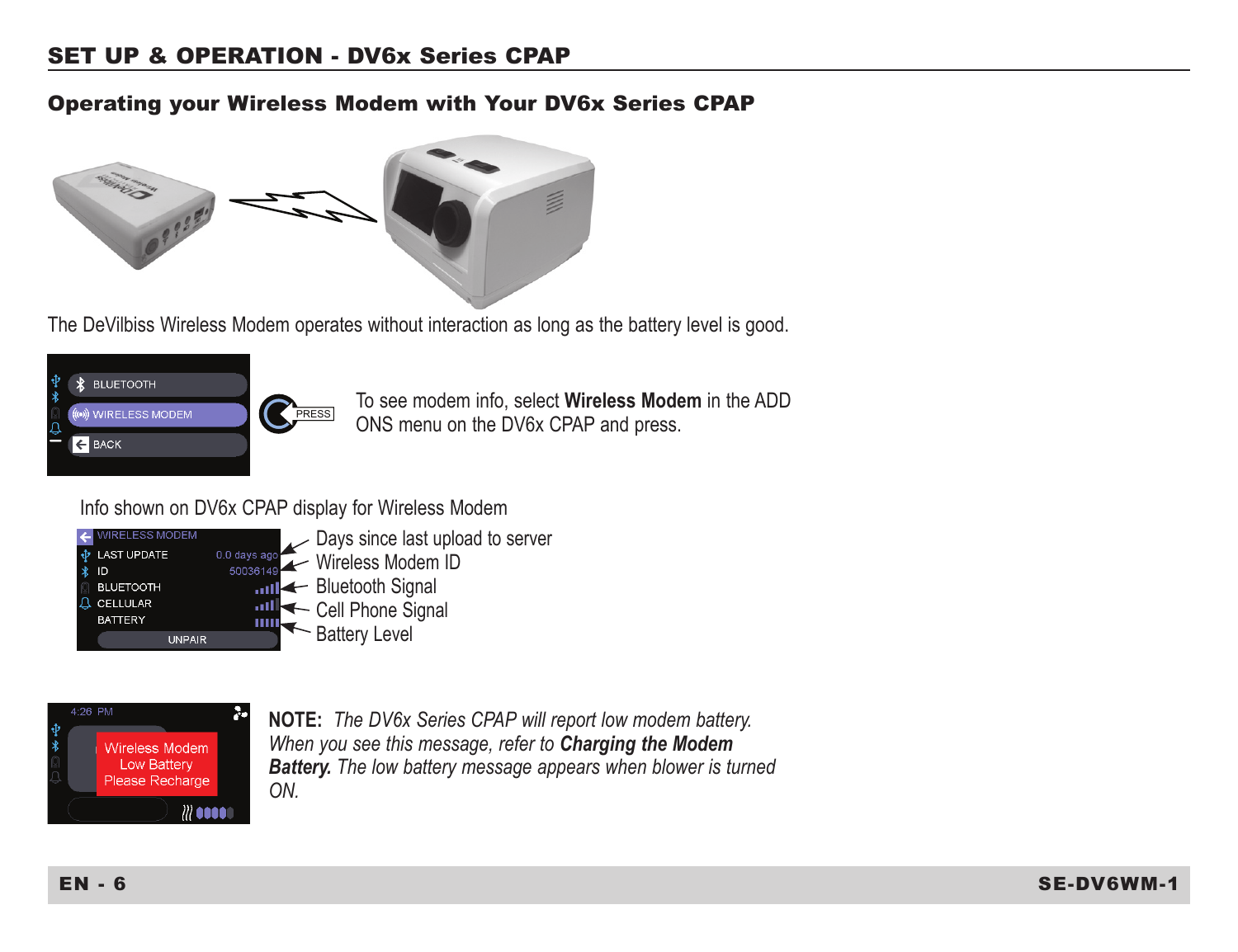#### CHARGING THE MODEM BATTERY



When the battery level gets low, the Battery LED on the modem will flash. Refer to **Charging the Modem Battery**.



The Battery LED will flash 3 times in 1 second every 3 seconds when the battery level gets low. If the Battery LED is flashing, plug the provided USB Wall Charger into the modem and the wall outlet.

#### **Battery LED on the modem will:**

- Flash slowly when battery is charging
- Stay on steady when battery is fully charged and connected to the power source

**NOTE:** *If desired, the modem can be plugged in at all times.*

The DV6WM Wireless modem operates normally while the battery is charging. The modem may be left plugged into the charger for an extended period of time.

Typical operation time of theDV6WM Wireless Modem on a full battery charge is 90 days.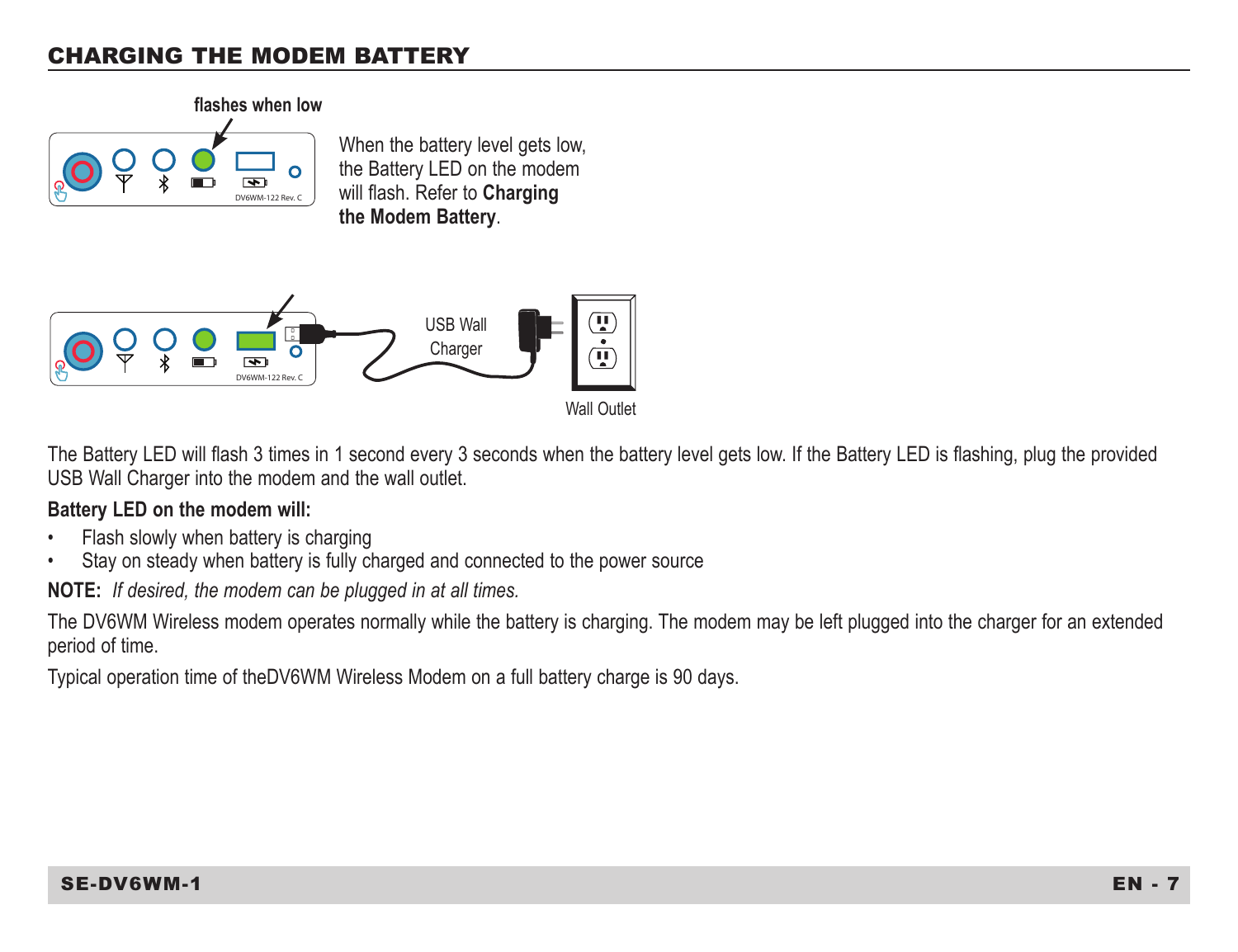## CLEANING INSTRUCTIONS

- 1. Clean modem once per month. Unplug Wireless Modem from charger and wipe outside surface with a damp cloth.
- 2. Store Wireless Modem in a dry place at room temperature when not in use.

#### Multi-Patient Use

If the device is to be used by multiple persons in a healthcare environment or device rental program, the outside of the device must be cleaned and disinfected between patients.

## **Cleaning for Multi-Patient Use**

## WARNING

**If you are using the device on multiple patients, complete the following steps to clean the outside of the device only before each new user.**

- 1. Unplug the device before cleaning.
- 2. Use a cloth with a solution of mild detergent (e.g. Dawn dishwashing liquid) and water to remove debris if necessary.
- 3. Use a cloth with a  $1:10$  dilution of  $5.25\%$  -6.15% sodium hypochlorite (i.e., household bleach) to clean the exterior of the device.
- 4. Ensure that the device is completely dry before plugging in the power cord.

## MAINTENANCE

### WARNING

**Electric shock hazard-Do not attempt to open or remove the Wireless Modem or charger cabinet; there are no userserviceable components inside. If service is required, contact your equipment provider for instructions on obtaining service. Opening or attempting to service your device will void the warranty.**

The Wireless Modem and accessories require no maintenance through the expected service life. EXPECTED SERVICE LIFE DV6WM Wireless Modem ............................................5 years AC to DC USB wall charger ........................................ 5 years

**Battery Replacement** – The battery in the DV6WM Wireless Modem is not user replaceable. If your battery needs to be replaced, contact your equipment provider for service.

## **DISPOSAL**

**CAUTION:** *Wireless Modem contains Lithium Polymer (LiPO) battery. Do not dispose of in household waste.*

Wireless Modem and charger contain electronic waste, contact local authorities to determine proper method of disposal of electronic parts, plastic parts and LiPO battery.

## NETWORK/DATA COUPLING

- Connection of the DV6WM Wireless Modem to a network/data coupling that includes other equipment could result in previously unidentified risks to patients and operators, and the responsible organization should identify, analyze, and control such risks;
- Subsequent changes to network/data coupling may introduce new risks, requiring new analysis;

Changes to network/data coupling include:

- Changes in network/data coupling configuration
- Connection of additional items to network/data coupling
- Disconnecting items from network/data coupling
- Update of equipment connected to network/data coupling
- Upgrade of equipment connected to network/data coupling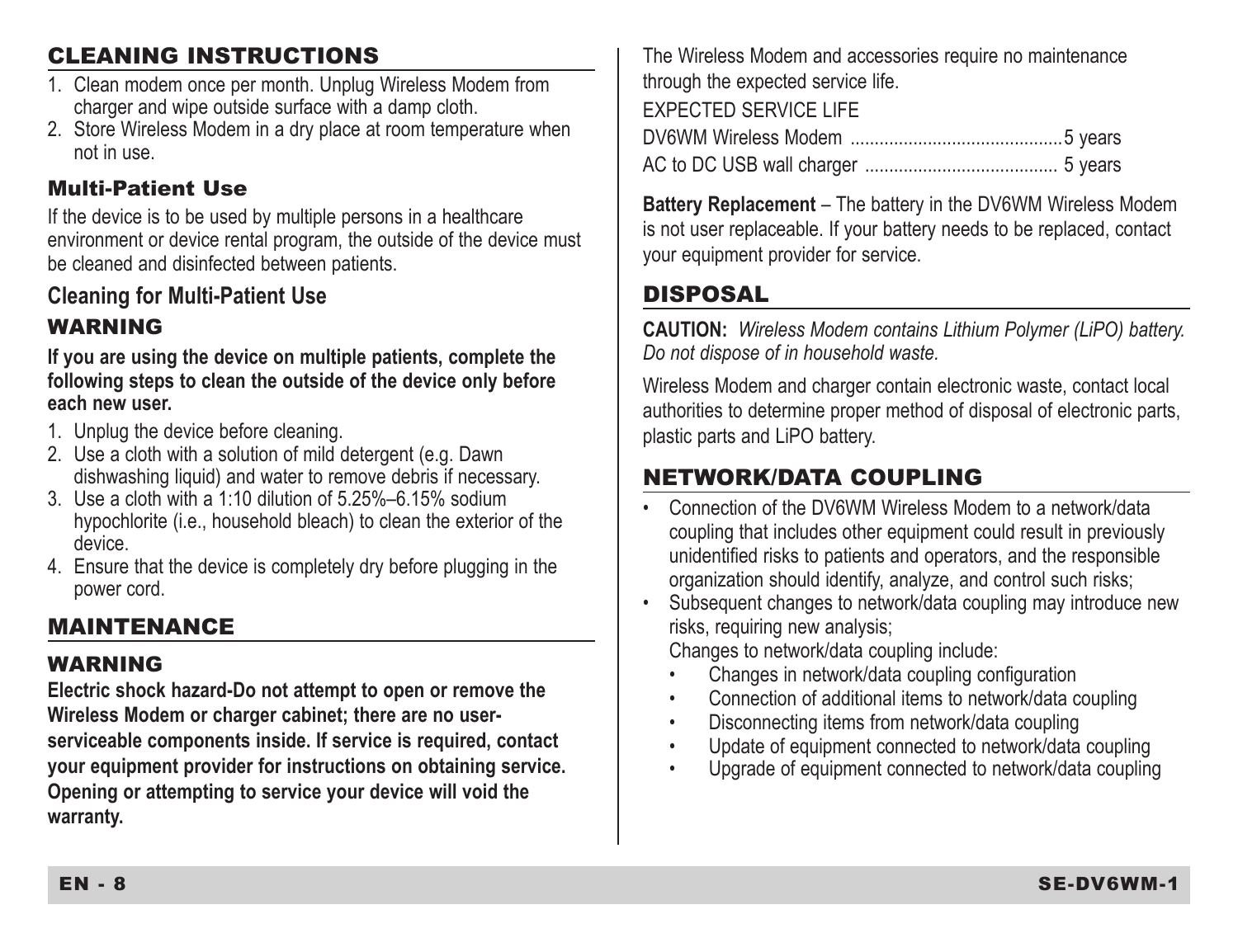## SPECIFICATIONS

| Technical Specs (per IEC 60601-1-2:2007 Section 5.2.2.1 a) |                              |
|------------------------------------------------------------|------------------------------|
|                                                            |                              |
|                                                            |                              |
|                                                            | Output 5 VDC, 3 Watt max     |
|                                                            | Output connector USB Micro B |

Max cable length =  $6$  ft  $(1.8 \text{ m})$ 

#### **Wireless Specifications: Bluetooth**

This medical device contains two radio transmitters, Bluetooth and 3G cellular. The Bluetooth radio integrated into this device is active when the Bluetooth Status LED ( $\hat{\mathcal{X}}$ ) on the control panel is illuminated. Bluetooth is used to connect wirelessly to your medical device. The 3G cellular radio integrated into this device is active when the Cell Phone Status LED  $(\forall)$  on the control panel is illuminated. The 3G cellular radio is used to send data read from your medical device to a remote data server. If you notice any unexplained changes in the performance of the wireless function or your device, turn the Bluetooth radio off to see if that is the cause. You may experience issues with wireless technology such as delays in displayed or stored data, artifact or gaps in the data due to information lost during wireless transfer.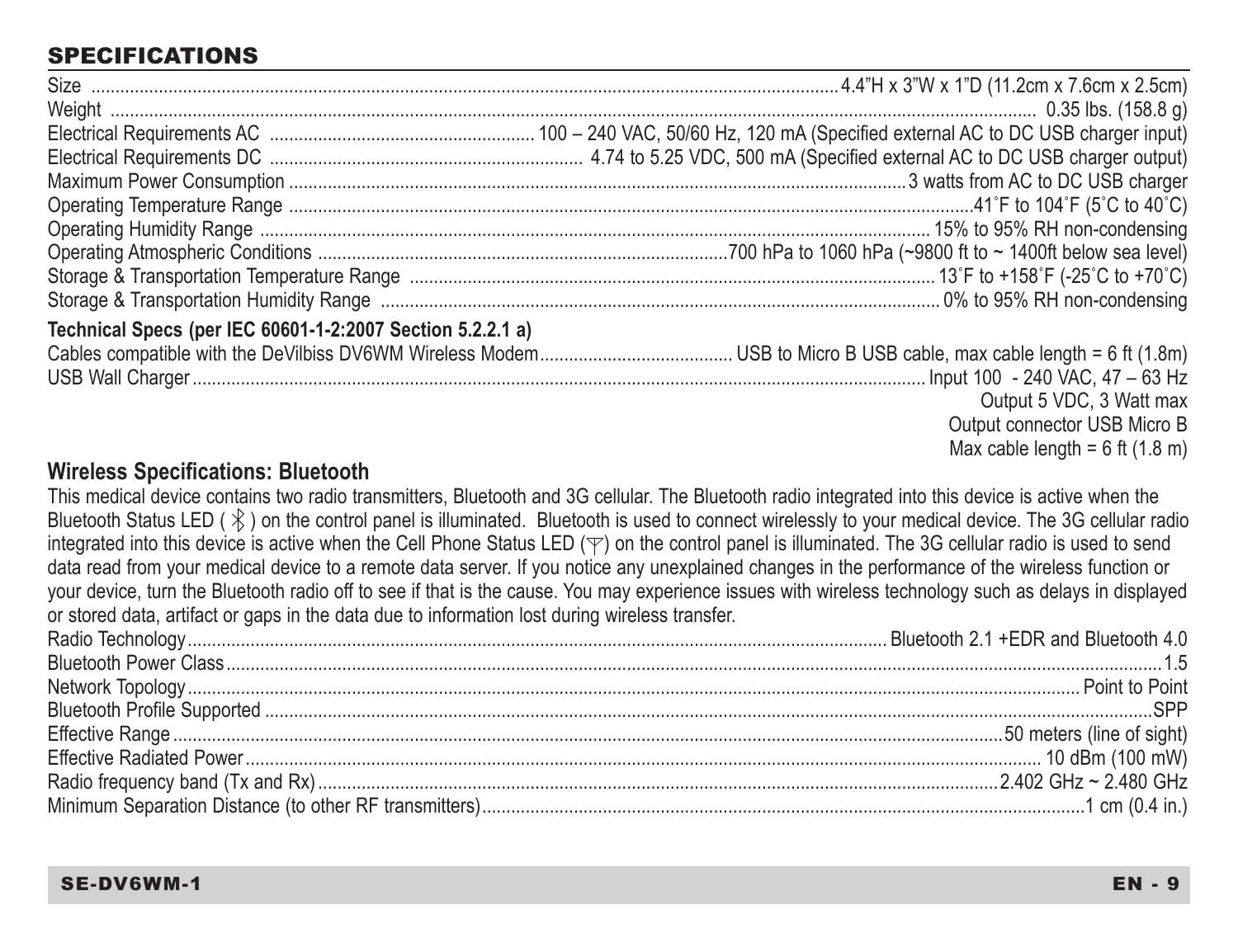### **Wireless Specifications 3G Cellular:**

## TROUBLESHOOTING

**CAUTION:** *If the Wireless Modem begins to perform in an unusual manner or a way not described in this guide, do not attach the Wireless Modem to a charger or any other equipment. Contact your equipment provider and report the unusual performance.*

**CAUTION:** *If Wireless Modem is exposed to extreme temperatures or humidity during storage, allow the device to sit at room temperature for 2 hours before operating or charging.*

| Issue                                         | <b>Possible Cause</b>                        | Remedy                                                                            |
|-----------------------------------------------|----------------------------------------------|-----------------------------------------------------------------------------------|
| Nothing happens after pressing                | 1. Wireless Modem battery is discharged.     | 1. Plug Wireless Modem into charger and allow battery to                          |
| the test call button.                         |                                              | charge for at least 2 hours.                                                      |
|                                               | Test call button is not working properly.    | 2. & 3. Contact your equipment provider for service.                              |
|                                               | Malfunction of the modem.                    |                                                                                   |
| Unable to pair Wireless Modem<br>with a CPAP. | 1. CPAP does not have Bluetooth.             | 1. Wireless Modem only works with DeVilbiss CPAPs that<br>have Bluetooth feature. |
|                                               | 2. CPAP Bluetooth is not turned on.          | 2. Turn Bluetooth on in CPAP menu, see instructions.                              |
|                                               | 3. Wireless Modem is too far away from CPAP. | Move modem closer to CPAP, must be within 30m of<br>each other.                   |
| Battery LED flashes fast three                | Battery charge is low.                       | 1. Allow Wireless Modem to sit at room temperature for 2                          |
| times in a row.                               |                                              | hours, attach charger to charge battery.                                          |
| Wireless Modem does not                       | 1. Charger may not be working                | 1. Try using another charger, one that is approved for use                        |
| charge, Battery LED does not                  |                                              | with the Wireless Modem.                                                          |
| light when connected to charger.              | 2. Malfunction of Wireless Modem             | 2. Contact your equipment provider for service.                                   |
| LEDs flashing in a pattern not                | Malfunction of Wireless Modem                | 1. Contact your equipment provider for service.                                   |
| explained in this quide.                      |                                              |                                                                                   |

Contact your equipment provider if you need assistance setting up, using or maintaining your Wireless Modem.

Report unexpected operation or events to your equipment provider or DeVilbiss Customer Service 800-338-1988. See back cover of guide for other DeVilbiss office locations.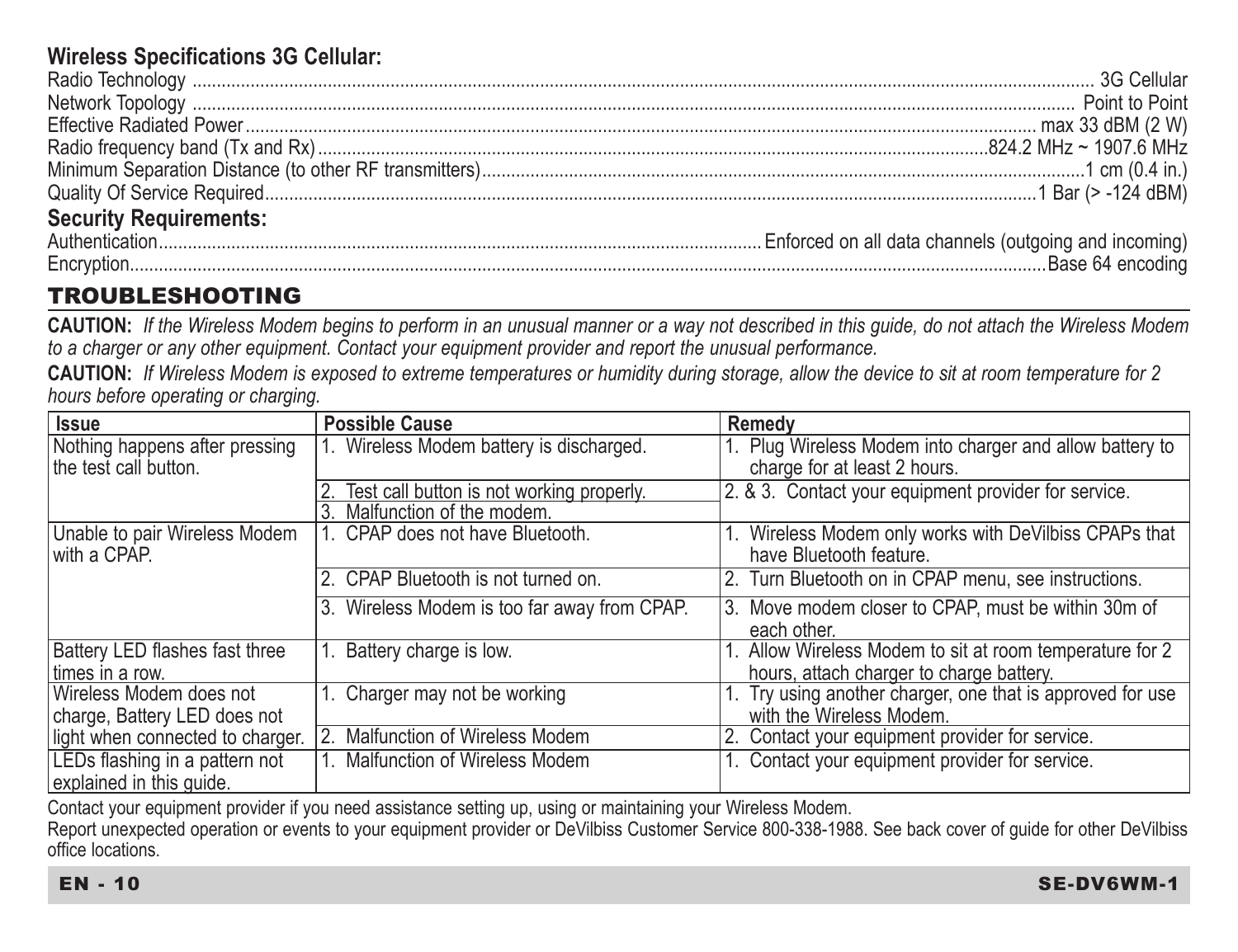#### EMC INFORMATION

#### **(per IEC 60601-1-2:2007 Section 5.2.1.1)**

MEDICAL ELECTRICAL EQUIPMENT needs special precautions regarding EMC and needs to be installed and put into service according to the EMC information provided in this instruction guide.

Portable and mobile RF communications equipment can affect MEDICAL ELECTRICAL EQUIPMENT

#### **(per IEC 60601-1-2:2007 Section 5.2.2.1 c)**

#### **(per IEC 60601-1-2:2007 Section 5.2.2.1 f)**

| <b>Guidance and Manufacturer's Declaration -</b><br><b>Electromagnetic Emissions</b>                                                                                                                                                     |            | <b>Immunity Test</b>                                                                                                | IEC 60601 test level                              | <b>Compliance level</b>                                          | <b>Electromagnetic Environment</b><br>- Guidance                 |                                                                                                                                                               |                                                                                                                                                       |
|------------------------------------------------------------------------------------------------------------------------------------------------------------------------------------------------------------------------------------------|------------|---------------------------------------------------------------------------------------------------------------------|---------------------------------------------------|------------------------------------------------------------------|------------------------------------------------------------------|---------------------------------------------------------------------------------------------------------------------------------------------------------------|-------------------------------------------------------------------------------------------------------------------------------------------------------|
| The DeVilbiss DV6WM Wireless Modem is intended for use in the<br>electromagnetic environment specified below. The customer or the<br>user of the DeVilbiss DV6WM Wireless Modem should assure that it<br>is used in such an environment. |            |                                                                                                                     | Electrostatic<br>discharge (ESD)<br>IEC 61000-4-2 | ±8kV contact<br>±15kV air                                        | $±8kV$ contact<br>±15kV air                                      | Floors should be wood, concrete<br>or ceramic tile. If floors are<br>covered with synthetic material,<br>the relative humidity should be at<br>least $30\%$ . |                                                                                                                                                       |
| <b>Emissions Test</b>                                                                                                                                                                                                                    | Compliance | Electromagnetic Environment -<br>Guidance                                                                           |                                                   | Electrical fast<br>transient/burst                               | $\pm 2$ kV for power supply<br>lines<br>$±1$ kV for input/output | $±2$ kV for power<br>supply lines<br>±1 kV for input/output                                                                                                   | Mains power quality should be<br>that of a typical commercial or                                                                                      |
|                                                                                                                                                                                                                                          |            | This device uses RF energy only for<br>its internal function. Therefore, its RF                                     |                                                   | IEC 61000-4-4                                                    | lines                                                            | lines                                                                                                                                                         | hospital environment.                                                                                                                                 |
| <b>RF Emissions</b><br>CISPR 11                                                                                                                                                                                                          | Group 2    | emissions are very low and are not<br>likely to cause any interference in<br>nearby electronic equipment.           |                                                   | Surge<br>IEC 61000-4-5                                           | $±1$ kV line(s) to line(s)<br>$±2$ kV line(s) to earth           | $±1$ kV line(s) to line(s)<br>$±2$ kV line(s) to earth                                                                                                        | Mains power quality should be<br>that of a typical commercial or<br>hospital environment.                                                             |
| <b>RF Emissions</b><br>CISPR 11                                                                                                                                                                                                          | Class B    | This device is suitable for use in all<br>establishments including domestic,<br>and those directly connected to the | Voltage dips, short                               | >95 % dip in UT for 0.5<br>cvcle                                 | >95 % dip in UT for<br>$0.5$ cycle                               | Mains power quality should be<br>that of a typical commercial or<br>hospital environment. If the user                                                         |                                                                                                                                                       |
| Harmonics IEC<br>61000-3-2                                                                                                                                                                                                               | Class A    |                                                                                                                     | public low-voltage power supply                   |                                                                  |                                                                  | 60 % dip in UT for 5<br>interruptions and<br>voltage variations<br>cycles                                                                                     | 60 % dip in UT for 5<br>cycles                                                                                                                        |
| Voltage Fluctuations/<br><b>Flicker Emissions</b><br>IEC 61000-3-3                                                                                                                                                                       | Complies   | network that supplies buildings used<br>for domestic purposes.                                                      |                                                   |                                                                  | on power supply<br>input lines<br>IEC 61000-4-11                 | 30 % dip in UT for 25<br>cycles<br>>95 % dip in UT for 5<br>seconds                                                                                           | 30 % dip in UT for 25<br>cycles<br>>95 % dip in UT for 5<br>seconds                                                                                   |
|                                                                                                                                                                                                                                          |            |                                                                                                                     |                                                   | Power frequency<br>(50/60 Hz)<br>magnetic field<br>IEC 61000-4-8 | 30 A/m                                                           | $30$ A/m                                                                                                                                                      | Power frequency magnetic fields<br>should be at levels characteristic<br>of a typical location in a typical<br>commercial or hospital<br>environment. |

**NOTE:** *UT is the a.c. mains voltage prior to application of the test level.*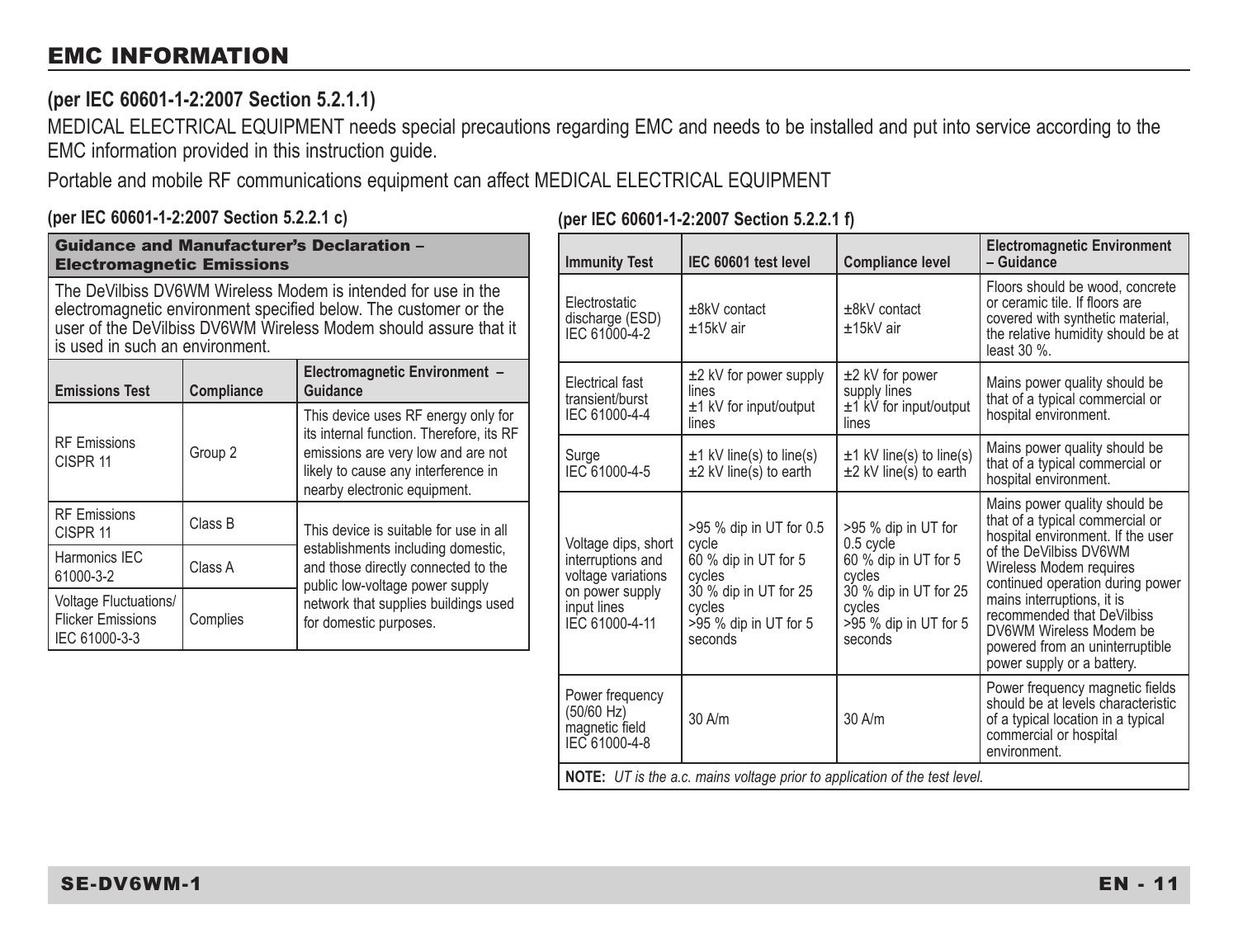#### EMC INFORMATION

**(per IEC 60601-1-2:2007 Section 5.2.2.2)**

| <b>Guidance and Manufacturer's Declaration - Electromagnetic</b><br><b>Immunity</b>                                                                                                                                                                                                                                                                                                                                                                                                                                                                                                                                                                                                                                                                                                          |                                            |                                                             |                                                                                                                                                                                                                                                                                                                                                                                                                                                                                                 |  |
|----------------------------------------------------------------------------------------------------------------------------------------------------------------------------------------------------------------------------------------------------------------------------------------------------------------------------------------------------------------------------------------------------------------------------------------------------------------------------------------------------------------------------------------------------------------------------------------------------------------------------------------------------------------------------------------------------------------------------------------------------------------------------------------------|--------------------------------------------|-------------------------------------------------------------|-------------------------------------------------------------------------------------------------------------------------------------------------------------------------------------------------------------------------------------------------------------------------------------------------------------------------------------------------------------------------------------------------------------------------------------------------------------------------------------------------|--|
| The DeVilbiss DV6WM Wireless Modem is intended for use in the electromagnetic<br>environment specified below. The customer or the user of the DeVilbiss DV6WM<br>Wireless Modem should assure that it is used in such an environment.                                                                                                                                                                                                                                                                                                                                                                                                                                                                                                                                                        |                                            |                                                             |                                                                                                                                                                                                                                                                                                                                                                                                                                                                                                 |  |
| <b>Immunity Test</b>                                                                                                                                                                                                                                                                                                                                                                                                                                                                                                                                                                                                                                                                                                                                                                         | <b>IEC 60601</b><br>test level             | Compliance<br>level                                         | Electromagnetic Environment - Guidance                                                                                                                                                                                                                                                                                                                                                                                                                                                          |  |
| Conducted RF<br>IEC 61000-4-6                                                                                                                                                                                                                                                                                                                                                                                                                                                                                                                                                                                                                                                                                                                                                                | 3 Vrms<br>150 kHz to<br>80 MH <sub>7</sub> | $V1 = 3 Vrms$<br>6 Vrms on ISM<br>& Amateur<br><b>Bands</b> | Portable and mobile RF communications<br>equipment should be separated from the<br>device by no less than the recommended<br>separation distances calculated/listed below:<br>$D=(0.4)\sqrt{P}$                                                                                                                                                                                                                                                                                                 |  |
| Radiated RF<br>IEC 61000-4-3                                                                                                                                                                                                                                                                                                                                                                                                                                                                                                                                                                                                                                                                                                                                                                 | 10 V/m<br>80 MHz to<br>$2.5$ GHz           | $E1 = 10$ V/m                                               | $D=(0.4)\sqrt{P}$ 80 to 800 MHz<br>D=(0.7) $\sqrt{P}$ 800 MHz to 2.5 GHz<br>Where P is the maximum power rating in<br>watts and D is the recommended separation<br>distance in meters.<br>Field strengths from fixed RF transmitters, as<br>determined by an electromagnetic site<br>survey <sup>a</sup> , should be less than the compliance<br>level in each frequency range <sup>b</sup> .Interference<br>may occur in the vicinity of equipment marked<br>with the following symbol: ((t;)) |  |
| NOTE 1: At 80 MHz and 800 MHz, the higher frequency range applies.<br>NOTE 2: These quidelines may not apply in all situations. Electromagnetic propagation is<br>affected by absorption and reflection from structures, objects and people.                                                                                                                                                                                                                                                                                                                                                                                                                                                                                                                                                 |                                            |                                                             |                                                                                                                                                                                                                                                                                                                                                                                                                                                                                                 |  |
| Field strengths from fixed transmitters, such as base stations for radio (cellular/cordless)<br>a.<br>telephones and land mobile radios, amateur radio, AM and FM radio broadcast and TV<br>broadcast cannot be predicted theoretically with accuracy. To assess the electromagnetic<br>environment due to fixed RF transmitters, an electromagnetic site survey should be<br>considered. If the measured field strength in the location in which the DeVilbiss DV6WM<br>Wireless Modem is used exceeds the applicable RF compliance level above, the DeVilbiss<br>DV6WM Wireless Modem should be observed to verify normal operation. If abnormal<br>performance is observed, additional measures may be necessary, such as reorienting or<br>releasting the DeVilhies DVGWM Wireless Medem |                                            |                                                             |                                                                                                                                                                                                                                                                                                                                                                                                                                                                                                 |  |

relocating the DeVilbiss DV6WM Wireless Modem. b. Over the frequency range 150 kHz to 80 MHz, field strengths should be less than [V1] V/m.

#### **(per IEC 60601-1-2:2007 Section 5.2.2.2)**

Recommended Separation Distances Between Portable and Mobile RF Communications Equipment and this device. This device and system are NOT Life-Supporting

The DeVilbiss DV6WM Wireless Modem is intended for use in an electromagnetic environment in which radiated RF disturbances are controlled. The customer or the user of the DeVilbiss DV6WM Wireless Modem can help prevent electromagnetic interference by maintaining a minimum distance between portable and mobile RF communications equipment (transmitters) and the DeVilbiss DV6WM Wireless Modem as recommended below, according to the maximum output power of the communications equipment.

|                                                            | Separation distance according to frequency of transmitter (m) |                                                           |                   |  |  |  |
|------------------------------------------------------------|---------------------------------------------------------------|-----------------------------------------------------------|-------------------|--|--|--|
| <b>Rated Maximum</b><br>Output Power of<br>Transmitter (W) | 150 kHz to 80 MHz<br>outside ISM bands<br>$D=(0.4)\sqrt{P}$   | 80 MHz to 800 MHz 800 MHz to 2.5 GHz<br>$D=(0.4)\sqrt{P}$ | $D=(0.7)\sqrt{P}$ |  |  |  |
| 0.01                                                       | 0.04                                                          | 0.04                                                      | 0.07              |  |  |  |
| 0.1                                                        | 0.11                                                          | 0.11                                                      | 0.22              |  |  |  |
|                                                            | 0.35                                                          | 0.35                                                      | 0.70              |  |  |  |
| 10                                                         | 1.1                                                           | 1.1                                                       | 2.2               |  |  |  |
| 100                                                        | 3.5                                                           | 3.5                                                       | 7.0               |  |  |  |

For transmitters rated at a maximum output power not listed above, the recommended separation distance d in meters (m) can be determined using the equation applicable to the frequency of the transmitter, where P is the maximum output power rating of the transmitter in watts (W) according to the transmitter manufacturer.

**NOTE 1:** At 80 MHz and 800 MHz, the separation distance for the higher frequency range applies.

**NOTE 2:** The ISM (industrial, scientific and medical) bands between 150 kHz and 80 MHz are 6.765 MHz to 6.795 MHz; 13.553 MHz to 13.567 MHz; 26.957 MHz to 27.283 MHz; and 40.66 MHz to 40.70 MHz.

**NOTE 3:** An additional factor of 10/3 has been incorporated into the formulae used in calculating the recommended separation distance for transmitters in the ISM frequency bands between 150 kHz and 80 MHz and in the frequency range 80 MHz to 2.5 GHz to decrease the likelihood that mobile/portable communications equipment could cause interference if it is inadvertently brought into patient areas.

**NOTE 4:** These guidelines may not apply in all situations. Electromagnetic propagation is affected by absorption and reflection from structures, objects and people.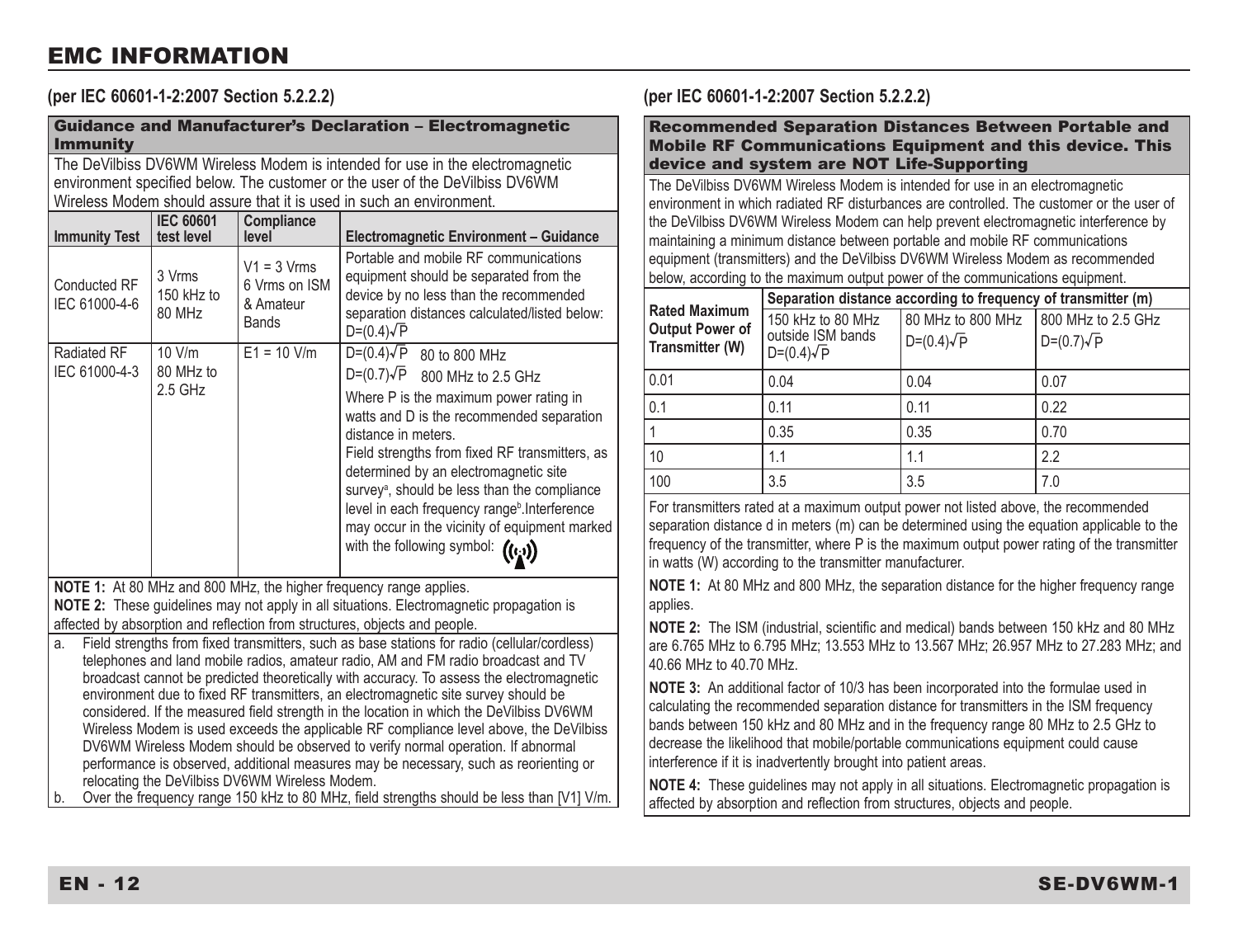#### EMC INFORMATION

#### FCC and Industry Canada Statement

**GSM Module** Contains FCC ID: QIPEHS6; Contains IC: 7830A-EHS6 **Bluetooth Module** Contains FCC ID: TFB-BT1; Contains IC: 5969A-BT1

This device complies with part 15 of the FCC Rules and with Industry Canada license-exempt RSS standard(s). Operation is subject to the following two conditions: (1) This device may not cause harmful interference, and (2) this device must accept any interference received, including interference that may cause undesired operation.

The output power of this device is less than 20mW. The SAR test is not required. When using it, ensure that the antenna of the device is at least 20cm away from all persons.

This Class B digital apparatus complies with Canadian ICES-003.

**NOTE:** *The manufacturer is not responsible for any radio or TV interference caused by unauthorized modifications or changes to this equipment. Such modifications or changes could void the user's authority to operate the equipment.*

**NOTE:** *This equipment has been tested and found to comply with the limits for a Class B digital device, pursuant to part 15 of the FCC Rules. These limits are designed*  to provide reasonable protection against harmful interference in a residential installation. This equipment generates, uses, and can radiate radio frequency energy and, if not installed and used in accordance with the instructions, may cause harmful interference to radio communications. However, there is no quarantee that interference will not occur in a particular installation. If this equipment causes harmful interference to radio or television reception, which can be determined by turning the equipment off *and on, the user is encouraged to try to correct the interference by one or more of the following measures:*

- *Reorient or relocate the receiving antenna.*
- *Increase the separation between the equipment and receiver.*
- *Connect the equipment into an outlet on a circuit different from that to which the receiver is connected.*
- *Consult the dealer or an experienced radio/TV technician for help.*

#### CE Declaration

Hereby, DeVilbiss Healthcare LLC, declares that this DV6WM Wireless Modem is in compliance with the essential requirements and other relevant provisions of Directive 1999/5/EC. The declaration of conformity may be consulted at www.devilbisshealthcare.com/files/DV6WM\_CE\_Declaration.pdf.

The Bluetooth<sup>®</sup> word, mark, and logos are registered trademarks owned by Bluetooth SIG, Inc. and any use of such marks by DeVilbiss is under license. Other trademarks and trade names are *those of their respective owners.*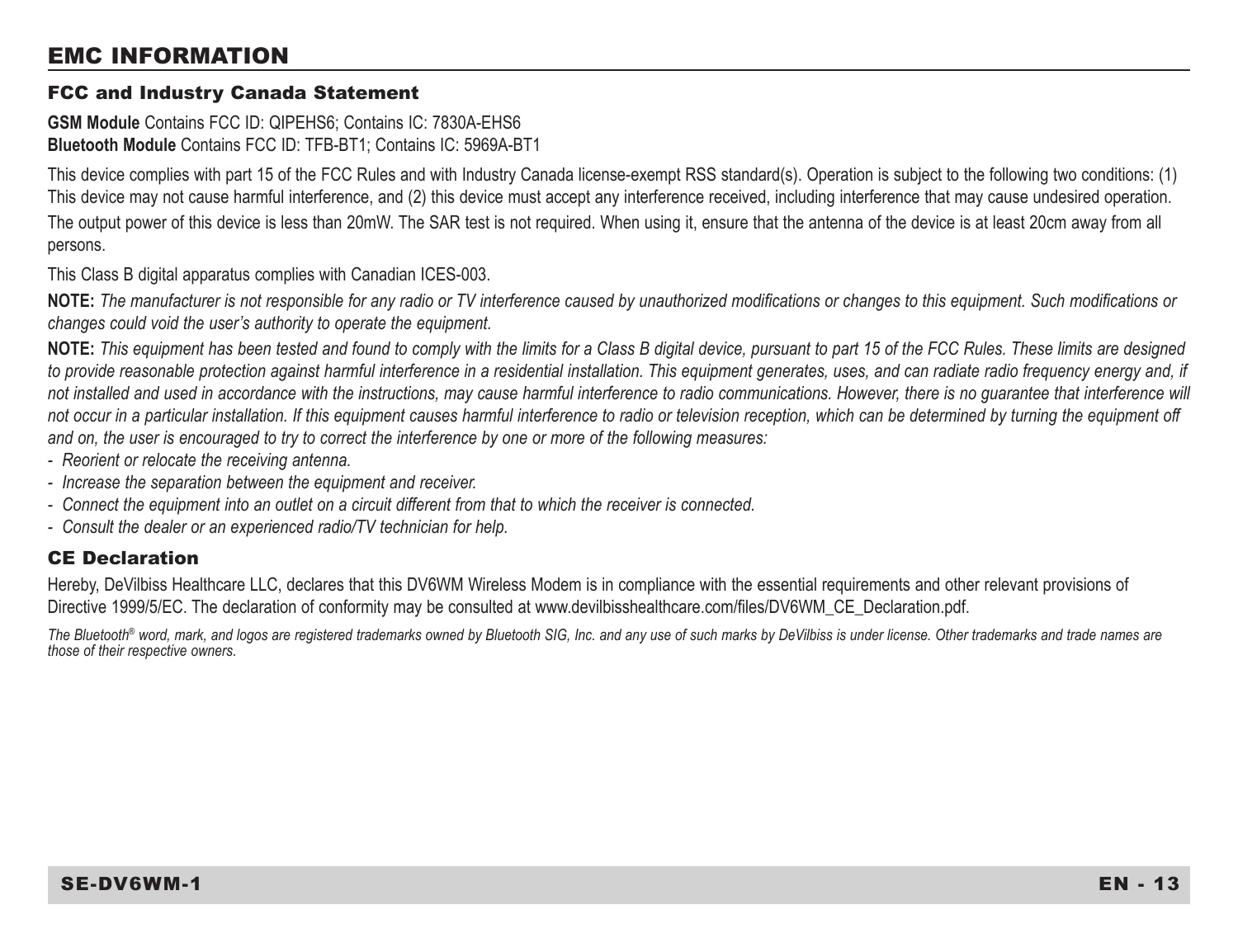## ÍNDICE

|                                                       | $ES - 14$ |
|-------------------------------------------------------|-----------|
|                                                       | $ES - 14$ |
|                                                       | $FS - 14$ |
|                                                       | $ES - 15$ |
|                                                       | $ES - 15$ |
|                                                       | $ES - 16$ |
|                                                       | $ES - 16$ |
| Configuración y funcionamiento: CPAP de la serie DV6x | $FS - 17$ |
| Configuración inicial del módem inalámbrico           | $ES - 17$ |
|                                                       | $ES - 18$ |
|                                                       | $FS - 19$ |
|                                                       | $ES - 19$ |
|                                                       | $FS - 20$ |
|                                                       | $FS - 22$ |
|                                                       | $ES - 23$ |

## USO PREVISTO

El módem inalámbrico DV6WM DeVilbiss Healthcare está diseñado para utilizarse como una herramienta de recopilación de datos de los dispositivos DeVilbiss IntelliPAP®/SleepCube® Series con el módulo SmartLink® II Bluetooth®, IntelliPAP 2 y DeVilbiss BLUE™ Series CPAP para pacientes en el hogar o en un entorno médico. No está diseñado para utilizarse como una herramienta de diagnóstico.

# **CONTRAINDICACIONES**  $(\aleph \aleph)$  No es seguro para RM

No llevar el dispositivo ni los accesorios a un entorno de resonancia magnética (RM), ya que puede representar un riesgo inaceptable para el paciente o se pueden dañar el dispositivo o los dispositivos médicos de resonancia magnética. El dispositivo y los accesorios no fueron evaluados en cuanto a seguridad dentro de un entorno de resonancia magnética.

No usar el dispositivo ni los accesorios en un entorno con equipos electromagnéticos como equipos de tomografía computada, diatermia, RFID y sistemas de seguridad electromagnéticos (detectores de metal) ya que puede causar riesgos inaceptables para el paciente o se puede dañar el dispositivo de CPAP. Algunas fuentes electromagnéticas pueden no ser aparentes. Si se notan cambios inexplicables en el funcionamiento de este dispositivo, si está emitiendo sonidos inusuales o fuertes, desconectar el cable de suministro eléctrico y discontinuar el uso. Comuníquese con su proveedor de atención médica domiciliaria.

## SÍMBOLOS

|                    | Botón de llamada de<br>prueba                                                                                                                                                                         |                                 | Fabricante               |  |
|--------------------|-------------------------------------------------------------------------------------------------------------------------------------------------------------------------------------------------------|---------------------------------|--------------------------|--|
|                    | Luz LED de estado del<br>teléfono celular                                                                                                                                                             |                                 | Fecha de fabricación     |  |
|                    | Luz LED de estado del<br>Bluetooth                                                                                                                                                                    |                                 | Símbolo de voltaje de CC |  |
|                    | Luz LED de estado de la<br>batería                                                                                                                                                                    | <b>REF</b><br>Número de modelo  |                          |  |
| ৰু                 | Conector del cargador de<br>la batería                                                                                                                                                                | <b>SN</b>                       | Número de serie          |  |
| Ŀ                  | Consulte las Instrucciones<br>de funcionamiento                                                                                                                                                       | Representante europeo<br>EC REP |                          |  |
| $(\mathfrak{l}_1)$ | No es seguro para RM -<br>Transmisor de<br>Peligroso para entornos de<br>radiofrecuencia<br>resonancia magnética                                                                                      |                                 |                          |  |
| IP21               | Protección contra ingresos: protegido contra el acceso de los<br>dedos a las piezas peligrosas; protegido contra la caída vertical<br>de gotas de agua                                                |                                 |                          |  |
| <b>Rx</b><br>Only  | <b>PRECAUCIÓN:</b> La legislación federal de los EE. UU. solo autoriza<br>la venta de este dispositivo a médicos o por prescripción médica.                                                           |                                 |                          |  |
| 8                  | Este dispositivo contiene un equipo eléctrico y/o electrónico que<br>debe reciclarse de acuerdo con la Directiva 2012/19/UE de la Unión<br>Europea – Equipo Eléctrico y Electrónico de Desecho (WEEE) |                                 |                          |  |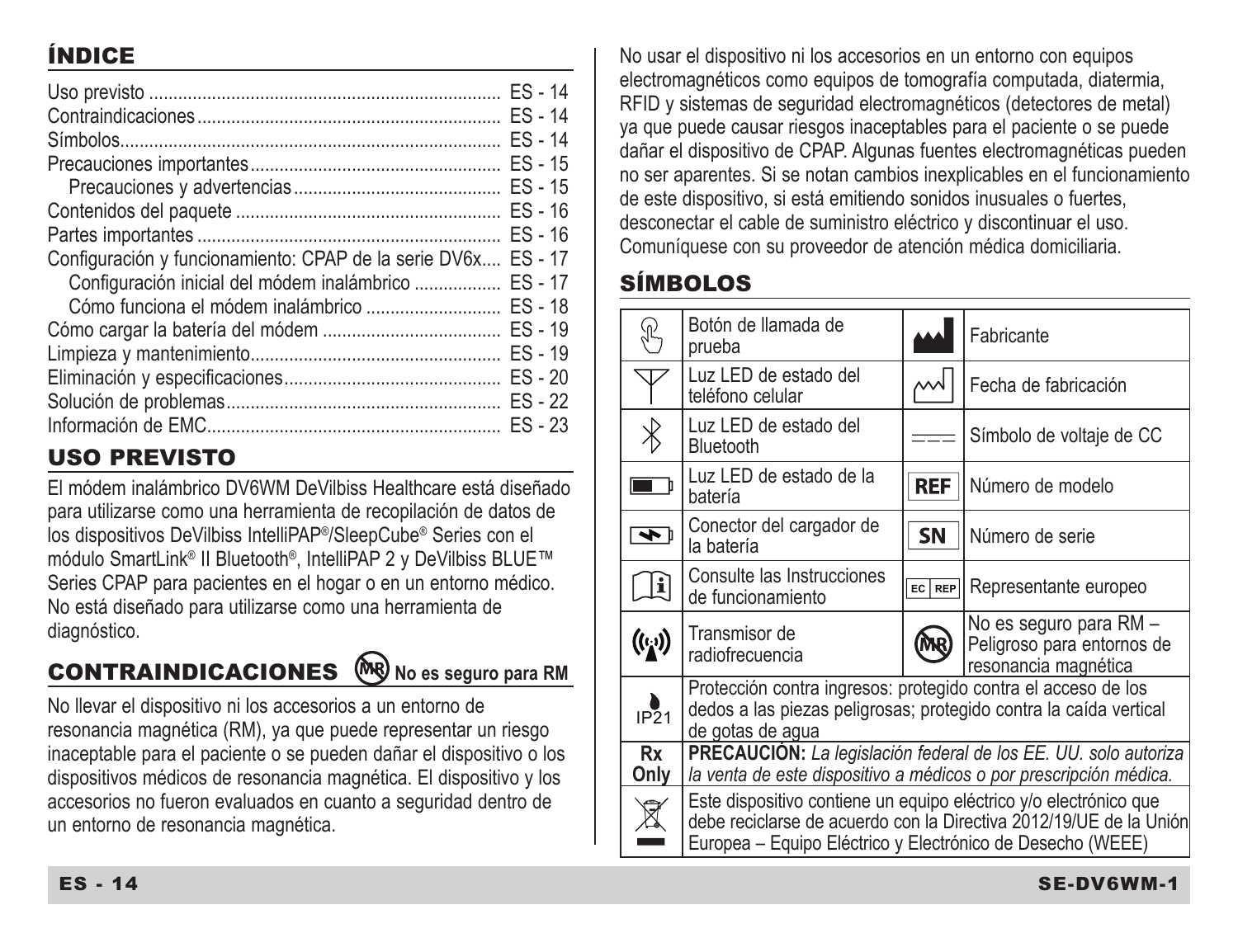## PRECAUCIONES IMPORTANTES LEA TODAS LAS INSTRUCCIONES ANTES DE UTILIZAR ESTE DISPOSITIVO. GUARDE ESTAS INSTRUCCIONES.

**(de acuerdo con IEC 60601-1-2:2007 Sección 5.2.2.1 b) ADVERTENCIA: El uso de ACCESORIOS, transductores y cables diferentes a los especificados, con excepción de los transductores y cables vendidos por DeVilbiss Healthcare como piezas de repuesto para los componentes internos, puede ocasionar un aumento en las EMISIONES o una disminución de la INMUNIDAD del EQUIPO ME o SISTEMA ME.**

**(de acuerdo con IEC 60601-1-2:2007 Sección 5.2.2.1 d) ADVERTENCIA: El módem inalámbrico DV6WM de DeVilbiss no debe utilizarse adyacente o apilado con otro equipo y en caso de que el uso adyacente o apilado sea necesario, debe verificarse que el Módem inalámbrico DV6WM de DeVilbiss funcione con normalidad en la configuración en que será utilizado.**

**(de acuerdo con IEC 60601-1-2:2007 Sección 5.2.2.5) ADVERTENCIA: El módem inalámbrico DV6WM de DeVilbiss puede verse afectado por interferencias causadas por otro equipo, incluso si este otro equipo cumple con los requisitos de EMISIONES de CISPR.**

| Banda de frecuencia de BT en receptor de RF                           | 2.402 GHz ~ 2,480 GHz  |
|-----------------------------------------------------------------------|------------------------|
| Ancho de banda de BT en receptor de RF                                | 2.402 GHz ~ 2.480 GHz  |
| Banda de frecuencia de GSM en receptor de RF   824,2 MHz ~ 1907,6 MHz |                        |
| Ancho de banda de GSM en receptor de RF                               | 824.2 MHz ~ 1907.6 MHz |

#### **(de acuerdo con IEC 60601-1-2:2007 Sección 5.2.2.5)**

| Banda de frecuencia de BT en transmisor de RF                         | 2.402 GHz ~ 2.480 GHz |
|-----------------------------------------------------------------------|-----------------------|
| Modulación de BT                                                      | <b>GFSK, 8DPSK</b>    |
| Potencia Radiada Aparente de BT                                       | <- 10 dBm (100 mW)    |
| Banda de frecuencia de GSM en transmisor de RF 824,2 MHz ~ 1907,6 MHz |                       |
| Modulación de GSM                                                     | 8-PSK. WCDMA          |
| Potencia Radiada Aparente de GSM                                      | $< +33$ dBm (2000 mW) |

## PRECAUCIONES Y ADVERTENCIAS

- **• Consulte la norma internacional IEC 60601-1 Ed 3.0 Enmienda 1 para conocer los requisitos de seguridad que se aplican a los Sistemas Médicos Eléctricos.**
- **Riesgo de choque eléctrico No intente abrir o quitar el gabinete del cargador o el módem inalámbrico; en el interior no hay componentes a los que el usuario pueda dar mantenimiento. Si requiere mantenimiento, comuníquese con el proveedor del equipo para que le brinde indicaciones a fin de obtener el servicio. Abrir o intentar reparar el dispositivo anulará la garantía.**
- **• No realice tareas de mantenimiento mientras el módem inalámbrico esté en uso.**
- **El módem inalámbrico contiene una batería de polímero de litio (LiPO). No la deseche junto con los residuos domiciliarios.**
- **El reemplazo de las baterías de litio por parte de personal capacitado inadecuadamente puede representar un RIESGO. El módem inalámbrico DV6WM no contiene piezas que el usuario pueda reparar. El módem solo debe ser reparado por un proveedor de DeVilbiss calificado.**
- **• Si el módem inalámbrico comienza a funcionar de un modo inusual o de algún modo que no se describe en esta guía, no conecte el módem inalámbrico a un cargador o a ningún otro equipo. Comuníquese con el proveedor del equipo para informarle sobre este funcionamiento inusual.**
- **• Si el módem inalámbrico está expuesto a condiciones de humedad o temperaturas extremas durante el almacenamiento, deje que el dispositivo se asiente a temperatura ambiente durante 2 horas antes de ponerlo en funcionamiento o cargarlo.**
- **No conecte el módem inalámbrico DV6WM a equipos que no se describen en estas instrucciones. La conexión del módem a otro equipo u otros accesorios puede provocar el mal funcionamiento o daño del módem inalámbrico DV6WM.**
- **No realice modificaciones en el Módem inalámbrico DV6WM o**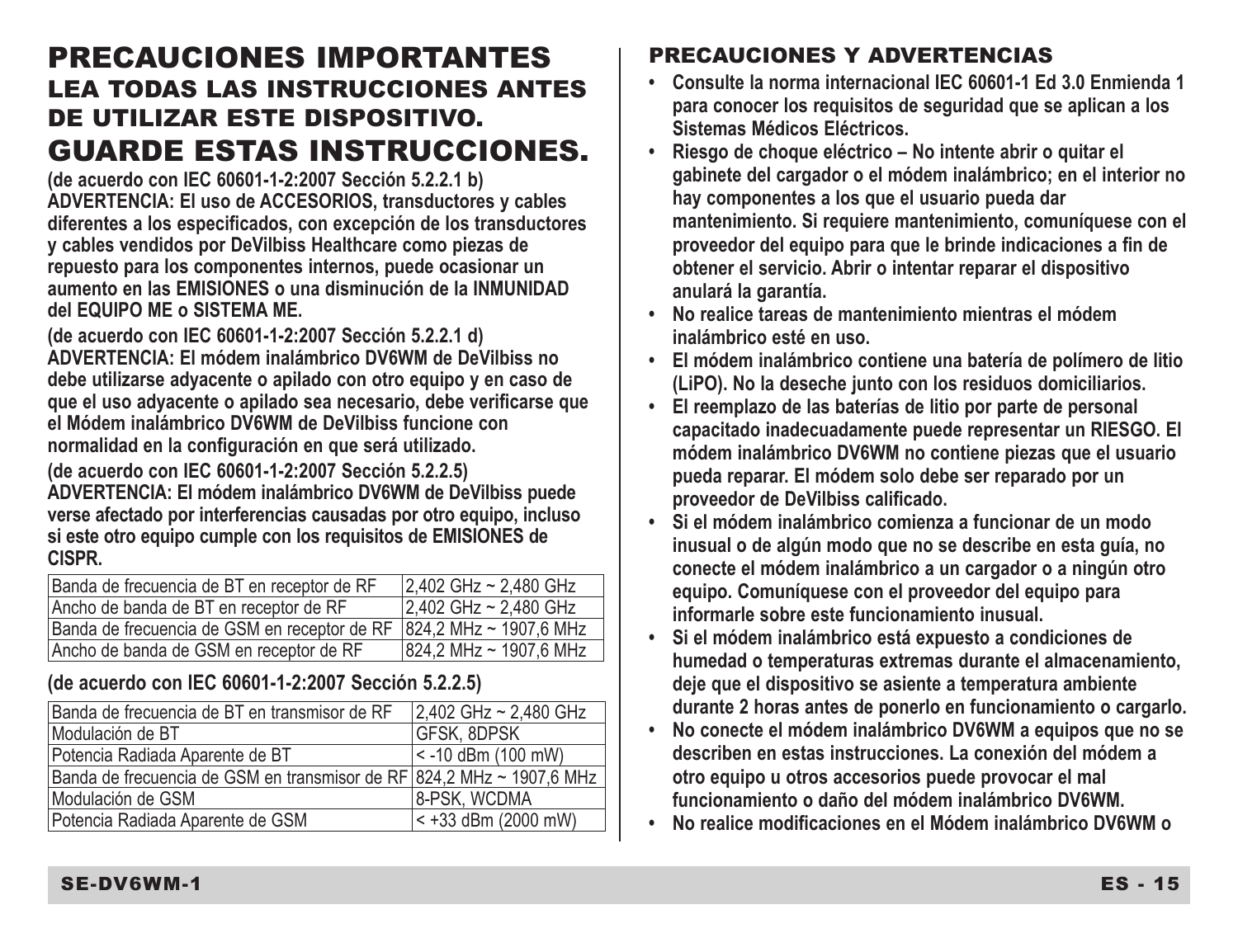#### PRECAUCIONES Y **ADVERTENCIAS**

**en los accesorios, ya que esto puede provocar el mal funcionamiento o daño del Módem inalámbrico DV6WM.**

**• Utilice solo los cargadores y cables de cargadores provistos por DeVilbiss para ser utilizados con el módem inalámbrico DV6WM. El uso de otros cargadores o cables de cargadores puede provocar el mal funcionamiento o daño del módem inalámbrico DV6WM.** 

**Almacenamiento y manipulación: Las condiciones que se describen a continuación pueden provocar riesgo de incendio, si se produce una falla en la batería interna recargable.**

- **Nunca intente cargar un módem inalámbrico que presente daño físico.**
- **• Si la temperatura del módem inalámbrico supera los 50 ˚C (122 ˚F), dé por finalizada la carga.**
- **No exponga el módem inalámbrico al calor ni lo arroje al fuego.**
- **• No utilice ni almacene el módem inalámbrico cerca del fuego o dentro de un automóvil donde la temperatura pueda superar los 60 ˚C.**
- **• No sumerja el módem inalámbrico en agua.**

## CONTENIDOS DEL PAQUETE



Módem inalámbrico DV6WM



USB de pared

| West Detting Wednesday Modern Instruction Guide<br><b>Call State de Instrucciones del Médico Institutorico DVNM de DeVilhias</b> |  |
|----------------------------------------------------------------------------------------------------------------------------------|--|
|                                                                                                                                  |  |
|                                                                                                                                  |  |
| Calde d'utilisation de Rodern sans El OVERTE Detillaire                                                                          |  |

Guía de instrucciones

### PARTES IMPORTANTES

#### Módem inalámbrico: Panel de control



Presionar para confirmar la iluminación de las luces LED

#### **Funcionamiento normal**

La luz LED de batería parpadea cuando la batería está baja. De lo contrario, todas las luces LED permanecen APAGADAS, excepto durante la secuencia de llamada. Durante la llamada, la luz LED de batería se ilumina fija y las luces LED de Bluetooth o del teléfono celular también permanecen activas. Es posible que no lo perciba.

La frecuencia de la llamada ha sido predeterminada por su proveedor.

**NOTA:** *Si la luz LED de batería parpadea, consulte la sección Cómo cargar la batería del módem.*

**NOTA***: Para verificar el funcionamiento en cualquier momento, presione el botón de llamada de prueba y confirme la iluminación de las luces LED.*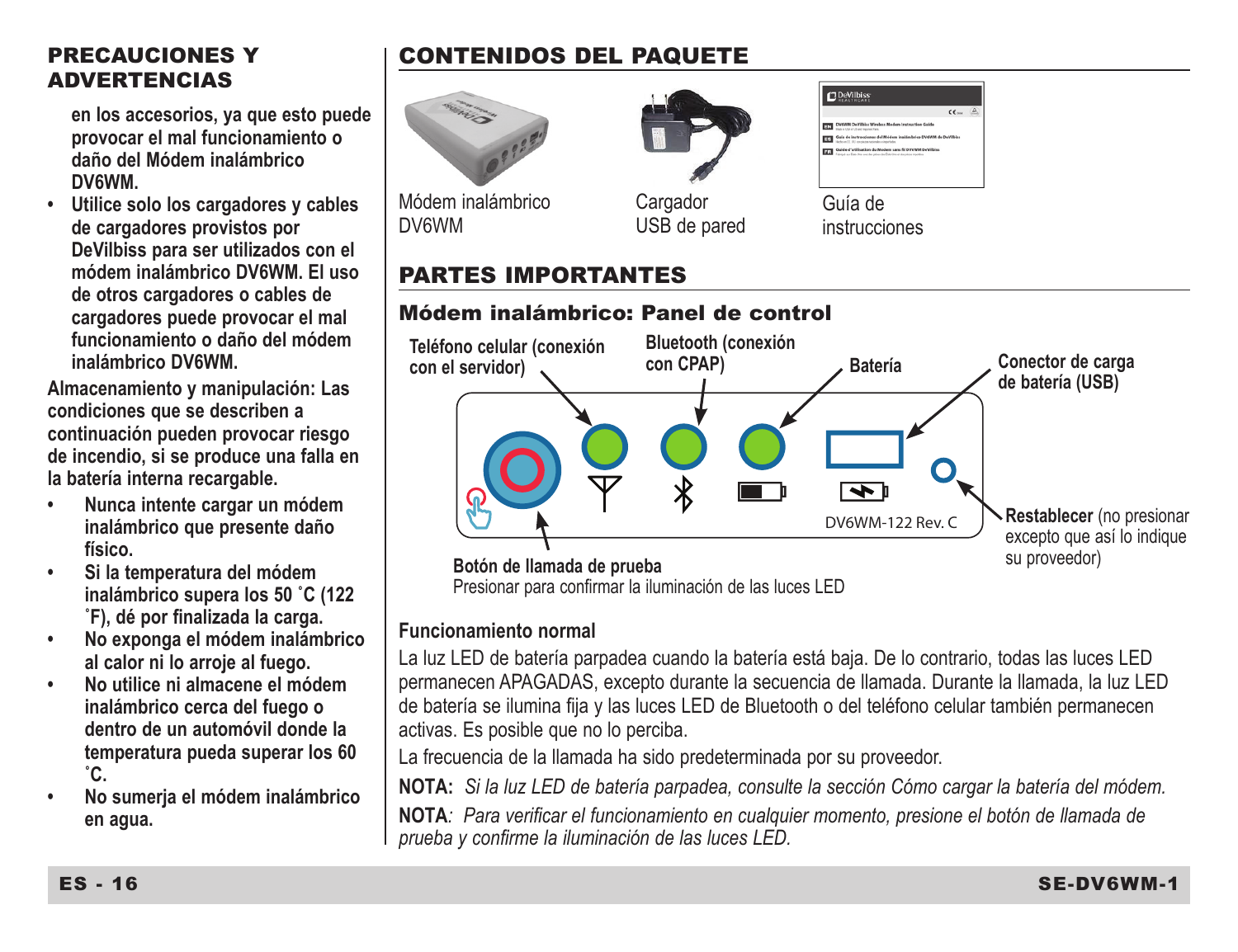#### Configuración inicial del módem inalámbrico

**NOTA:** *Cargue por completo la batería antes de comenzar la configuración. Consulte la sección Cómo cargar la batería del módem.*









- 1. Verifique la unidad de CPAP de la serie DV6X para asegurarse de que el Bluetooth está ENCENDIDO
	- a. Desplácese hacia los COMPLEMENTOS
	- b. Seleccione **Bluetooth**
	- c. Presione para alternar de APAGADO a ENCENDIDO, si es necesario
- 2. Presione el botón de **Llamada de prueba** del Módem inalámbrico
	- a. Todas las luces LED se iluminarán durante 1 segundo aproximadamente y luego se APAGARÁN
	- b. La luz LED de batería muestra el estado de la batería
	- c. La luz LED de Bluetooth comenzará a parpadear lentamente mientras busca la unidad de CPAP







- 3. Vincúlelo con CPAP de la Serie DV6x
	- a. La luz LED de bluetooth del módem comenzará a parpadear rápido cuando esté listo para vincular con CPAP (aproximadamente 30 segundos hasta que comience el parpadeo rápido).
	- b. El número de serie del módem inalámbrico deberá aparecer en la lista cuando la CPAP realice la búsqueda.

**NOTA:** *Espere hasta que el Módem aparezca en la lista, esto puede demorar 30 segundos.*

- c. En la pantalla "Hacer clic en el elemento para vincular", seleccione el número de serie del **Módem inalámbrico** y presione, el menú mostrará "Vinculando…" y luego "Listo".
- d. La luz LED de Bluetooth del módem inalámbrico dejará de parpadear y se mantendrá ENCENDIDA mientras lee datos de la unidad CPAP.
- 4. La luz LED del teléfono celular en el módem parpadeará y luego quedará fija durante algunos minutos.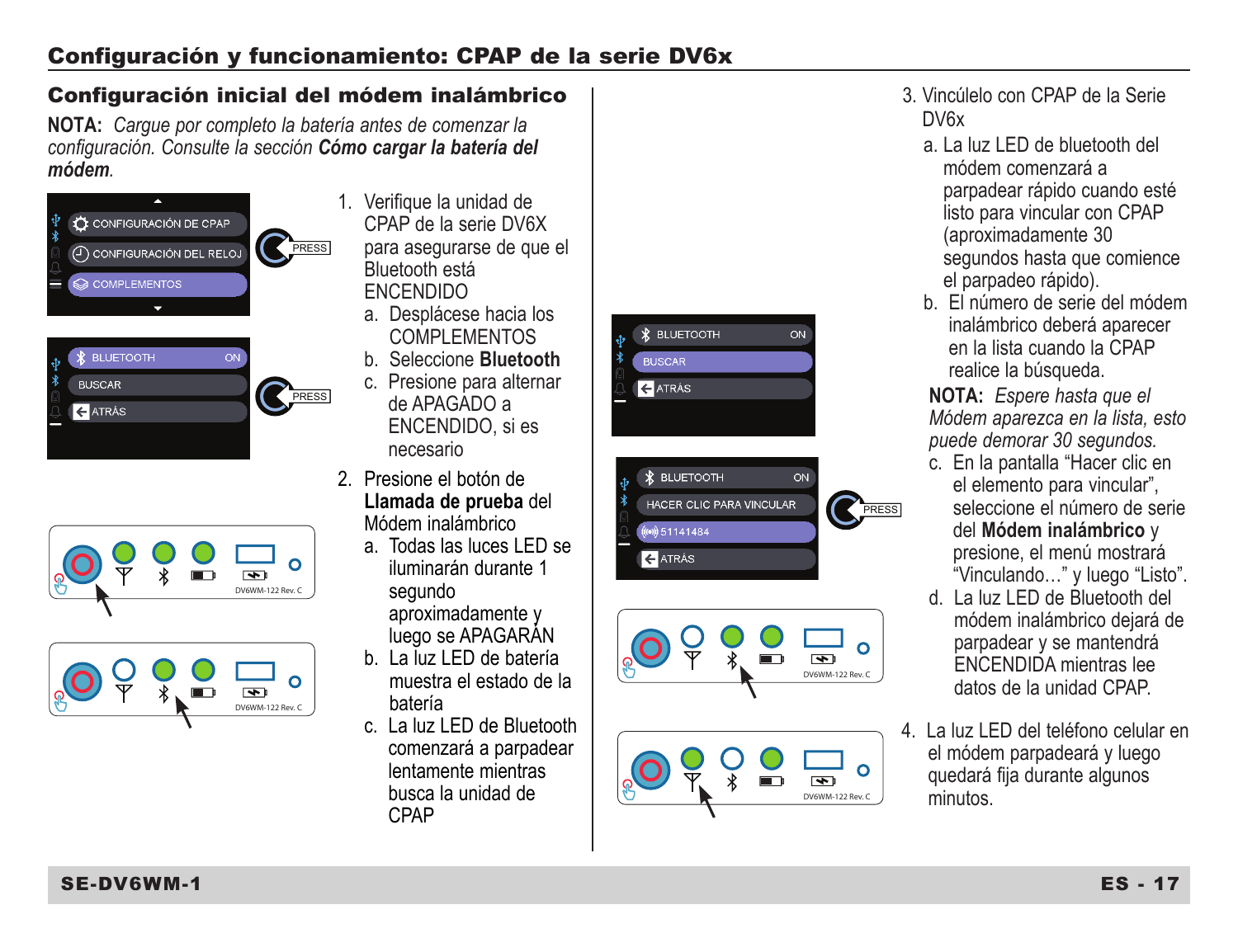#### Configuración inicial del módem inalámbrico



5. Encuentre una ubicación donde la luz LED del teléfono celular quede ENCENDIDA (no intermitente) y coloque el módem donde no sea alterado.

**NOTA:** *Las luces LED del Bluetooth y del teléfono celular permanecerán APAGADAS en condición normal. Solo aparecerán encendidas si el módem está intercambiando datos con la unidad de CPAP o con el servidor. Es posible que no lo perciba. Ignore el módem.*



6. Una vez que finaliza la secuencia de llamada, todas las luces LED se APAGARÁN.

Cómo funciona el módem inalámbrico con la unidad de CPAP de la Serie DV6x



El módem inalámbrico de DeVilbiss funciona sin interacción en tanto el nivel de la batería sea sufi ciente.



Para ver la información sobre el módem, seleccione PRESSI Módem inalámbrico en el menú COMPLEMENTOS del CPAP DV6x y presione.

Información que se muestra en la pantalla de CPAP DV6x sobre el módem inalámbrico

| A MODEM INALAMBRICO<br><b><i>Q</i></b> ACTUALIZADO<br>* USUARIO<br><b>BLUETOOTH</b><br>A CELULAR<br><b>BATERÍA</b> | Ш | Días transcurridos desde la última carga al servidor<br>Hace 0.0 dias Contract Died uniform in alámbrico<br><b>nni ←</b> Señal de Bluetooth<br>Señal de teléfono celular |
|--------------------------------------------------------------------------------------------------------------------|---|--------------------------------------------------------------------------------------------------------------------------------------------------------------------------|
| <b>DESVINCULAR</b>                                                                                                 |   | 1← Nivel de batería                                                                                                                                                      |



**NOTA:** *La unidad CPAP de la Serie DV6x proporcionará datos sobre el bajo nivel de batería del módem.*

*Cuando vea este mensaje, consulte la sección Cómo cargar la batería del módem. El mensaje de batería baja aparece cuando se ENCIENDE el ventilador.*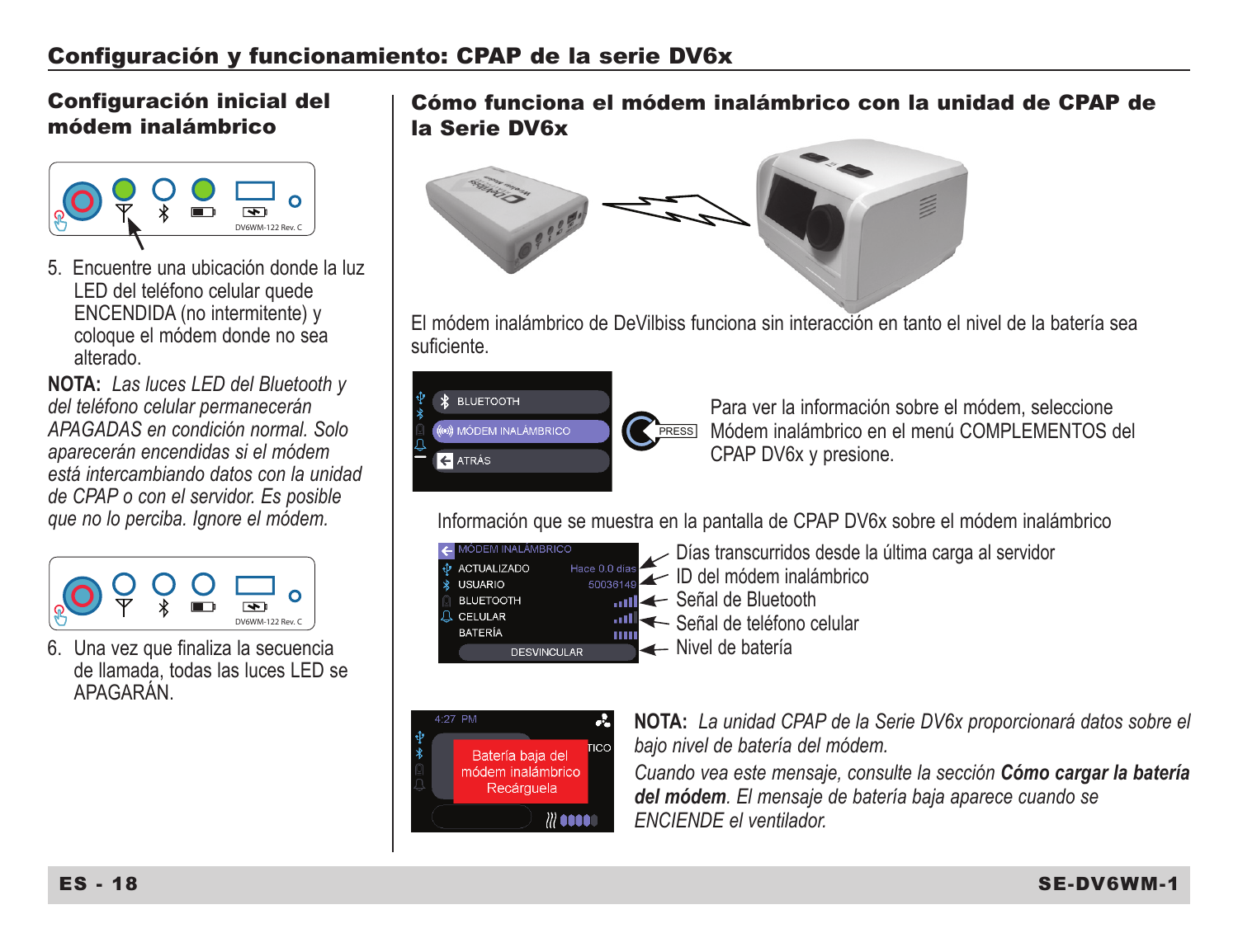## CÓMO CARGAR LA BATERÍA DEL MÓDEM

DV6WM-122 Rev. C

**parpadea cuando el nivel de batería es bajo**

Cuando el nivel de batería es bajo, la luz LED de batería en el módem parpadeará. Consulte la sección **Cómo cargar la batería del módem.**



Tomacorriente

La luz LED de batería parpadeará 3 veces en 1 segundo cada 3 segundos cuando el nivel de batería sea bajo. Si la luz LED de batería parpadea, enchufe el Cargador USB de pared provisto en el módem y luego en el tomacorriente.

#### **La luz LED de batería en el módem:**

- Parpadeará lentamente cuando la batería esté cargándose
- Estará fija cuando la batería esté cargada por completo y conectada a la fuente de alimentación

**NOTA:** *Si lo desea, puede mantener enchufado el módem en todo momento.*

El módem inalámbrico DV6WM funciona normalmente mientras la batería se está cargando. El módem puede dejarse enchufado en el cargador durante un período de tiempo más prolongado.

El tiempo de funcionamiento típico del módem inalámbrico DV6WM con una carga de batería completa es de 90 días.

## INSTRUCCIONES DE LIMPIEZA

## Instrucciones de limpieza

- 1. Limpie el módem una vez al mes. Desenchufe el módem inalámbrico del cargador y limpie la superficie exterior con un paño húmedo.
- 2. Almacene el módem inalámbrico en un lugar seco a temperatura ambiente cuando no se utilice.

## Para uso de varios pacientes

Si el dispositivo es para uso de varios pacientes en un entorno de atención médica o de un programa de alquiler de dispositivos, se debe limpiar y desinfectar el exterior del dispositivo entre un paciente y otro.

## **Limpieza para uso de varios pacientes**

## **ADVERTENCIA**

**Si se está usando el dispositivo en varios pacientes, se deben realizar los siguientes pasos para limpiar el exterior del dispositivo solamente antes de cada usuario nuevo..**

- 1. Desconectar el aparato antes de limpiarlo.
- 2. Usar un paño con una solución de detergente suave (ej. detergente líquido para lavar los platos Dawn) y agua para retirar cualquier suciedad, si fuera necesario.
- 3. Usar un paño con una dilución de 1:10 de 5.25 %–6.15 % de hipoclorito de sodio (es decir, lejía o blanqueador para uso doméstico) para limpiar el exterior del dispositivo.
- 4. Asegurarse de que el dispositivo esté completamente seco antes de enchufar el cable de suministro eléctrico.

## MANTENIMIENTO

## ADVERTENCIA

**Riesgo de choque eléctrico – No intente abrir o quitar el gabinete del cargador o el módem inalámbrico; en el interior no hay componentes a los que el usuario pueda dar**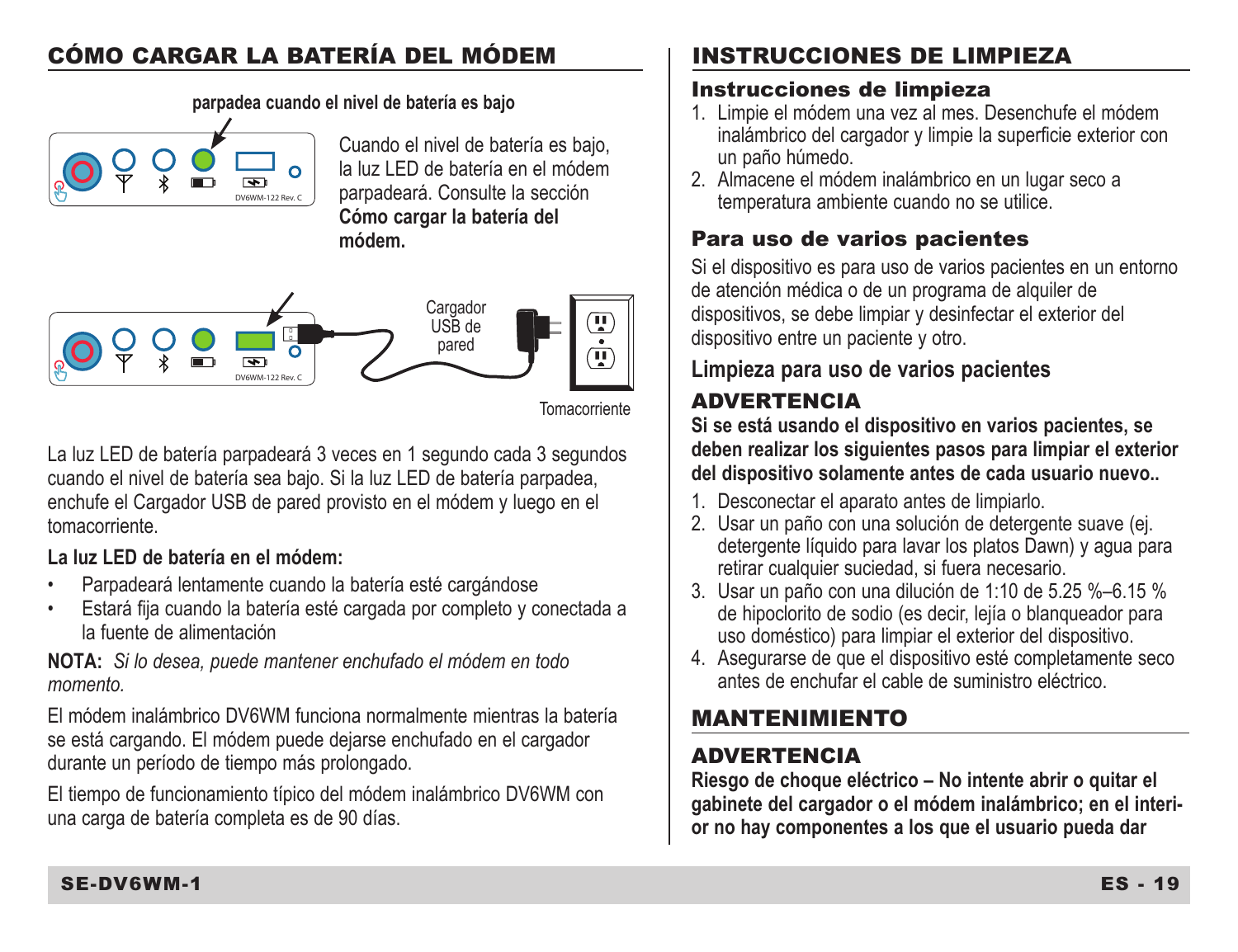**mantenimiento. Si requiere mantenimiento, comuníquese con el proveedor del equipo para que le brinde indicaciones a fin de obtener el servicio. Abrir o intentar reparar el dispositivo anulará la garantía.**

El módem inalámbrico y los accesorios no requieren mantenimiento durante la vida útil esperada.

#### VIDA ÚTIL ESPERADA

- Módem inalámbrico DV6WM 5 años
- Cargador USB de pared de CA a CC- 5 años

**Reemplazo de la batería:** el usuario no puede reemplazar la batería del módem inalámbrico DV6WM. Si es necesario reemplazar la batería, póngase en contacto con su proveedor de equipos para el servicio.

## ELIMINACIÓN

**PRECAUCIÓN:** *El módem inalámbrico contiene una batería de polímero de litio (LiPO). No la deseche junto con los residuos domiciliarios.*

El módem inalámbrico y el cargador contienen residuos electrónicos. Comuníquese con las autoridades locales para determinar un método adecuado de eliminación de las piezas electrónicas, las piezas de plástico y la batería de LiPO.

## ACOPLAMIENTO DE DATOS/RED

- La conexión del módem inalámbrico DV6WM a un acoplamiento de datos/red que incluya a otros equipos podría generar riesgos no identificados previamente para los pacientes y los operadores, y la organización responsable debe identificar, analizar y controlar esos riesgos.
- Las modificaciones posteriores al acoplamiento de datos/red pueden plantear nuevos riesgos y requerir un nuevo análisis.

Los cambios en el acoplamiento de datos/red incluyen lo siguiente:

- los cambios en la configuración del acoplamiento de datos/ red,
- la conexión de elementos adicionales al acoplamiento de datos/red,
- la desconexión de elementos del acoplamiento de datos/red.
- la actualización del equipo conectado al acoplamiento de datos/red,
- el cambio a la versión superior del equipo conectado al acoplamiento de datos/red.

## ESPECIFICACIONES

| Requisitos eléctricos para CA  100 - 240 V CA, 50/60 Hz, 120 mA (Entrada para el cargador USB de CA a CC externa especificada) |
|--------------------------------------------------------------------------------------------------------------------------------|
|                                                                                                                                |
|                                                                                                                                |
|                                                                                                                                |
|                                                                                                                                |
|                                                                                                                                |
|                                                                                                                                |
|                                                                                                                                |

#### ES - 20 SE-DV6WM-1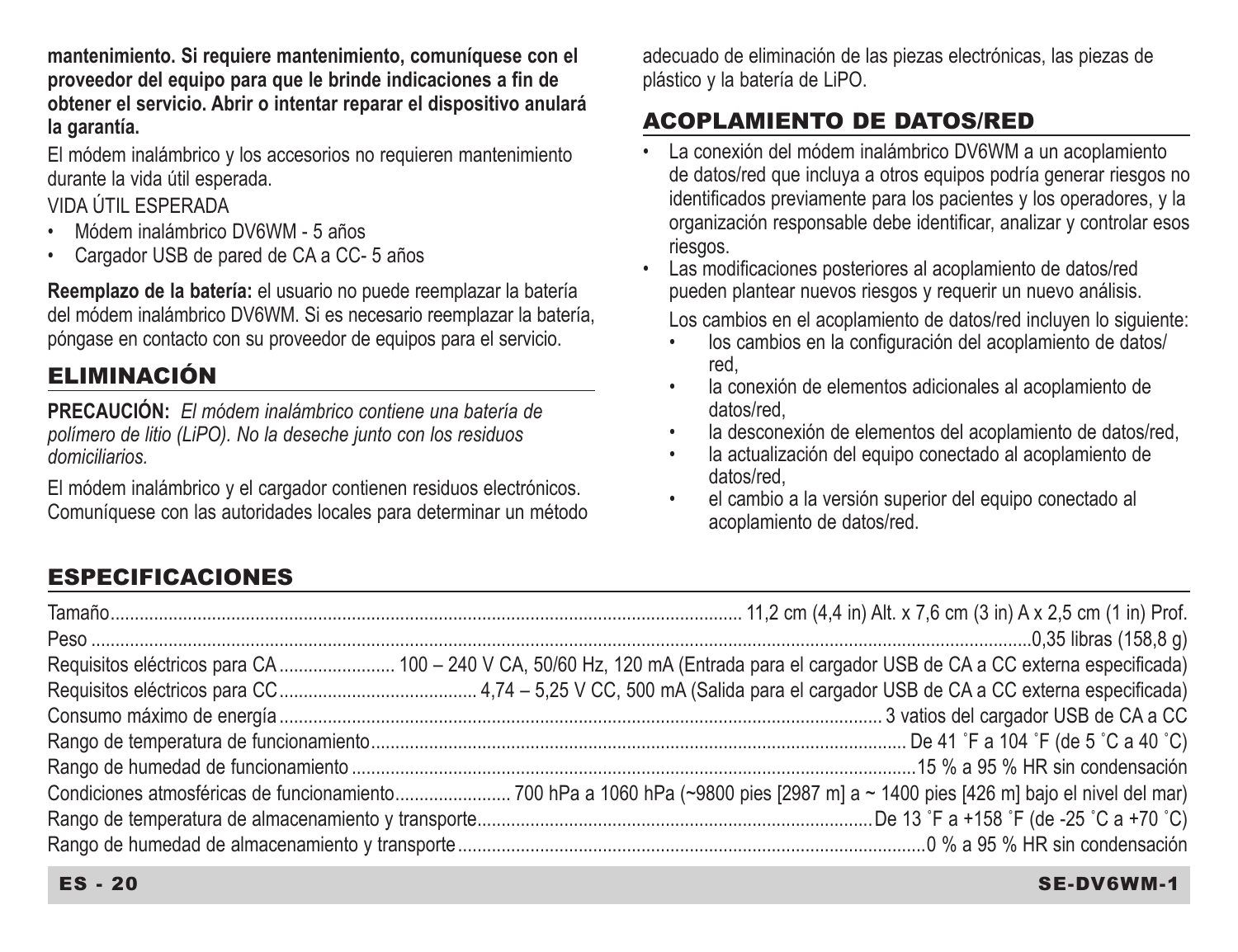#### **Especificaciones técnicas (de acuerdo con IEC 60601-1-2:2007 Sección 5.2.2.1 a)**

Cables compatibles con el módem inalámbrico DV6WM de DeVilbiss ...........Cable USB a Micro B USB, cable de un largo máximo de 6 pies (1.8m) Cargador USB de pared ............................................................................................................................................Entrada 100 – 240 V CA, 47/63 Hz Salida 5 V CC, 3 vatios máx. Conector de salida USB Micro B

Largo máximo del cable = 6 pies (1.8 m)

#### **Especificaciones inalámbricas: Bluetooth**

Este dispositivo médico contiene dos transmisores de radio, Bluetooth y celular 3G. El transmisor Bluetooth integrado en este dispositivo está activo cuando la luz LED de estado Bluetooth ( $\hat{\mathcal{X}}$ ) en el panel de control está iluminada. El Bluetooth se usa para establecer una conexión inalámbrica con su dispositivo médico. El transmisor de radio celular 3G integrado en este dispositivo está activo cuando la luz LED de estado del teléfono celular ( $\forall$ ) en el panel de control está iluminada. La transmisión celular 3G se usa para enviar datos desde su dispositivo médico a un servidor de datos remoto. Si se nota algún cambio inexplicable en el desempeño de la función inalámbrica del dispositivo, apagar la transmisión de Bluetooth para determinar si esa es la causa. Es posible que experimente algunos inconvenientes con la tecnología inalámbrica como demoras al mostrar o almacenar los datos, artefactos o fallas en los datos debido a información perdida durante la transferencia inalámbrica.

| Especificaciones inalámbricas de celular 3G: |  |
|----------------------------------------------|--|
|                                              |  |
|                                              |  |
|                                              |  |
|                                              |  |
|                                              |  |
|                                              |  |
| <b>Security Requirements:</b>                |  |
|                                              |  |
|                                              |  |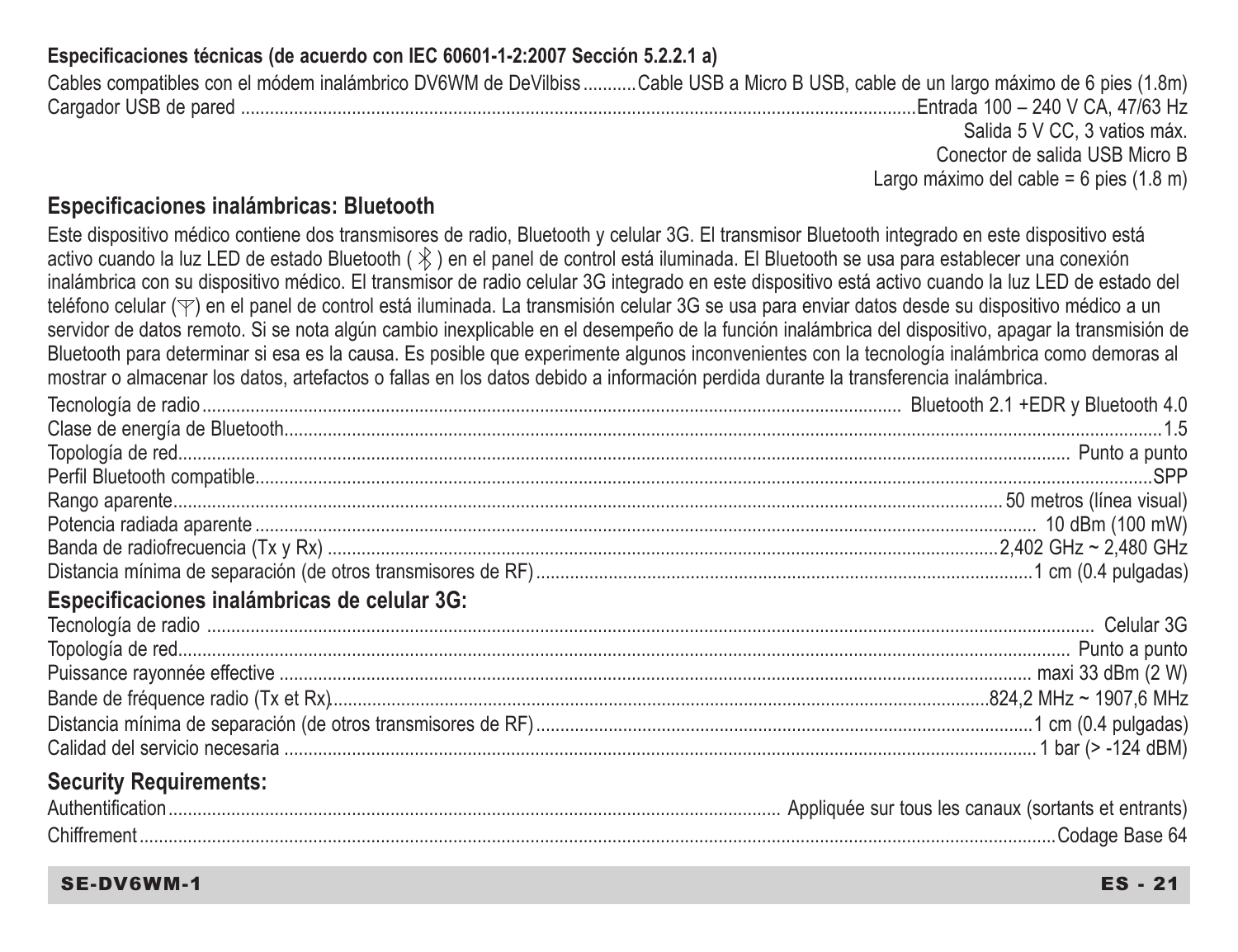## SOLUCIÓN DE PROBLEMAS

**PRECAUCIÓN:** *Si el módem inalámbrico comienza a funcionar de un modo inusual o de algún modo que no se describe en esta guía, no conecte el módem inalámbrico a un cargador o a ningún otro equipo. Comuníquese con el proveedor del equipo para informarle sobre este funcionamiento inusual.*

**PRECAUCIÓN***: Si el módem inalámbrico está expuesto a condiciones de humedad o temperaturas extremas durante el almacenamiento, deje que el dispositivo se asiente a temperatura ambiente durante 2 horas antes de ponerlo en funcionamiento o cargarlo.*

| Problema                                                                     | Causa posible                                                                         | Solución                                                                                                                                      |
|------------------------------------------------------------------------------|---------------------------------------------------------------------------------------|-----------------------------------------------------------------------------------------------------------------------------------------------|
| No hay respuesta luego de presionar<br>el botón de llamada de prueba.        | . La batería del módem inalámbrico está<br>descargada.                                | 1. Enchufe el módem inalámbrico en el cargador y deje<br>que se carque la batería durante 2 horas como mínimo.                                |
|                                                                              | 2. El botón de llamada de prueba no funciona<br>apropiadamente.<br>3. El módem falla. | 2. y 3. Comuníquese con el proveedor del equipo para<br>obtener asistencia.                                                                   |
| No es posible vincular el módem                                              | 1. CPAP no cuenta con Bluetooth.                                                      | 1. El módem inalámbrico solo funciona con las unidades                                                                                        |
| inalámbrico con un dispositivo CPAP.                                         |                                                                                       | CPAP de DeVilbiss que cuentan con Bluetooth.                                                                                                  |
|                                                                              | 2. El Bluetooth de CPAP no está activado.                                             | 2. Active el Bluetooth desde el menú de CPAP. Lea las<br>instrucciones.                                                                       |
|                                                                              | 3. El módem inalámbrico se encuentra demasiado<br>alejado de CPAP.                    | 3. Traslade el módem más cerca de CPAP. Deben<br>ubicarse dentro de un radio de 30 m.                                                         |
| La luz LED de batería parpadea<br>rápido tres veces consecutivas.            | 1. El nivel de carga de la batería está bajo.                                         | 1. Deje que el módem inalámbrico se asiente a<br>temperatura ambiente durante 2 horas y luego, conecte<br>el cargador para cargar la batería. |
| El módem inalámbrico no se carga, la<br>luz LED de batería no se enciende al | 1. Es posible que el cargador no esté funcionando.                                    | 1. Intente utilizar otro cargador, uno que esté aprobado<br>para utilizarse con el módem inalámbrico.                                         |
| conectarlo con el cargador.                                                  | 2. El módem inalámbrico falla                                                         | 2. Comuníquese con el proveedor del equipo para obtener<br>asistencia.                                                                        |
| Las luces LED parpadean de un modo<br>que no se describe en esta quía.       | 1. El módem inalámbrico falla                                                         | 1. Comuníquese con el proveedor del equipo para obtener<br>asistencia.                                                                        |

Comuníquese con el proveedor del equipo en caso de que necesite asistencia para configurar, utilizar o realizar el mantenimiento del módem inalámbrico. Informe al proveedor del equipo o al Servicio de atención al cliente de DeVilbiss al número 1 800-338-1988, si experimenta un funcionamiento o hechos inesperados. Consulte la contratapa de la guía para ver otras ubicaciones de las oficinas de DeVilbiss.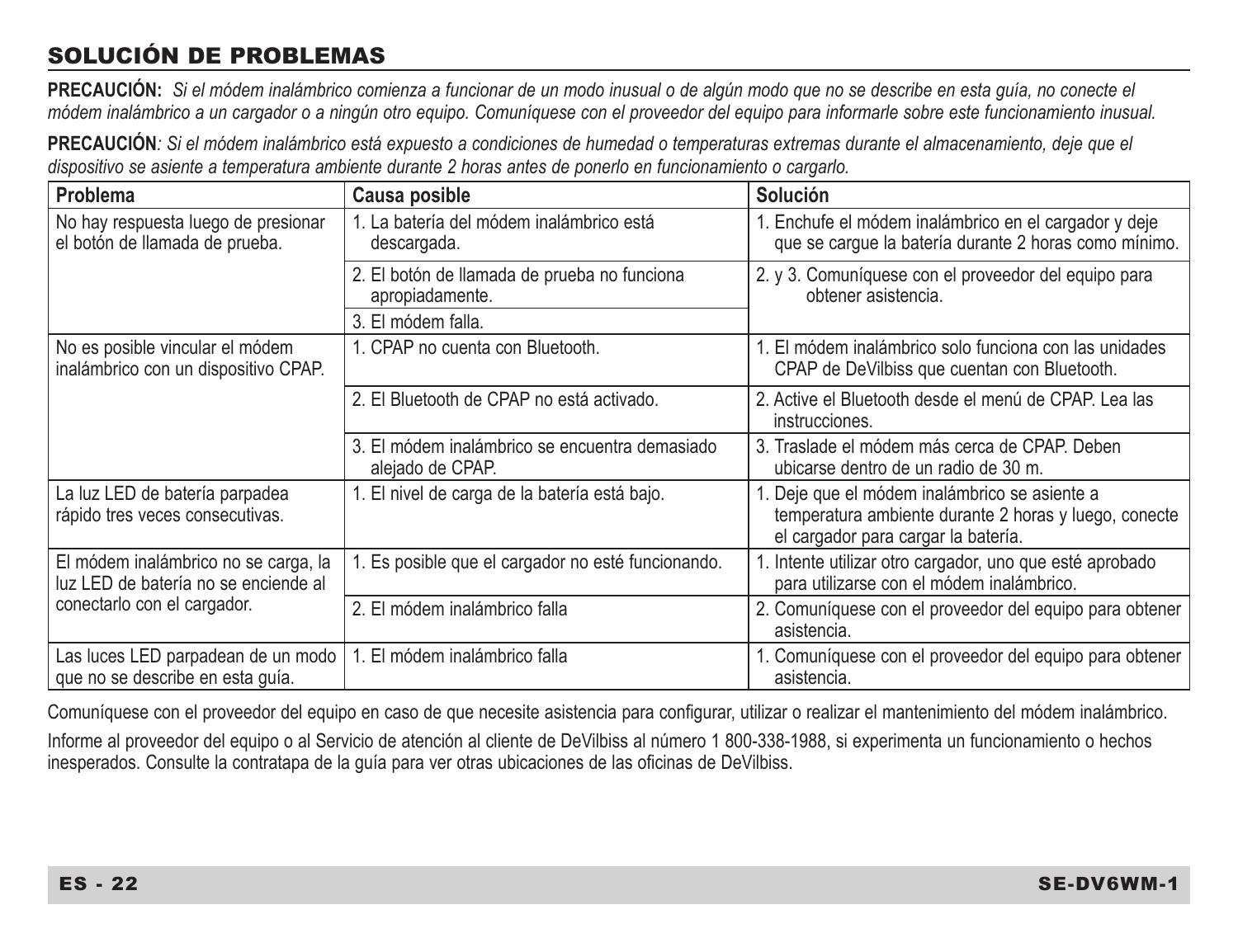## INFORMACIÓN DE EMC

#### **(de acuerdo con IEC 60601-1-2:2007 Sección 5.2.1.1)**

El EQUIPO MÉDICO ELÉCTRICO requiere precauciones especiales respecto de la compatibilidad electromagnética (EMC), y todo el equipo debe instalarse y ponerse en servicio de acuerdo con la información EMC provista en esta guía de instrucciones.

**(de acuerdo con IEC 60601-1-2:2007 Sección 5.2.2.1 f)**

El equipo portátil y de comunicaciones móviles de radiofrecuencia puede afectar al EQUIPO MÉDICO ELÉCTRICO.

| av avaslav voll illv veget i kikevi vedeleli elkiki ej                                                                                                                                                                                                  |              |                                                                                                                                       |                                                                                        | <u>vvvvi i Lilvoi ovodioli vilitti i j</u>                                                     |                                                                                                                                                                                  |                                                                                                                                                                                                                                          |  |
|---------------------------------------------------------------------------------------------------------------------------------------------------------------------------------------------------------------------------------------------------------|--------------|---------------------------------------------------------------------------------------------------------------------------------------|----------------------------------------------------------------------------------------|------------------------------------------------------------------------------------------------|----------------------------------------------------------------------------------------------------------------------------------------------------------------------------------|------------------------------------------------------------------------------------------------------------------------------------------------------------------------------------------------------------------------------------------|--|
| Guía y declaración del fabricante - Emisiones electro-<br>magnéticas                                                                                                                                                                                    |              | Prueba de<br>inmunidad                                                                                                                | Nivel de prueba IEC<br>60601                                                           | Nivel de<br>cumplimiento                                                                       | Ambiente electromagnético -<br>Guía                                                                                                                                              |                                                                                                                                                                                                                                          |  |
| El módem inalámbrico DV6WM de DeVilbiss se debe utilizar en el<br>ambiente electromagnético especificado a continuación. El cliente o<br>el usuario del módem inalámbrico DV6WM de DeVilbiss debe<br>asegurarse de utilizarlo en este tipo de ambiente. |              | Descarga<br>electrostática<br>(ESD)<br>IEC 61000-4-2                                                                                  | $±8$ kV contacto<br>$±15$ kV aire                                                      | $±8$ kV contacto<br>$±15$ kV aire                                                              | Los pisos deben ser de madera,<br>concreto o baldosas de cerámico. Si<br>los pisos están cubiertos con<br>material sintético, su humedad<br>relativa debe ser al menos del 30 %. |                                                                                                                                                                                                                                          |  |
| Prueba de<br>emisiones                                                                                                                                                                                                                                  | Cumplimiento | Ambiente electromagnético - Guía<br>Este dispositivo utiliza                                                                          | Rápidos<br>transitorios<br>eléctricos/ráfaga                                           | ±2 kV para líneas de<br>alimentación de<br>energía<br>$±1$ kV para líneas de                   | ±2 kV para líneas de<br>alimentación de<br>energía<br>$±1$ k $V$ para líneas de                                                                                                  | La calidad de la electricidad<br>doméstica debe equivaler a aquella<br>típica en un ambiente comercial u                                                                                                                                 |  |
|                                                                                                                                                                                                                                                         |              | radiofrecuencia únicamente para su                                                                                                    | IEC 61000-4-4                                                                          | entrada/salida                                                                                 | entrada/salida                                                                                                                                                                   | hospitalario.                                                                                                                                                                                                                            |  |
| Emisiones de RF<br>CISPR 11<br>Grupo 2                                                                                                                                                                                                                  |              | función interna. Por lo tanto, las<br>emisiones de RF son muy bajas y es<br>improbable que provoquen<br>interferencias en los equipos | Sobretensión<br>IEC 61000-4-5                                                          | ±1 kV línea(s) a<br>$ i$ nea $(s)$<br>$\pm 2$ kV línea(s) a tierra                             | ±1 kV línea(s) a<br>linea(s)<br>$\pm$ 2 kV línea(s) a tierra                                                                                                                     | La calidad de la electricidad<br>doméstica debe equivaler a aquella<br>típica en un ambiente comercial u<br>hospitalario.                                                                                                                |  |
|                                                                                                                                                                                                                                                         |              | electrónicos cercanos.                                                                                                                |                                                                                        |                                                                                                |                                                                                                                                                                                  | La calidad de la electricidad<br>doméstica debe equivaler a aquella<br>típica en un ambiente comercial u<br>hospitalario. Si el usuario del<br>Módem inalámbrico DV6WM de<br>DeVilbiss necesita continuar sus<br>operaciones durante las |  |
| Emisiones de RF<br>CISPR 11                                                                                                                                                                                                                             | Clase B      | Este dispositivo es apto para                                                                                                         | Bajas de voltaje,<br>interrupciones<br>cortas y<br>variaciones de<br>voltaie en líneas | >95 % de baia en UT                                                                            | >95 % de baja en UT<br>por 0.5 del cíclo<br>60 % de baja en UT<br>por 5 ciclos                                                                                                   |                                                                                                                                                                                                                                          |  |
| Armónicos IEC<br>61000-3-2                                                                                                                                                                                                                              | Clase A      | utilizarse en establecimientos<br>incluidos hogares y aquellos<br>directamente conectados a una red                                   |                                                                                        | por 0.5 del cíclo<br>60 % de baja en UT<br>por 5 ciclos                                        |                                                                                                                                                                                  |                                                                                                                                                                                                                                          |  |
| Fluctuaciones de<br>voltaje/Emisiones de<br>fluctuaciones<br>IEC 61000-3-3                                                                                                                                                                              | Cumplimiento | de suministro de energía pública de<br>bajo voltaje que abastece a edificios<br>empleados con fines residenciales.                    | de entrada de la<br>fuente de<br>alimentación<br>IEC 61000-4-11                        | 30 % de baja en UT<br>por 25 ciclos<br>>95 % de baia en UT<br>por 5 segundos                   | 30 % de baja en UT<br>por 25 ciclos<br>>95 % de baja en UT<br>por 5 segundos                                                                                                     | interrupciones en la electricidad<br>doméstica, se recomienda<br>proporcionar energía al módem<br>inalámbrico DV6WM de DeVilbiss<br>con una batería o una fuente<br>ininterrumpible.                                                     |  |
|                                                                                                                                                                                                                                                         |              |                                                                                                                                       | Campo<br>magnético (50/60<br>Hz) de frecuencia<br>energética<br>IEC 61000-4-8          | 30 A/m                                                                                         | 30 A/m                                                                                                                                                                           | La calidad de la electricidad<br>doméstica debe equivaler a los<br>niveles característicos de una<br>ubicación típica en un ambiente<br>comercial u hospitalario.                                                                        |  |
|                                                                                                                                                                                                                                                         |              |                                                                                                                                       |                                                                                        | NOTA: UT es el voltaje de la red eléctrica de C.A. antes de la aplicación del nivel de prueba. |                                                                                                                                                                                  |                                                                                                                                                                                                                                          |  |

#### **(de acuerdo con IEC 60601-1-2:2007 Sección 5.2.2.1 c)**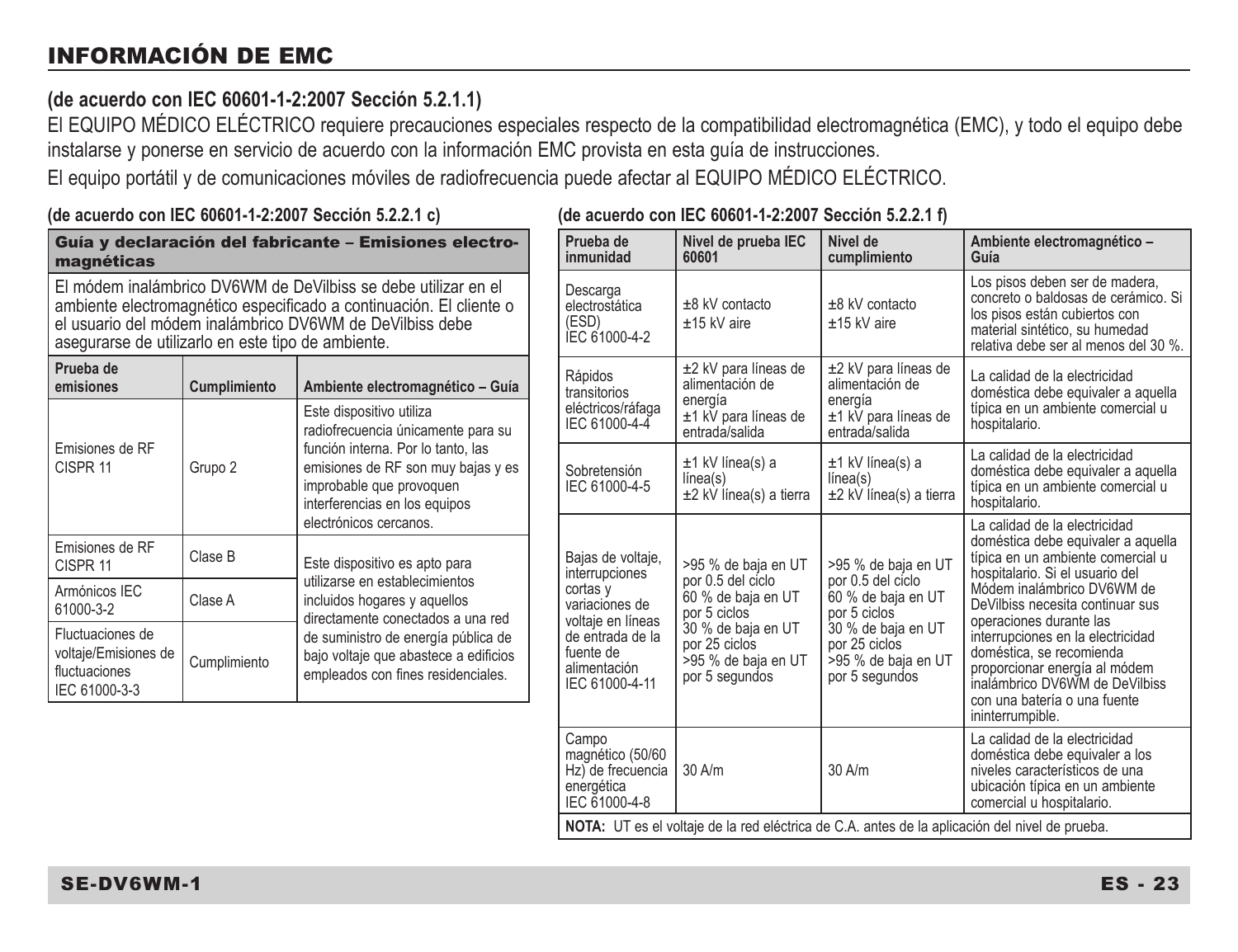## INFORMACIÓN DE EMC

#### **(de acuerdo con IEC 60601-1-2:2007 Sección 5.2.2.2)**

#### Guía y declaración del fabricante – Inmunidad electromagnética

El Módem inalámbrico DV6WM de DeVilbiss se debe utilizar en el ambiente electromagnético especificado a continuación. El cliente o el usuario del Módem inalámbrico DV6WM de DeVilbiss debe asegurarse de utilizarlo en este tipo de ambiente.

| Prueba de<br>inmunidad                                    | Nivel de prueba<br><b>IEC 60601</b>     | Nivel de<br>cumplimiento                              | Ambiente electromagnético - Guía                                                                                                                                                                                                                                                                                                                                                                                                                                                                                                 |
|-----------------------------------------------------------|-----------------------------------------|-------------------------------------------------------|----------------------------------------------------------------------------------------------------------------------------------------------------------------------------------------------------------------------------------------------------------------------------------------------------------------------------------------------------------------------------------------------------------------------------------------------------------------------------------------------------------------------------------|
| Radio<br>frecuencia<br>conducida<br>IEC 61000-<br>$4-6$   | 3 Vrms<br>De 150 kHz a 80<br><b>MHz</b> | $V1 = 3 Vrms$<br>6 Vrms en ISM<br>y bandas<br>amateur | Los equipos de comunicación por<br>radiofrecuencia portátiles y móviles deben<br>mantenerse separados del dispositivo a una<br>distancia no menor a la calculada y descrita a<br>continuación: D=(0,4)√P                                                                                                                                                                                                                                                                                                                         |
| Radio<br>frecuencia<br>irradiada<br>IEC 61000-<br>$4 - 3$ | 10 V/m<br>De 80 MHz a 2,5<br>GHz        | $E1 = 10$ V/m                                         | $D=(0.4)\sqrt{P}$ 80 a 800 MHz<br>D=(0,7) $\sqrt{P}$ 800 MHz a 2,5 GHz<br>P es el nivel de energía máximo en vatios y D<br>es la distancia de separación recomendada en<br>metros.<br>Las fuerzas de campo desde transmisores de<br>radiofrecuencia fijos, según lo determinado<br>por un análisis electromagnético in situa,<br>deben ser menores a los niveles de<br>cumplimiento en cada rango de frecuenciab.<br>Puede producirse interferencia en las<br>proximidades del equipo marcado con el<br>siguiente símbolo: ((y)) |

**NOTA 1:** A los 80 MHz y 800 MHz, se aplica el rango de mayor frecuencia. **NOTA 2:** Estas pautas tal vez no se apliquen a todas las situaciones. La propagación electromagnética se encuentra afectada por la absorción y el reflejo en estructuras, objetos y personas.

a. Las fuerzas de campo desde transmisores fijos, como las estaciones de base para radio teléfonos (celulares e inalámbricos) y radios móviles terrestres, radioaficionados, transmisión de radio AM y FM y transmisión de TV no pueden predecirse teóricamente con precisión. Para evaluar el ambiente electromagnético generado por los transmisores de radiofrecuencia fijos, se debe considerar la realización de un análisis electromagnético in situ. Si la fuerza de campo calculada en el lugar donde se utilizará el módem inalámbrico DV6WM de DeVilbiss supera el nivel de cumplimiento de radiofrecuencia aplicable especificado arriba, se debe verificar que el módem inalámbrico DV6WM de DeVilbiss funcione correctamente. Si se detecta un desempeño anormal, es posible que deban tomarse medidas adicionales, tales como volver a orientar o reubicar el módem inalámbrico DV6WM de DeVilbiss.

B. Dentro del rango de frecuencia de 150 kHz a 80 MHz, las fuerzas de campo deben ser menores a [V1] V/m.

#### **(de acuerdo con IEC 60601-1-2:2007 Sección 5.2.2.2)**

Distancias de separación recomendadas entre los equipos de comunicación por radiofrecuencia portátiles y móviles y este dispositivo. Este dispositivo y el sistema NO SON de auxilio vital

El módem inalámbrico DV6WM de DeVilbiss se debe utilizar en un ambiente electromagnético donde las perturbaciones de RF de radiación estén controladas. El cliente o usuario del módem inalámbrico DV6WM de DeVilbiss puede ayudar a evitar la interferencia electromagnética manteniendo una distancia mínima entre los equipos de comunicación por radiofrecuencia portátiles y móviles (transmisores) y el módem inalámbrico DV6WM de DeVilbiss según se recomienda a continuación, de acuerdo con el nivel máximo de potencia de salida del equipo de comunicación.

| Nivel máximo de                                     | Distancia de separación según la frecuencia del transmisor (m)                    |                   |                                        |  |
|-----------------------------------------------------|-----------------------------------------------------------------------------------|-------------------|----------------------------------------|--|
| potencia de<br>salida del<br>transmisor<br>(vatios) | 150 kHz a 80 MHz fuera 80 MHz a 800 MHz<br>de las bandas ISM<br>$D=(0,4)\sqrt{P}$ | $D=(0,4)\sqrt{P}$ | 800 MHz a 2,5 GHz<br>$D=(0,7)\sqrt{P}$ |  |
| 0.01                                                | 0.04                                                                              | 0.04              | 0.07                                   |  |
| 0,1                                                 | 0.11                                                                              | 0.11              | 0.22                                   |  |
|                                                     | 0.35                                                                              | 0.35              | 0.70                                   |  |
| 10                                                  | 1.1                                                                               |                   | 2,2                                    |  |
| 100                                                 | 3,5                                                                               | 3,5               | 7.0                                    |  |

Para los transmisores con un nivel máximo de potencia de salida que no aparecen en la lista anterior, la distancia de separación (d) en metros (m) recomendada puede determinarse utilizando la ecuación aplicable a la frecuencia del transmisor, donde P es el nivel máximo de potencia de salida del transmisor en vatios (W) según el fabricante del transmisor.

**NOTA 1:** A los 80 MHz y 800 MHz, se aplica la distancia de separación para mayores niveles de frecuencia.

**NOTA 2:** Las bandas ISM (industrial, científica y médica) que se encuentran entre 150 kHz y 80 MHz son 6,765 MHz a 6,795 MHz; 13,553 MHz a 13,567 MHz; 26,957 MHz a 27,283 MHz; y 40,66 MHz a 40,70 MHz.

**NOTA 3:** Se ha incorporado un factor adicional de 10/3 a la fórmula utilizada para calcular la distancia de separación recomendada para los transmisores que se encuentran en las bandas de frecuencia ISM entre 150 kHz y 80 MHz y en el rango de frecuencia de 80 MHz a 2.5 GHz, para disminuir la posibilidad de que el equipo de comunicación portátil/móvil pueda ocasionar interferencia si inadvertidamente se lo utiliza en áreas cercanas a pacientes.

**NOTA 4:** Estas pautas tal vez no se apliquen a todas las situaciones. La propagación electromagnética se encuentra afectada por la absorción y el reflejo en estructuras, objetos personas.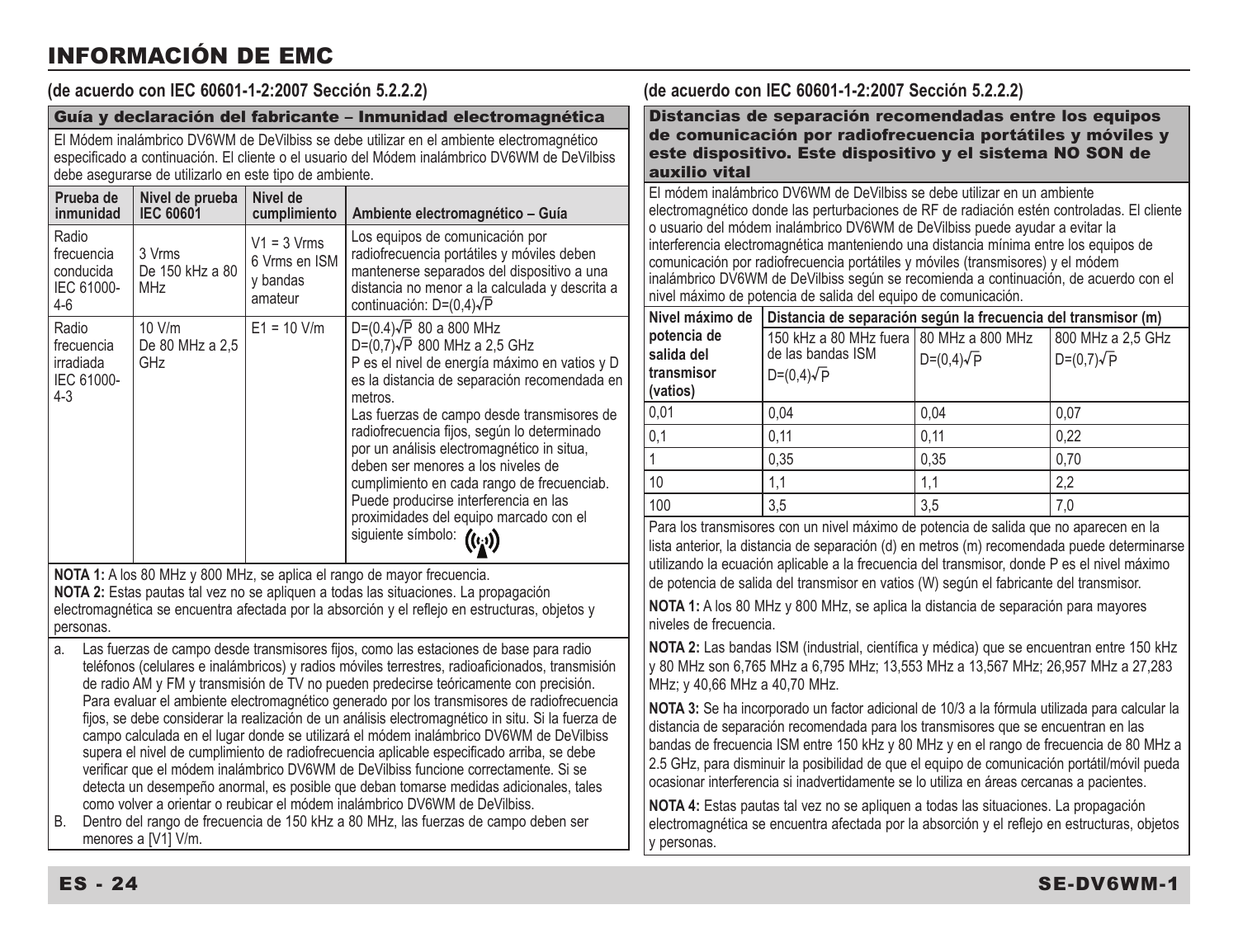## INFORMACIÓN DE EMC

#### Enunciado de FCC e Industry Canada

**El módulo de GSM** contiene la ID de FCC: QIPEHS6; Contiene la ID de IC: 7830A-EHS6 **El módulo de Bluetooth** contiene la ID de FCC: TFB-BT1; Contiene la ID de IC: 5969A-BT1

Este dispositivo cumple con la sección 15 de las normas FCC y con los estándares RSS de exención de licencia de Industry Canada. El funcionamiento está sujeto a las siguientes dos condiciones: (1) Es posible que este dispositivo no provoque interferencias nocivas, y (2) este dispositivo debe aceptar cualquier interferencia recibida, incluida la interferencia que puede provocar el mal funcionamiento.

La potencia de salida de este dispositivo es menor a 20 mW. No se requiere realizar la prueba del Índice de absorción específica (SAR). Al utilizar el dispositivo, asegúrese de que la antena esté ubicada a 20 cm como mínimo de todas las personas.

Este equipo digital de Clase B cumple con la norma canadiense ICES-003.

**NOTA:** *El fabricante no se responsabiliza por las interferencias de radio o TV provocadas por modificaciones o cambios realizados a este equipo sin autorización. Dichas modificaciones o cambios pueden anular la autoridad del usuario para operar el equipo.*

**NOTA:** *Este equipo ha sido probado y ha demostrado que cumple con los límites establecidos para un dispositivo digital de Clase B, conforme a la sección 15 de las normas FCC. Estos límites fueron elaborados para proporcionar una protección razonable contra la interferencia nociva en una instalación residencial. Este equipo genera, usa y puede emitir energía de radiofrecuencia, y, si no se instala y usa conforme a la instrucciones, puede provocar interferencia nociva a las comunicaciones de radio. Sin embargo, no existen garantías de que la interferencia no ocurrirá en una instalación en particular. Si este equipo causa interferencia nociva para la*  recepción de radio o televisión, que puede comprobarse encendiendo y apagando el equipo, se recomienda al usuario que intente corregir la interferencia poniendo en *práctica una o varias de las siguientes medidas:*

- *Modifique la orientación o la ubicación de la antena receptora.*
- *Aumente la distancia entre el equipo y el receptor.*
- *Conecte el equipo a una salida de un circuito diferente al que está conectado el receptor.*
- *Consulte al distribuidor o solicite ayuda a un técnico con experiencia en radio o TV.*

#### Declaración CE de conformidad

DeVilbiss Healthcare LLC, déclare, par la présente, que ce modem sans fil DV6WM est en conformité avec les exigences essentielles et autres dispositions applicables de la Directive 1999/5/CE. La déclaration de conformité peut être consultée à l'adresse www.devilbisshealthcare.com/files/DV6WM\_CE\_Declaration.pdf.

*El nombre de la marca y los logotipos de Bluetooth® son marcas comerciales registradas de Bluetooth SIG, Inc. y el uso de tales marcas por DeVilbiss está autorizado bajo licencia. Las demás marcas comerciales y los nombres comerciales son propiedad de sus respectivos dueños.*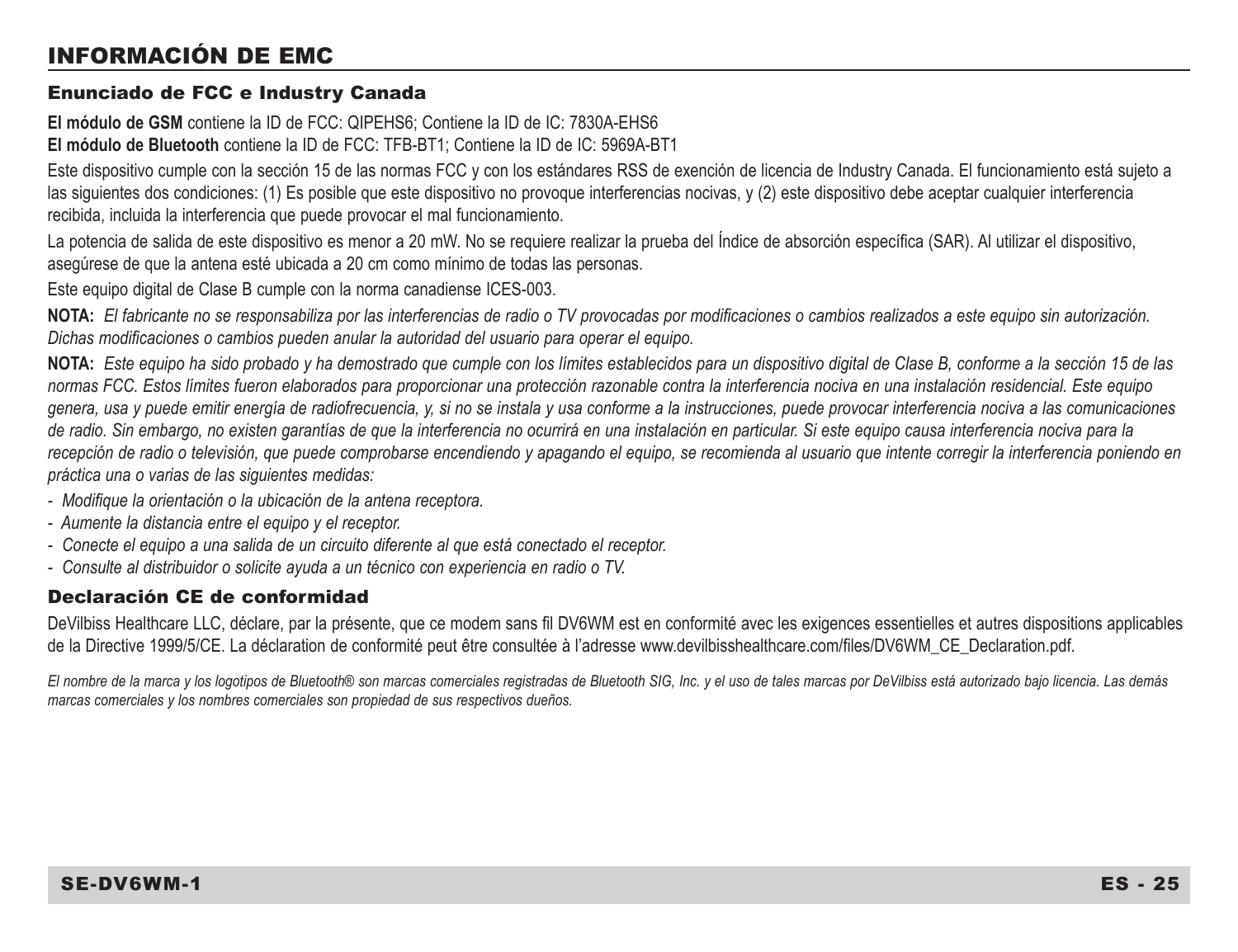## TABLE DES MATIÈRES

|                                                     | $FR - 26$<br>$FR - 26$ |
|-----------------------------------------------------|------------------------|
|                                                     | $FR - 26$              |
|                                                     | FR - 27                |
|                                                     | FR - 27                |
|                                                     | FR - 28                |
|                                                     | FR-28                  |
| Paramétrage et fonctionnement - PPC des séries DV6x | $FR - 29$              |
| Paramétrage initial de votre modem sans fil         | FR-29                  |
| Fonctionnement de votre modem sans fil              | $FR - 30$              |
|                                                     | FR - 31                |
|                                                     | FR - 31                |
|                                                     | FR - 32                |
|                                                     | FR - 34                |
|                                                     | $FR - 35$              |

## UTILISATION PRÉVUE

Le modem sans fil DeVilbiss Healthcare DV6WM est conçu pour être utilisé comme un outil de collecte de données pour les systèmes des séries DeVilbiss IntelliPAP®/SleepCube® avec module Bluetooth® SmartLink® II, les systèmes IntelliPAP 2 et les PPC des séries DeVilbiss BLUE™ pour les patients à domicile ou dans un environnement de soins. L'appareil n'est pas conçu pour servir d'outil de diagnostic.

# **CONTRE-INDICATIONS** WWW Incompatible RM

Ne pas utiliser l'appareil ni les accessoires dans un environnement de résonance magnétique (RM) car il pourrait causer un risque inacceptable pour le patient ou endommager les appareils à PPC ou RM. La sécurité de l'appareil et de ses accessoires n'a pas été évaluée dans un environnement RM.

Ne pas utiliser l'appareil ni ses accessoires dans un environnement avec des équipements électromagnétiques tels que des scanners.

des appareils de diathermie, des appareils à puce RFID et des systèmes de sécurité électromagnétique (détecteurs de métaux) qui pourraient causer des risques inacceptables pour le patient ou endommager la PPC. Certaines sources électromagnétiques peuvent ne pas être visibles ; si vous remarquez des modifications inexpliquées des performances de cet appareil, s'il émet des bruits forts ou inhabituels, débranchez le cordon d'alimentation et cessez de l'utiliser. Contactez votre prestataire de soins à domicile.

## SYMBOLES

| ŹU,                      | Bouton de test d'appel                                                                                                                                                                                                    |            | Fabricant                                                                        |  |
|--------------------------|---------------------------------------------------------------------------------------------------------------------------------------------------------------------------------------------------------------------------|------------|----------------------------------------------------------------------------------|--|
|                          | LED signal GSM                                                                                                                                                                                                            |            | Date de fabrication                                                              |  |
| $\overline{\mathcal{X}}$ | LED d'état du Bluetooth                                                                                                                                                                                                   |            | Symbole de la tension CC                                                         |  |
|                          | LED d'état de la batterie                                                                                                                                                                                                 | <b>REF</b> | Référence du produit                                                             |  |
| ৰু                       | Connecteur de charge de<br>la batterie                                                                                                                                                                                    | <b>SN</b>  | Numéro de série                                                                  |  |
| Ŀ                        | Reportez-vous aux<br>Instructions de<br>fonctionnement                                                                                                                                                                    | EC REP     | Représentant européen                                                            |  |
| $(\mathfrak{l}_1)$       | Émetteur radio                                                                                                                                                                                                            |            | Incompatible RM - Ne pas<br>utiliser en environnement<br>de résonance magnétique |  |
| P <sub>21</sub>          | Indice de protection - Protection contre les corps solides et<br>liquides ; protection anti-gouttes en position verticale                                                                                                 |            |                                                                                  |  |
| <b>PMO</b>               | MISE EN GARDE: En vertu de la législation, cet appareil ne<br>peut être vendu que sur prescription médicale.                                                                                                              |            |                                                                                  |  |
|                          | Cet appareil comporte des équipements électriques et/ou<br>électroniques qui doivent être recyclés conformément à la<br>Directive CE 2012/19/CE relative aux déchets d'équipements<br>électriques et électroniques (DEEE) |            |                                                                                  |  |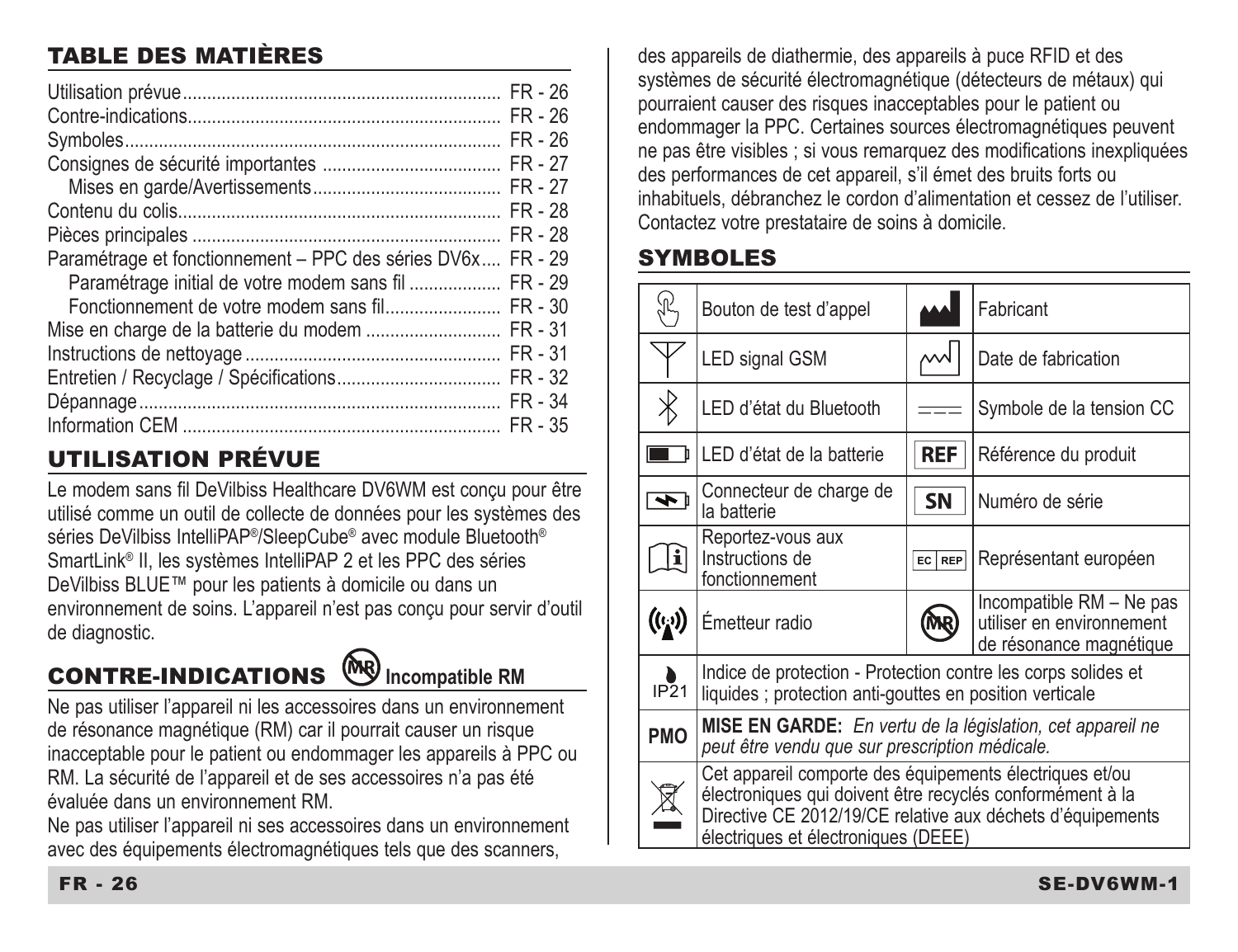# CONSIGNES DE SÉCURITÉ IMPORTANTES

LIRE TOUTES LES INSTRUCTIONS AVANT D'UTILISER CET APPAREIL

# CONSERVER CES INSTRUCTIONS.

**(conformément à CEI 60601-1-2:2007 Section 5.2.2.1 b) AVERTISSEMENT : L'utilisation d'accessoires, transmetteurs et câbles, autres que ceux vendus par DeVilbiss Healthcare, en remplacement des composants internes, peut engendrer des émissions et diminuer la protection électrique de l'équipement médical ou du système médical.** 

**(conformément à CEI 60601-1-2:2007 Section 5.2.2.1 d) AVERTISSEMENT : Le modem sans fil DeVilbiss DV6WM ne doit pas être utilisé à proximité ou sur un autre équipement. Si cette consigne ne peut être respectée, le modem sans fil DeVilbiss DV6WM doit être surveillé afin de vérifier son fonctionnement normal dans la configuration utilisée.**

**(conformément à CEI 60601-1-2:2007 Section 5.2.2.5) AVERTISSEMENT : Le modem sans fil DeVilbiss DV6WM peut interférer avec d'autres équipements, même si ces autres équipements répondent aux exigences relatives aux ÉMISSIONS CISPR.**

| Bande BT fréquence de radiofréquence<br>(RF) du récepteur                      | 2.402 GHz ~ 2.480 GHz  |
|--------------------------------------------------------------------------------|------------------------|
| Largeur de la bande BT de radiofréquence 2.402 GHz ~ 2.480 GHz<br>du récepteur |                        |
| Bande fréquence GSM de radiofréquence<br>(RF) du récepteur                     | 824,2 MHz ~ 1907,6 MHz |
| Largeur de la bande GSM de<br>radiofréquence du récepteur                      | 824.2 MHz ~ 1907.6 MHz |

#### **(conformément à CEI 60601-1-2:2007 Section 5.2.2.5)**

| Bande fréquence BT de radiofréquence<br>(RF) de l'émetteur  | 2,402 GHz ~ 2,480 GHz  |
|-------------------------------------------------------------|------------------------|
| <b>Modulation BT</b>                                        | GFSK, 8DPSK            |
| Puissance BT rayonnée effective                             | < -10 dBm (100 mW)     |
| Bande fréquence GSM de radiofréquence<br>(RF) de l'émetteur | 824.2 MHz ~ 1907.6 MHz |
| <b>Modulation GSM</b>                                       | 8-PSK, WCDMA           |
| Puissance GSM rayonnée effective                            | $< +33$ dBm (2 000 mW) |

## MISES EN GARDE/AVERTISSEMENTS

- **• Consulter la norme internationale IEC 60601-1 Ed 3.0 Amendement 1 pour les consignes de sécurité relatives aux dispositifs électriques.**
- **Risque de choc électrique Ne pas essayer d'ouvrir ou de démonter le modem sans fil ou le boîtier de Mise en charge. Aucun composant n'est réparable par l'utilisateur. Si une réparation est nécessaire, contactez votre fournisseur pour obtenir des instructions sur les réparations. L'ouverture ou la tentative de réparation de votre appareil entraînera l'annulation de la garantie.**
- **Ne pas effectuer de maintenance lorsque l'appareil est en fonctionnement.**
- **Le modem sans fil contient une batterie Lithium Polymère (LiPO). Ne pas jeter avec les déchets ménagers.**
- **• Le remplacement des batteries au lithium par du personnel non spécifiquement formé peut être dangereux. Le modem sans fil DV6WM ne contient aucune pièce remplaçable par l'utilisateur. Le modem sera réparé uniquement par un fournisseur qualifié DeVilbiss.**
- **Si le modem sans fil commence à fonctionner de manière inhabituelle ou d'une façon qui n'est pas décrite dans ce guide, ne raccordez pas le modem sans fil à un chargeur ou à tout autre équipement. Contactez votre fournisseur et signalez le fonctionnement inhabituel.**
- **Si le modem sans fil est exposé à des températures extrêmes ou à de l'humidité pendant le stockage, laissez l'appareil posé à température ambiante pendant 2 heures avant de le remettre en**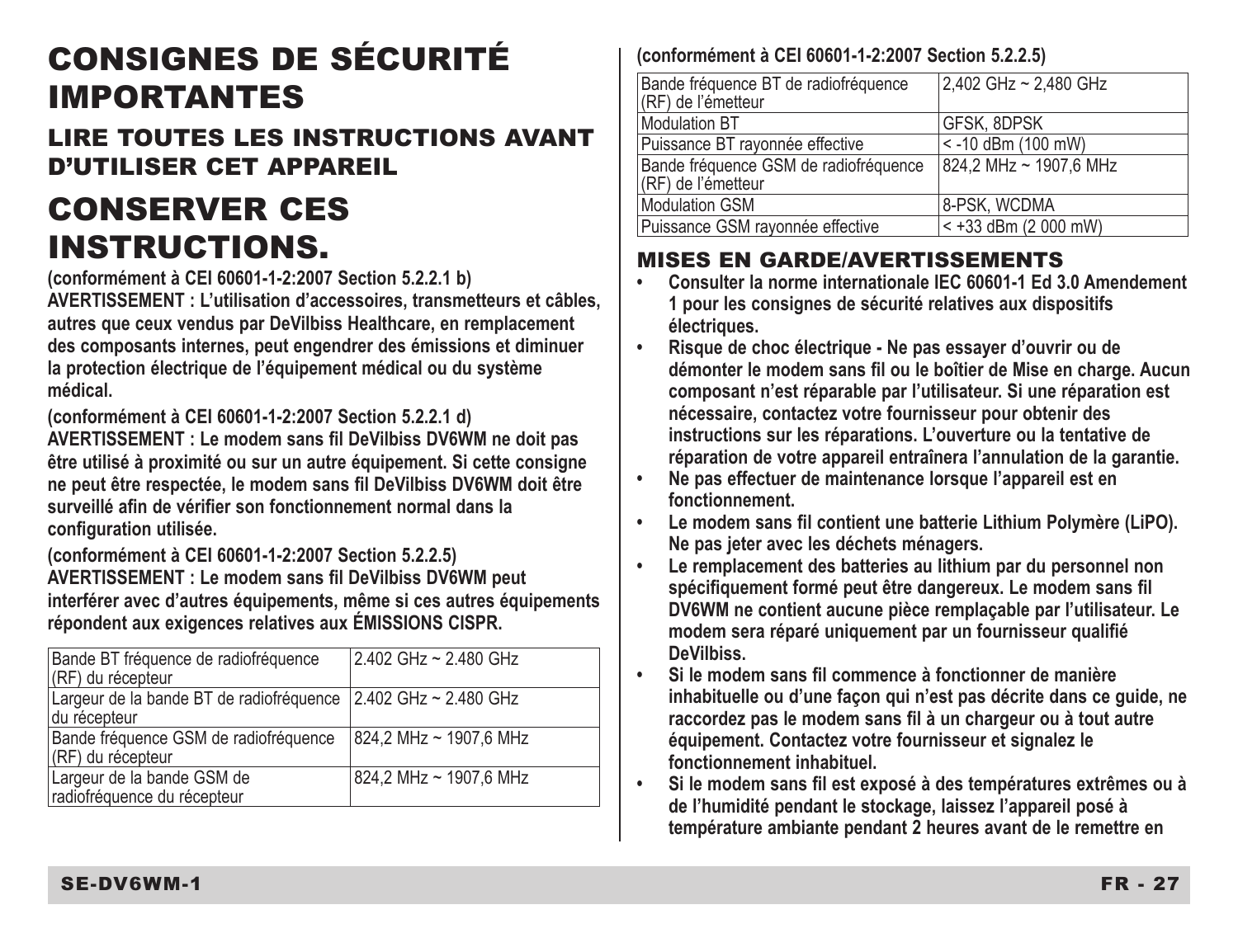#### MISES EN GARDE/AVERTISSEMENTS

**fonctionnement ou en charge.**

- **Ne pas raccorder le modem sans fil DV6WM à un équipement non décrit dans ces instructions, sous peine de dysfonctionnement ou d'endommagement du modem sans fil DV6WM.**
- **Ne pas modifier le modem sans fil DV6WM ou les accessoires sous peine de dysfonctionnement ou d'endommagement du modem sans fil DV6WM.**
- **Utiliser uniquement les chargeurs et câbles de chargeurs spécifiques au modem sans fil DV6WM, fournis par DeVilbiss. L'utilisation d'autres chargeurs ou d'autres câbles de chargeurs pourrait entraîner un dysfonctionnement ou endommager le modem sans fil DV6WM.**

**Stockage et manipulation – Les conditions suivantes peuvent entraîner un risque d'incendie en provoquant une panne de la batterie rechargeable interne.** 

- **Ne jamais tenter de charger un modem sans fil ayant été physiquement endommagé.**
- **Si la température du modem sans fil dépasse 50 ˚C (122 ˚F), stopper la charge.**
- **Ne pas chauffer ou jeter le modem sans fil au feu.**
- **Ne pas utiliser ou stocker le modem sans fil à proximité d'un feu ou dans une voiture où la température pourrait dépasser les 60 ˚C.**
- **Ne pas immerger le modem sans fil dans l'eau.**

## CONTENU DU PAQUET





**C** DeVilbiss

Modem sans fil DV6WM Chargeur mural USB Guide d'installation

## PIÈCES PRINCIPALES

#### Modem sans fil – Panneau de commande



#### **Fonctionnement normal**

La LED de la batterie clignote lorsque que la batterie est faible ; toutes les LED restent éteintes sauf pendant la période d'appel. Pendant l'appel, la LED de la batterie s'allume, ainsi que la LED du Bluetooth ou la LED du signal GSM.

La fréquence d'appel a été préréglée par votre fournisseur.

**REMARQUE :** *Lorsque la LED de la batterie clignote, reportez-vous à la section Mise en charge de la batterie du modem.*

**REMARQUE :** *Pour vérifier le fonctionnement à n'importe quel moment, appuyez sur le bouton de test : les LED doivent s'allumer.*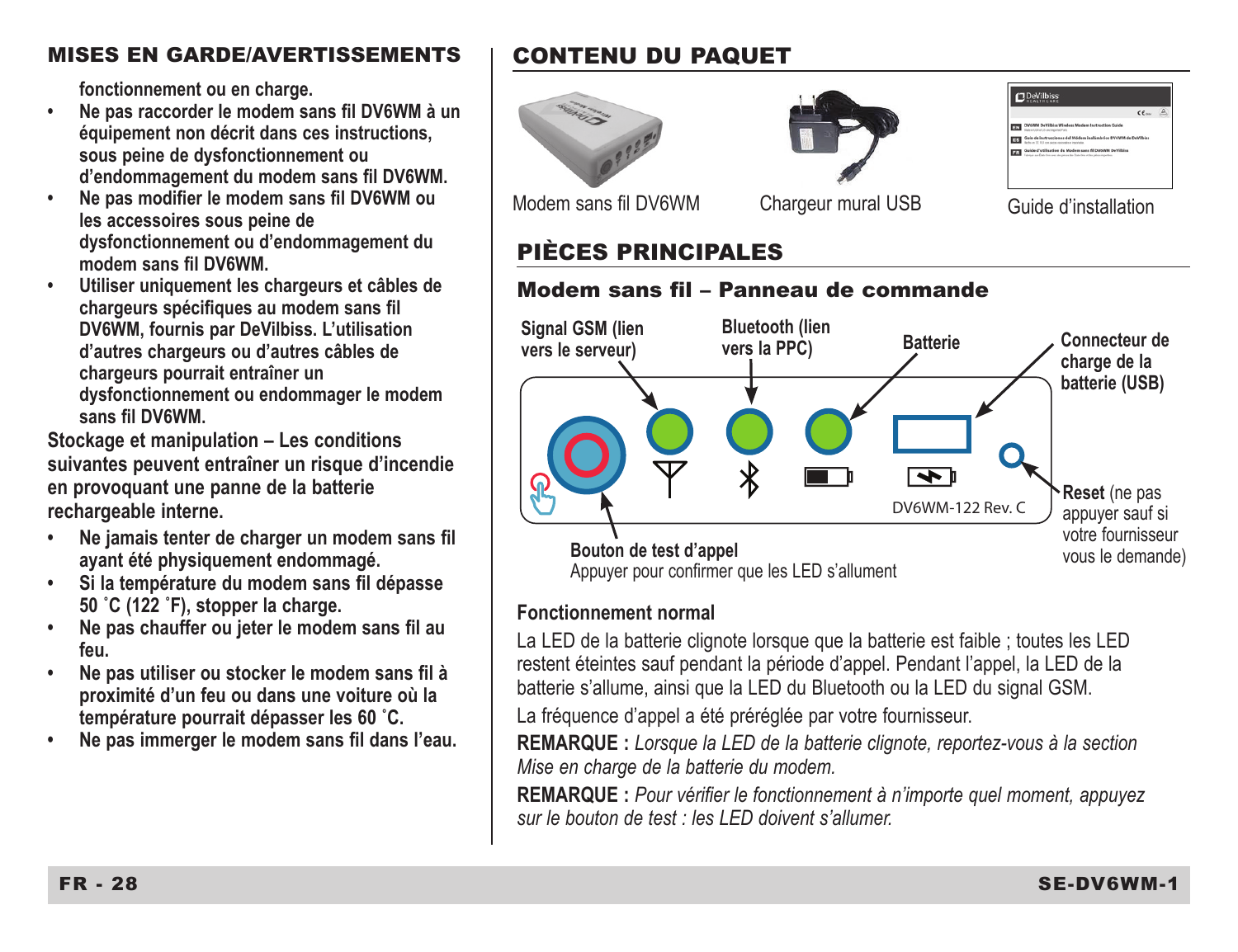## Paramétrage et Fonctionnement – PPC séries DV6x

#### Paramétrage initial de votre modem sans fil

**REMARQUE :** *Chargez entièrement la batterie avant de commencer le paramétrage. Reportez-vous à Mise en charge de la batterie du modem.*









- 1. Vérifiez que le Bluetooth est activé. Pour cela :
	- a. Appuyez sur le menu **EXTENSIONS**
	- b. Sélectionnez **Bluetooth**
	- c. Appuyez pour basculer de ETEINT à ALLUME si nécessaire
- 2. Appuyez sur le bouton **Test Call** sur le modem sans fil
	- a. Toutes les LED s'allument pendant 1 seconde environ puis s'éteignent.
	- b. La LED de la batterie affiche l'état de la batterie
	- c. La LED du Bluetooth clignote lentement pendant la recherche de la PPC
- 3. Association avec la PPC de la série DV6X
	- a. Lorsque la LED du Bluetooth clignote rapidement, le modem est prêt à être associé à la PPC (début du clignotement rapide au bout de 30 secondes environ)





 b. Le numéro de série du modem sans fil apparaît à l'écran de la PPC lorsque celle-ci l'a détecté.

**REMARQUE :** *Attendez que le modem apparaisse à l'écran. Ceci peut prendre 30 secondes.* 

- c. Dans le menu ELEMENT A ASSOCIER, appuyez sur le numéro de série du modem sans fil ; une fenêtre indique alors "En cours d'association...", puis "Association réussie".
- d. La LED du Bluetooth du modem sans fil cesse de clignoter et reste allumée pendant la lecture des données de la PPC.
- 4. La LED du signal GSM du modem clignote et reste allumée pendant quelques minutes.

SE-DV6WM-1 FR - 29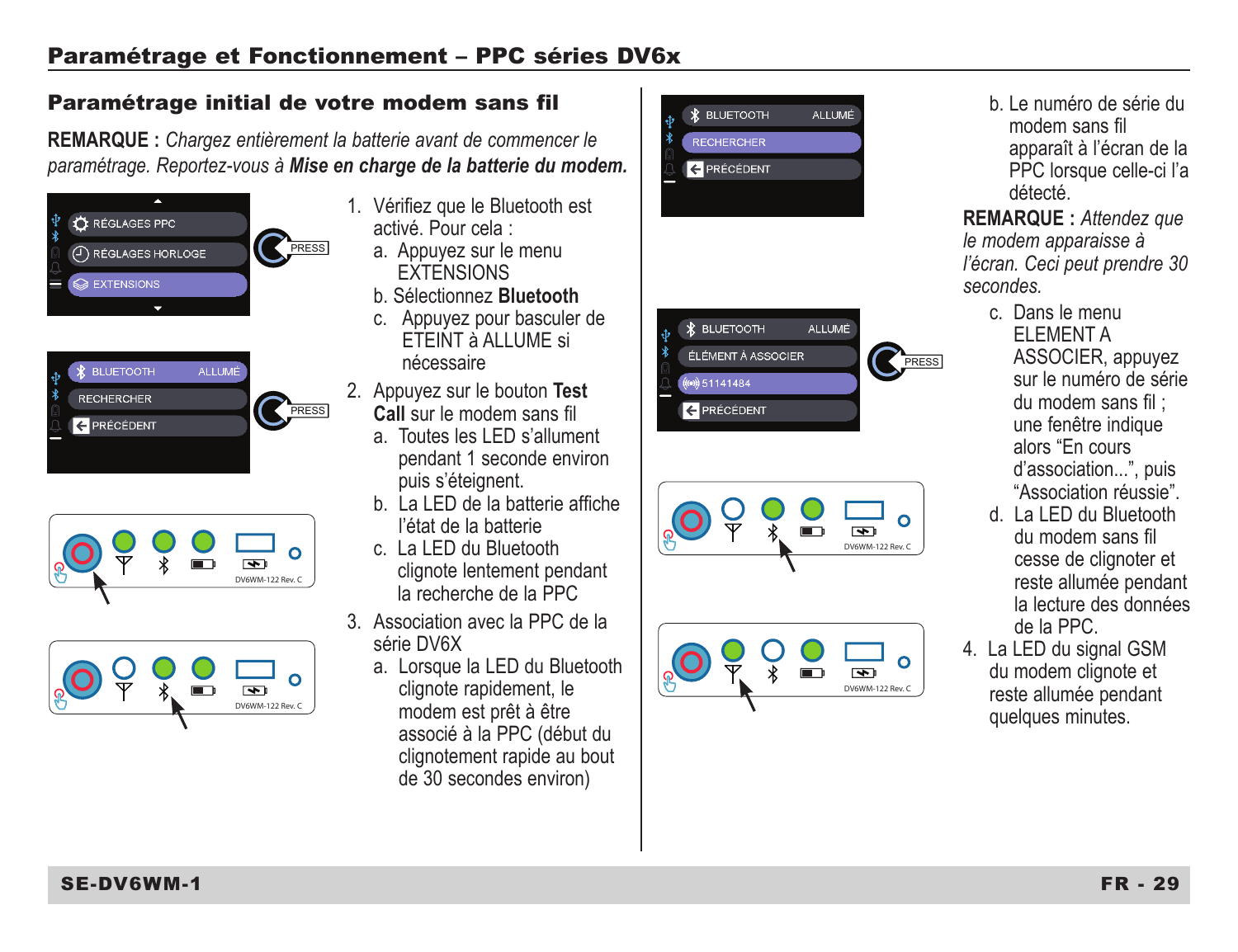#### Paramétrage initial de votre modem sans fil



5. Trouvez un emplacement où la LED du signal GSM s'allume sans clignoter et installez-y le modem.

**REMARQUE :** *Les LED du Bluetooth et du signal GSM sont normalement éteintes ; elles sont activées uniquement lorsque le modem est en communication avec la PPC ou avec le serveur. Ne touchez pas le modem.*



Lorsque la séquence d'appel est terminée, toutes les LED s'éteignent.

#### Fonctionnement du modem sans fil avec la PPC série DV6x



Le modem sans fil DeVilbiss fonctionne sans interaction tant que le niveau de la batterie est bon.



Pour consulter les informations relatives au modem, appuyez sur Modem sans fil dans le menu EXTENSIONS de la PPC DV6x.

Les informations suivantes s'affichent à l'écran de la PPC DV6x :





**REMARQUE :** *La PPC de la série DV6x signale le faible niveau de la batterie. Lorsque vous apercevez le message ci-contre, reportezvous à la section Mise en charge de la batterie du modem.*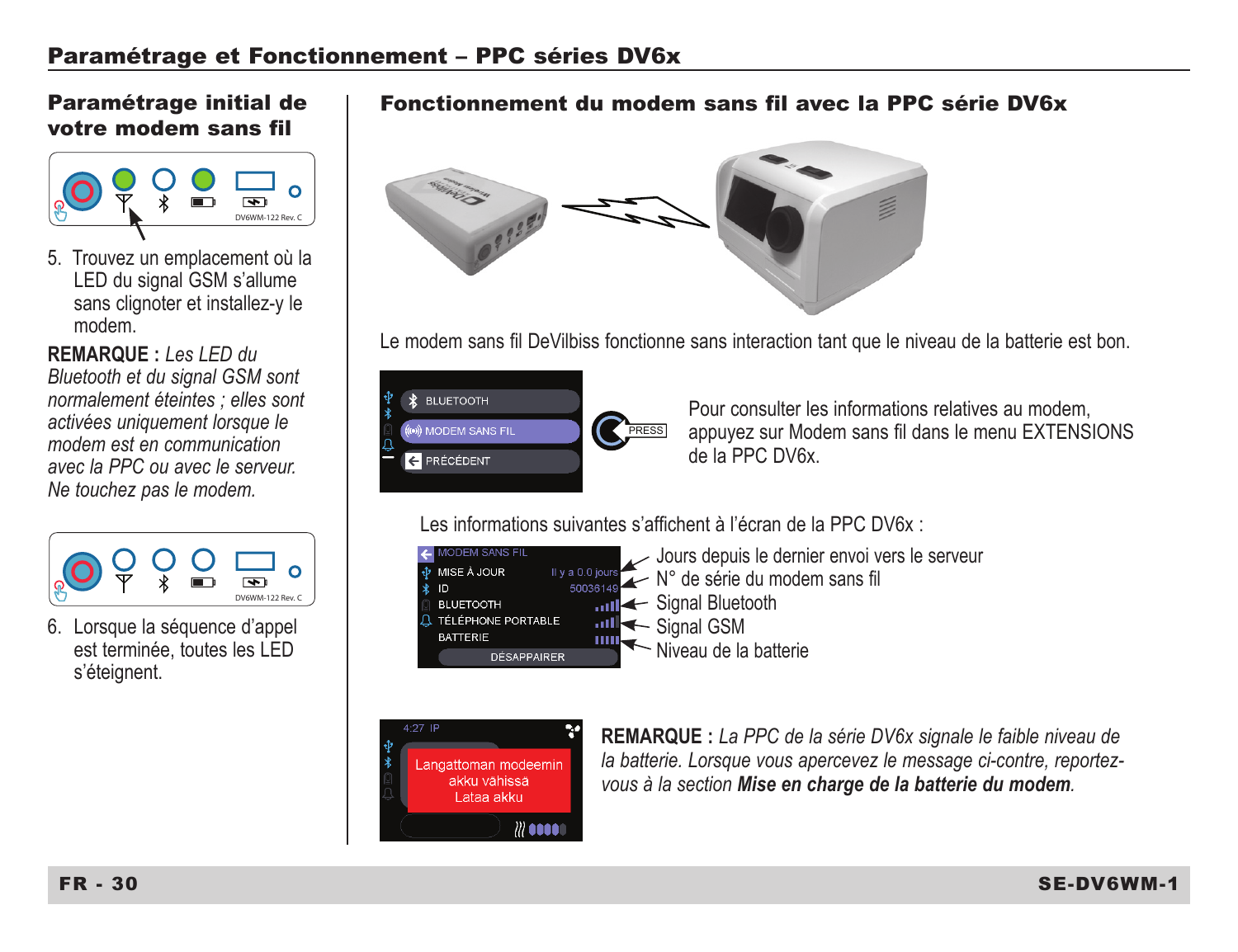### MISE EN CHARGE DE LA BATTERIE DU MODEM | INSTRUCTIONS DE NETTOYAGE



Lorsque le niveau de la batterie devient faible, la LED de la batterie du modem clignote.



Prise murale

La LED de la batterie clignote 3 fois en 1 seconde toutes les 3 secondes lorsque le niveau de la batterie devient faible. Si la LED de la batterie clignote, branchez la prise USB du chargeur au modem et le transformateur à une prise murale.

#### **La LED de la batterie du modem :**

- clignote lentement lorsque la batterie est en charge
- reste fixe lorsque la batterie est entièrement chargée et connectée à la source d'alimentation

**REMARQUE :** *Le modem peut être branché sur secteur même si le niveau de la batterie n'est pas faible.*

Le modem sans fil DV6WM fonctionne normalement lorsque la batterie est en charge. Il peut rester branché sur secteur pendant une période prolongée.

La durée habituelle de fonctionnement du modem sans fil DV6WM avec sa batterie pleine est de 90 jours.

- **Clignote en cas de batterie faible** 1. Nettoyez le modem une fois par mois. Débranchez le modem sans fil du chargeur et essuyez la surface externe avec un chiffon humide.
	- 2. Stockez le modem sans fil dans un endroit sec à température ambiante lorsqu'il n'est pas utilisé.

### Utilisation sur plusieurs patients

Si l'appareil doit être utilisé par plusieurs personnes (par ex.: établissement de soins, location, etc), l'extérieur de l'appareil doit être nettoyé et désinfecté entre chaque patient.

## **Nettoyage pour utilisation sur plusieurs patients**

## AVERTISSEMENT

**Si vous utilisez l'appareil sur plusieurs patients, nettoyez l'extérieur de l'appareil avant chaque nouvel utilisateur seulement, en procédant comme suit :**

- 1. Débranchez l'appareil.
- 2. Utilisez un chiffon et une solution de détergent doux (par exemple liquide vaisselle) et d'eau pour éliminer les saletés si nécessaire.
- 3. Utilisez un chiffon avec une dilution au 1/10 d'hypochlorite de sodium à 5,25 %–6,15 % (par exemple eau de javel pour usage domestique) pour nettoyer l'extérieur de l'appareil.
- 4. Assurez-vous que l'appareil est parfaitement sec avant de brancher le cordon d'alimentation.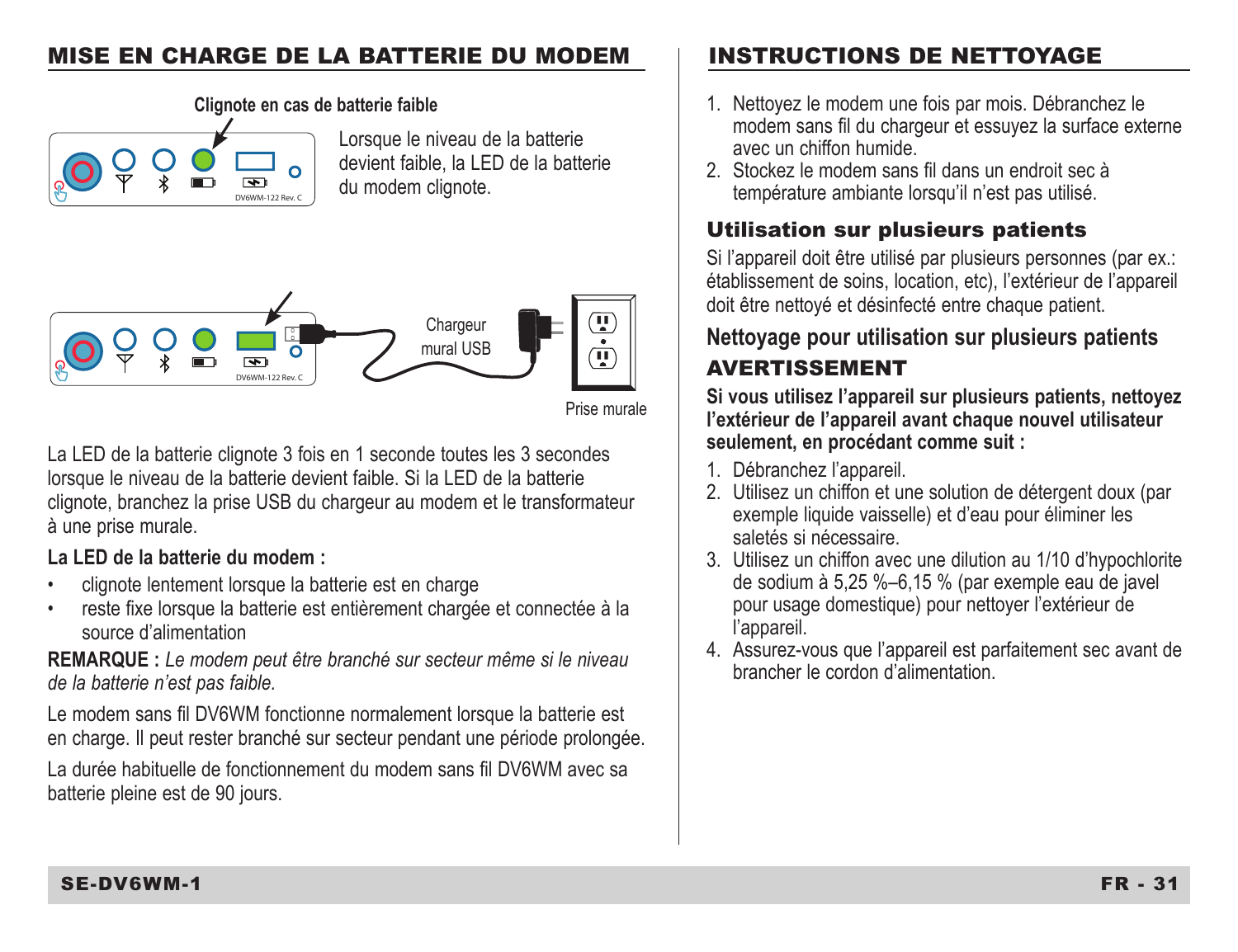#### ENTRETIEN

#### AVERTISSEMENT

**Risque de choc électrique - Ne pas essayer d'ouvrir ou de démonter le modem sans fil ou le chargeur. Aucun composant n'est réparable par l'utilisateur. Si une réparation est nécessaire, contactez votre fournisseur pour obtenir des instructions sur**  les réparations. L'ouverture ou la tentative de réparation de **votre appareil entraînera l'annulation de la garantie.**

Le modem sans fil et les accessoires ne nécessitent aucune maintenance pendant toute la durée de vie utile prévue.

DURÉE DE VIE UTILE PRÉVUE

**Remplacement de la batterie** – la batterie du modem sans fil DV6WM ne peut pas être remplacée par l'utilisateur. Si votre batterie doit être remplacée, contactez le fournisseur de votre équipement pour l'entretien.

## RECYCLAGE

**ATTENTION :** *Le modem sans fil contient une batterie Lithium Polymère (LiPO). Ne pas jeter avec les déchets ménagers.* Le modem sans fil et le chargeur contiennent des pièces

## SPÉCIFICATIONS

électroniques. Contactez les autorités locales pour déterminer la méthode appropriée d'élimination des pièces électroniques, des pièces en plastiques et de la batterie LiPO.

## RÉSEAU/COUPLAGE DE DONNÉES

- Le raccordement du modem sans fil DV6WM à un réseau/ couplage de données incluant d'autres équipements est susceptible d'entraîner des risques encore non identifiés à ce jour pour les patients et les opérateurs. L'organisme responsable doit s'assurer d'identifier, d'analyser et de contrôler ces risques ;
- Les modifications ultérieures au réseau/couplage de données sont susceptibles d'entraîner de nouveaux risques et d'exiger une nouvelle analyse ;

Les modifications au réseau/couplage de données incluent :

- Les modifications de la configuration du réseau/couplage de données
- La connexion d'éléments supplémentaires au réseau/ couplage de données
- La déconnexion d'éléments du réseau/couplage de données
- La mise à jour des équipements connectés au réseau/ couplage des données
- L'amélioration des équipements connectés au réseau/ couplage des données

#### FR - 32 SE-DV6WM-1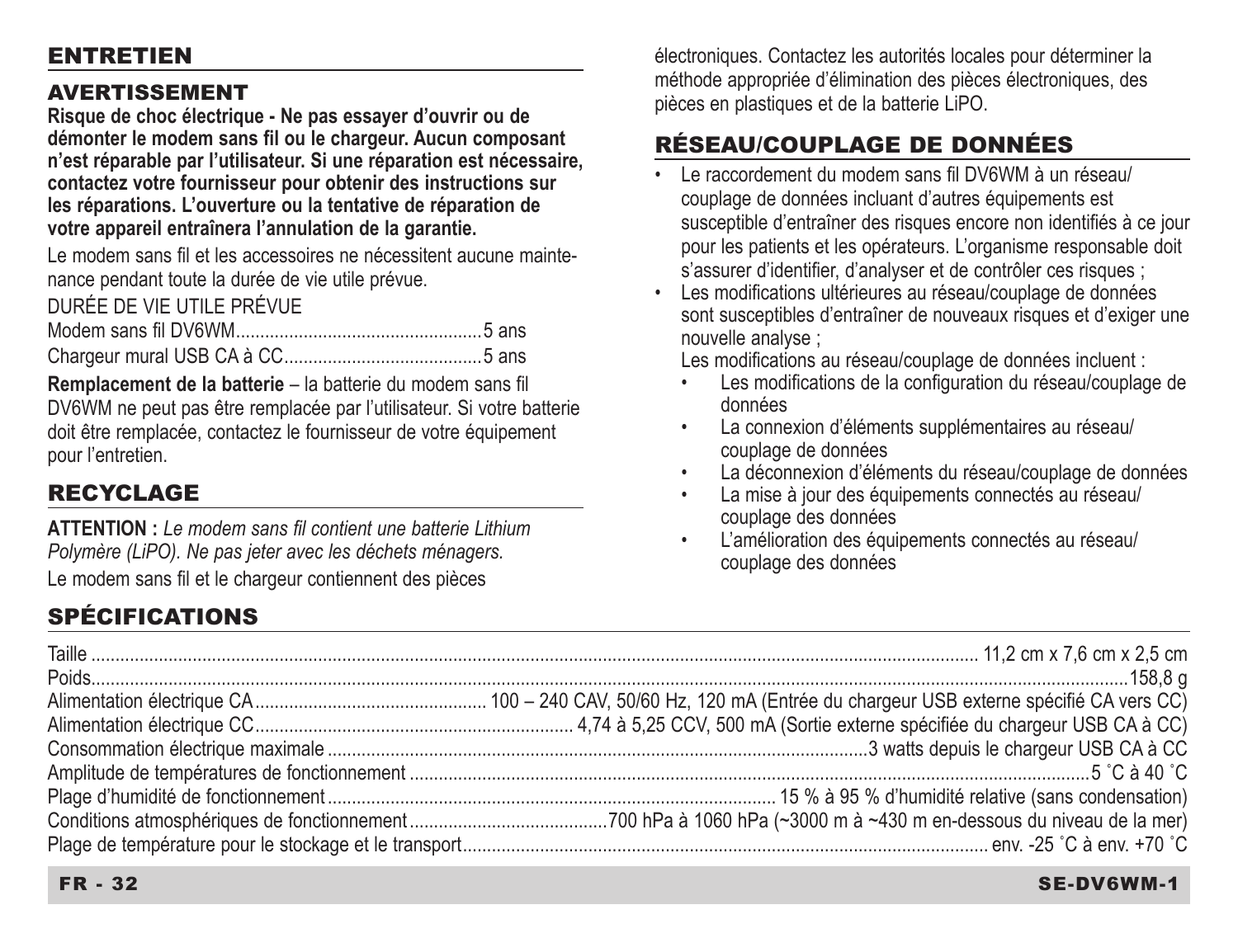Plage d'humidité pour le stockage et le transport ........................................................................... 0 % à 95 % d'humidité relative (sans condensation) **Spéci. techniques (conformément à la norme CEI 60601-1-2:2007 Section 5.2.2.1 a)** Câbles compatibles avec le modem sans fil DV6WM DeVilbiss ..................................... Câble USB à connectique mini B, longueur max = 1.8m (6 ft) Chargeur mural USB ..................................................................................................................................................Entrée 100 - 240 VAC, 47 – 63 Hz Sortie 5 VDC, 3 Watt max Connecteur sortie USB mini B longueur câble max = 1.8m (6 ft)

#### **Caractéristiques sans fil : Bluetooth**

Cet appareil médical contient deux transmetteurs, Bluetooth et cellulaire 3G. La radio Bluetooth intégrée à cet appareil est active quand la LED du Bluetooth  $(x)$  sur le panneau de commande est allumé. Le Bluetooth assure la connexion sans fil à votre appareil médical. La radio cellulaire 3G intégrée à cet appareil est active quand la LED du signal GSM (\F) sur le panneau de commande est allumé. La radio cellulaire 3G est utilisée pour envoyer les données lues sur votre appareil médical à un serveur de données à distance. Si vous remarquez des modifications inexpliquées dans les performances de la fonction sans fil de votre appareil, éteignez la radio Bluetooth pour voir si celle-ci est en cause. La technique sans fil peut présenter des problèmes, par exemple retards d'affichage ou d'enregistrement des données, artefact ou manque de données dû à la perte d'informations lors du transfert sans fil.

| Caractéristiques sans fil : cellulaire 3G : |  |
|---------------------------------------------|--|
|                                             |  |
|                                             |  |
|                                             |  |
|                                             |  |
|                                             |  |
|                                             |  |
| Exigences de sécurité :                     |  |
|                                             |  |
|                                             |  |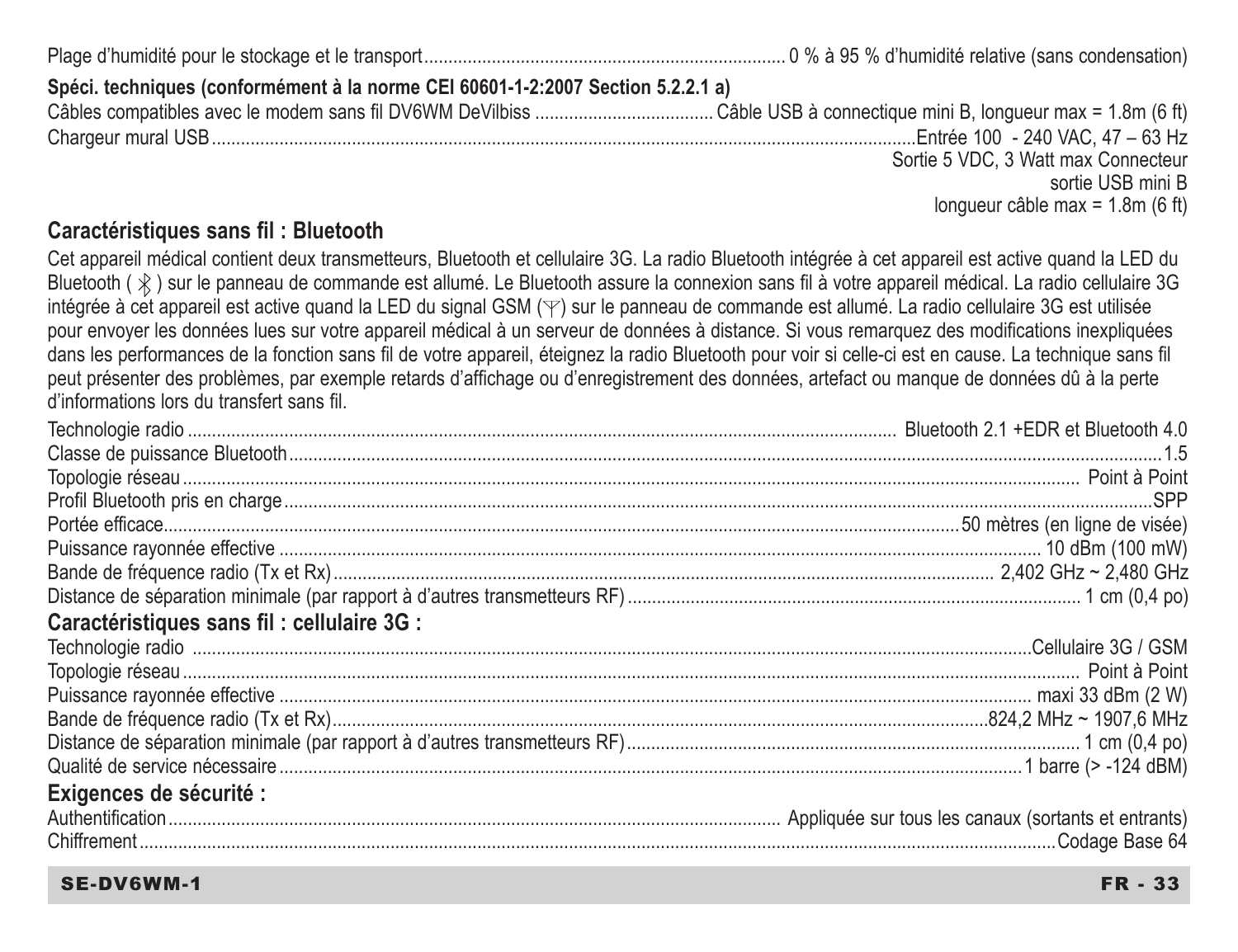## DÉPANNAGE

**ATTENTION :** *Si le modem sans fil commence à fonctionner de manière inhabituelle ou d'une façon qui n'est pas décrite dans ce guide, ne le raccordez pas à un chargeur ou à tout autre équipement. Contactez votre fournisseur et signalez-lui le fonctionnement inhabituel.*

**ATTENTION :** *Si le modem sans fil est exposé à des températures extrêmes ou à de l'humidité pendant le stockage, laissez l'appareil posé à température ambiante pendant 2 heures avant de le remettre en fonctionnement ou en charge.*

| Problème                                                                           | Cause possible                                                  | <b>Recours</b>                                                                                                                       |  |
|------------------------------------------------------------------------------------|-----------------------------------------------------------------|--------------------------------------------------------------------------------------------------------------------------------------|--|
| Rien ne se passe après avoir<br>appuyé sur le bouton de test                       | 1. La batterie du modem sans fil est déchargée.                 | 1. Branchez le modem sans fil au chargeur et laissez la<br>batterie se charger pendant au moins 2 heures.                            |  |
| d'appel.                                                                           | 2. Le bouton de test d'appel ne fonctionne pas<br>correctement. | 2. & 3. Contactez votre fournisseur pour réparation.                                                                                 |  |
|                                                                                    | 3. Dysfonctionnement du modem.                                  |                                                                                                                                      |  |
| Impossible d'associer le<br>modem sans fil avec une PPC.                           | 1. La PPC n'a pas le Bluetooth.                                 | 1. Le modem sans fil fonctionne uniquement avec des PPC<br>DeVilbiss qui possèdent la fonction Bluetooth.                            |  |
|                                                                                    | 2. Le Bluetooth de la PPC n'est pas allumé.                     | 2. Allumez le Bluetooth dans le menu de la PPC, consultez<br>les instructions.                                                       |  |
|                                                                                    | 3. Le modem sans fil est trop éloigné de la PPC.                | 3. Rapprochez le modem de la PPC. Ils doivent être à 30 m<br>maximum l'un de l'autre.                                                |  |
| La LED de la batterie clignote<br>rapidement trois fois d'affilée.                 | 1. Le niveau de charge de la batterie est bas.                  | 1. Laissez le modem sans fil reposer à température<br>ambiante pendant 2 heures. Branchez le chargeur pour<br>recharger la batterie. |  |
| Le modem sans fil ne charge<br>pas, la LED de la batterie ne                       | 1. Le chargeur ne fonctionne peut-être pas.                     | 1. Essayez d'utiliser un autre chargeur, homologué pour être<br>utilisé avec le modem sans fil.                                      |  |
| s'allume pas lorsqu'il est<br>connecté au chargeur.                                | 2. Dysfonctionnement du modem sans fil                          | 2. Contactez votre fournisseur pour réparation.                                                                                      |  |
| Les LED clignotent selon une<br>séquence qui n'est pas<br>expliquée dans ce guide. | 1. Dysfonctionnement du modem sans fil                          | 1. Contactez votre fournisseur pour réparation.                                                                                      |  |

Contactez votre fournisseur si vous avez besoin d'aide pour le paramétrage, l'utilisation ou l'entretien de votre modem sans fil. Signalez tout fonctionnement ou événement inhabituel à votre fournisseur ou au Service Client DeVilbiss +33 (0)2 47 42 99 42. Reportez-vous au dos de ce guide pour consulter les différentes adresses de DeVilbiss.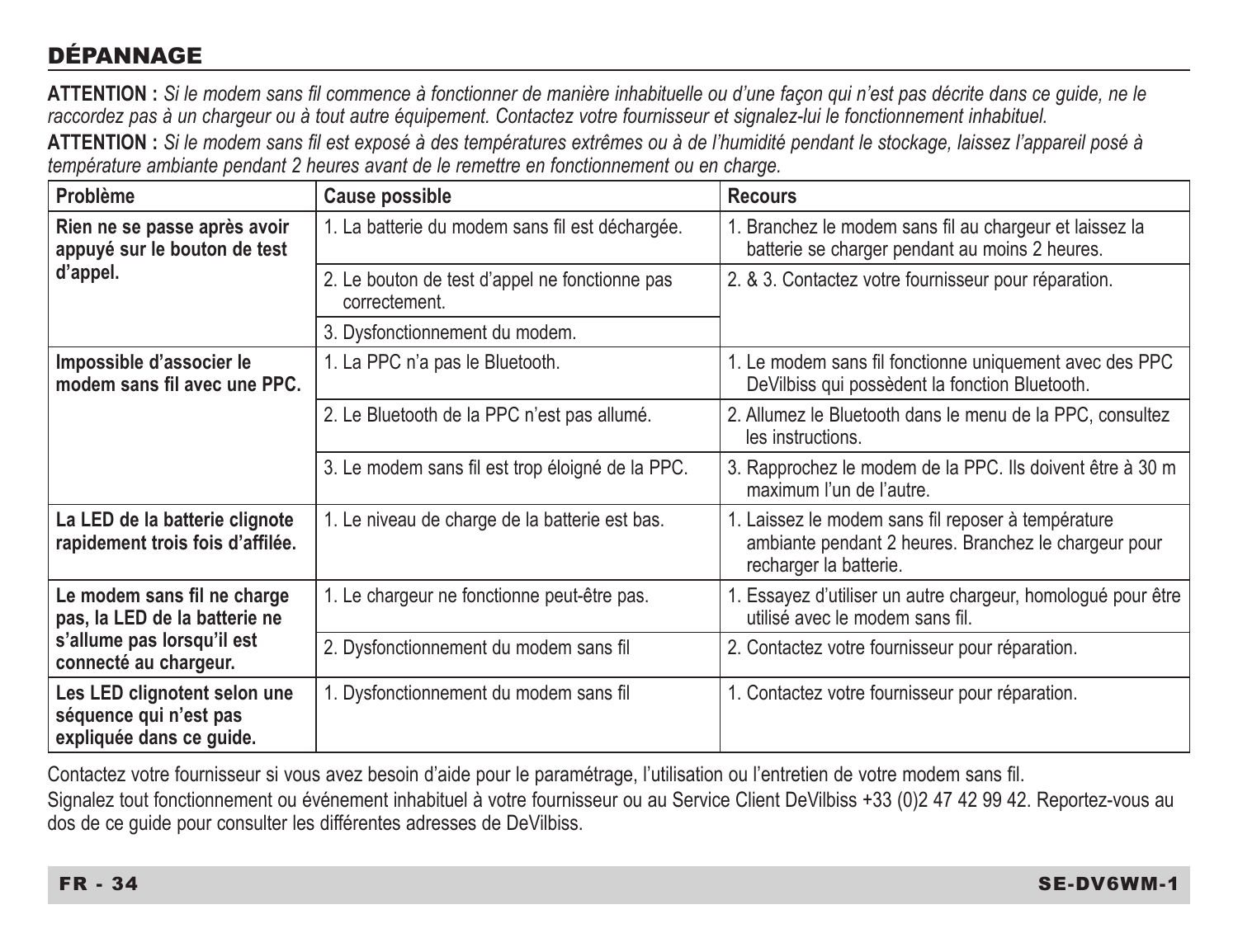#### **(conformément à la norme CEI 60601-1-2:2007 Section 5.2.1.1)**

L'ÉQUIPEMENT MÉDICAL ÉLECTRIQUE nécessite des précautions spéciales quant à la CEM et doit être installé et mis en service conformément aux informations sur la CEM spécifiées dans ce guide d'installation.

Les équipements portables et mobiles de communications par radiofréquence peuvent affecter l'ÉQUIPEMENT MÉDICAL ÉLECTRIQUE.

**(conformément à la norme CEI 60601-1-2:2007 Section 5.2.2.1 c)**

| Recommandations et déclarations du fabricant<br>concernant les émissions électromagnétiques.                                                                                                                                                                |                                                                                                                                                                          | Test d'immunité                                                                                   | Niveau de test CEI<br>60601                                                                 | Niveau de conformité                                                        | Environnement<br>électromagnétique -<br><b>Recommandations</b>                                                                                                            |                                                                                                                                                            |
|-------------------------------------------------------------------------------------------------------------------------------------------------------------------------------------------------------------------------------------------------------------|--------------------------------------------------------------------------------------------------------------------------------------------------------------------------|---------------------------------------------------------------------------------------------------|---------------------------------------------------------------------------------------------|-----------------------------------------------------------------------------|---------------------------------------------------------------------------------------------------------------------------------------------------------------------------|------------------------------------------------------------------------------------------------------------------------------------------------------------|
| Le modem sans fil DV6WM de DeVilbiss est prévu pour être utilisé<br>dans l'environnement électromagnétique ci-dessous. Le client ou<br>l l'utilisateur du modem sans fil DV6WM de DeVilbiss devra s'assurer<br>qu'il est utilisé dans un tel environnement. |                                                                                                                                                                          | Décharges<br>électrostatiques<br>(ESD)<br>CEI 61000-4-2                                           | $±8$ kV contact<br>$±15$ kV air                                                             | $±8$ kV contact<br>$±15$ kV air                                             | Le sol doit être en bois, en ciment<br>ou à carreaux de céramique. S'il est<br>recouvert d'un matériau synthétique,<br>l'humidité relative doit être au moins<br>de 30 %. |                                                                                                                                                            |
| Test d'émission                                                                                                                                                                                                                                             | Conformité                                                                                                                                                               | Environnement électromagnétique<br>- Recommandations                                              | Courants                                                                                    | ±2 kV pour les lignes                                                       | ±2 kV pour les lignes                                                                                                                                                     |                                                                                                                                                            |
| Cet appareil n'utilise l'énergie<br>radioélectrique que pour son<br>fonctionnement interne. Ses<br>Émissions RF                                                                                                                                             |                                                                                                                                                                          | pointes de tension<br>CEI 61000-4-4                                                               | transitoires rapides/ d'alimentation électrique<br>±1 kV pour les lignes<br>d'entrée/sortie | d'alimentation<br>électrique<br>$±1$ kV pour les lignes<br>d'entrée/sortie  | La qualité du courant du secteur<br>doit être celle d'un environnement<br>commercial ou hospitalier typique.                                                              |                                                                                                                                                            |
| CISPR <sub>11</sub>                                                                                                                                                                                                                                         | émissions RF sont dès lors très<br>Groupe 2<br>faibles et il est peu probable qu'il<br>puisse perturber le fonctionnement<br>des appareils électroniques à<br>proximité. |                                                                                                   | <b>Surtensions</b><br>CEI 61000-4-5                                                         | ±1 kV de ligne(s) à<br>ligne(s)<br>±2 kV de ligne(s) à la<br>terre          | ±1 kV de ligne(s) à<br>lique(s)<br>±2 kV de ligne(s) à la<br>terre                                                                                                        | La qualité du courant du secteur<br>doit être celle d'un environnement<br>commercial ou hospitalier typique.                                               |
| Émissions RF<br>CISPR 11                                                                                                                                                                                                                                    | Classe B                                                                                                                                                                 | Cet appareil peut être utilisé dans                                                               | Chutes de tension.<br>courtes                                                               | >95 % chute en UT pour   >95 % chute en UT<br>un cycle de 0,5               | pour un cycle de 0,5                                                                                                                                                      | La qualité du courant du secteur<br>doit être celle d'un environnement<br>commercial ou hospitalier typique.                                               |
| Harmonie CEI<br>61000-3-2                                                                                                                                                                                                                                   | Classe A                                                                                                                                                                 | tous les bâtiments, y compris dans<br>les bâtiments résidentiels ou ceux                          | interruptions et<br>variations de                                                           | >60 % chute en UT pour   >60 % chute en UT<br>5 cycles                      | pour 5 cycles                                                                                                                                                             | Si un fonctionnement continu du<br>modem sans fil DV6WM DeVilbiss                                                                                          |
| Fluctuations de<br>tension et<br>scintillement (flicker)<br>CEI 61000-3-3                                                                                                                                                                                   | Conforme                                                                                                                                                                 | directement connectés au réseau<br>électrique public à basse tension<br>alimentant les résidences | courant sur les<br>lignes de courant<br>d'alimentation<br>CEI 61000-4-11                    | >30 % chute en UT pour<br>25 cycles<br>>95 % chute en UT pour<br>5 secondes | >30 % chute en UT<br>pour 25 cycles<br>>95 % chute en UT<br>pour 5 secondes                                                                                               | est requis pendant une interruption<br>de l'alimentation secteur, il est<br>recommandé d'utiliser une<br>alimentation permanente (UPS) ou<br>une batterie. |
|                                                                                                                                                                                                                                                             |                                                                                                                                                                          |                                                                                                   | Champ magnétique<br>à la fréquence du<br>réseau de 50/60 Hz<br>CEI 61000-4-8                | $30$ A/m                                                                    | 30A/m                                                                                                                                                                     | Les champs magnétiques à la<br>fréquence du réseau doivent<br>correspondre à ceux d'un<br>environnement commercial ou<br>hospitalier.                      |
|                                                                                                                                                                                                                                                             |                                                                                                                                                                          | <b>REMARQUE</b> : UT est la tension principale CA avant l'application du niveau de test.          |                                                                                             |                                                                             |                                                                                                                                                                           |                                                                                                                                                            |

**(conformément à la norme CEI 60601-1-2:2007 Section 5.2.2.1 f)**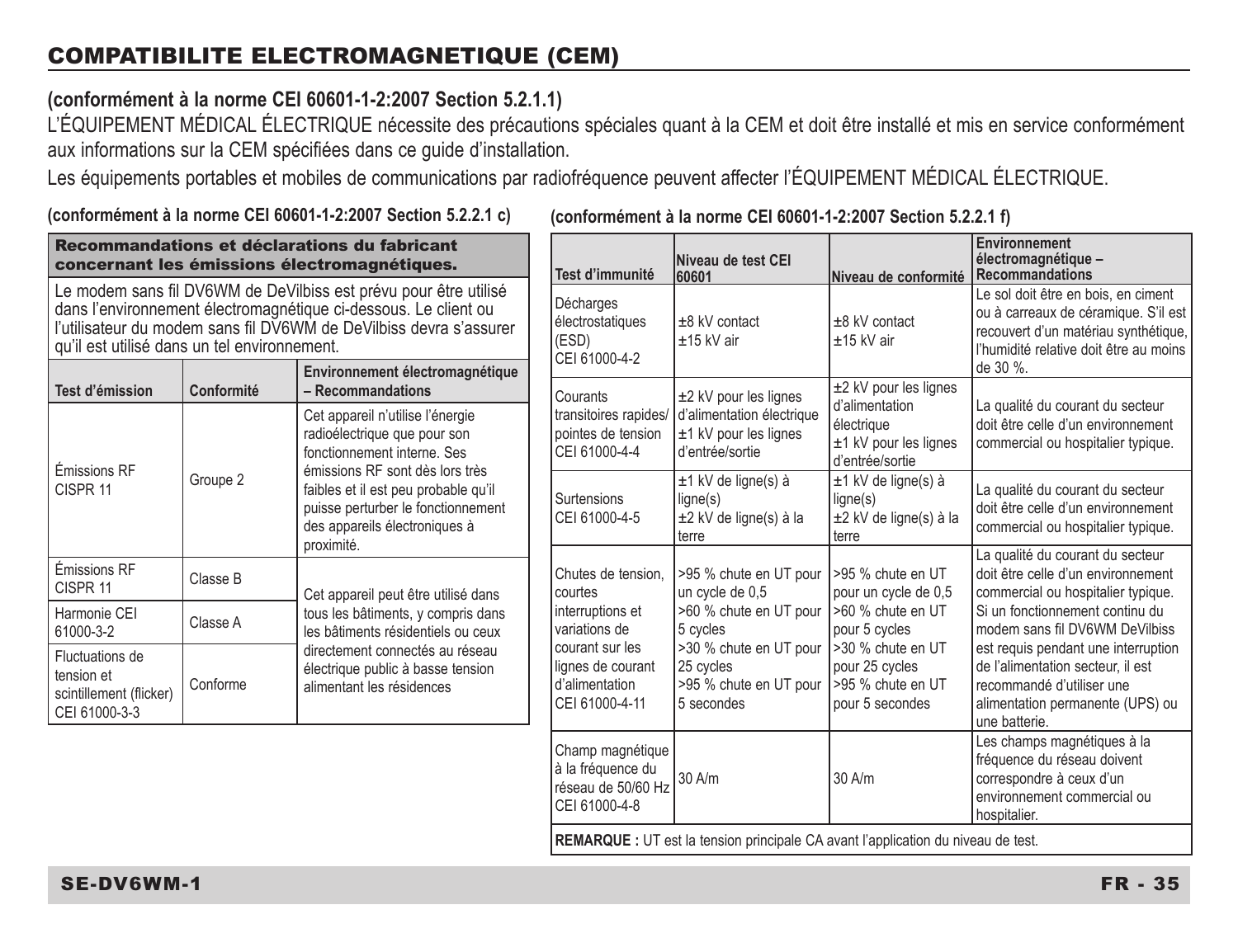### COMPATIBILITE ELECTROMAGNETIQUE (CEM)

**(conformément à la norme CEI 60601-1-2:2007 Section 5.2.2.1 f)**

#### Recommandations et déclarations du fabricant concernant l'immunité électromagnétique.

Le modem sans fil DV6WM de DeVilbiss est prévu pour être utilisé dans l'environnement électromagnétique ci-dessous. Le client ou l'utilisateur de modem sans fil DV6WM de De Vilbiss devra s'assurer qu'il est utilisé dans un tel environnement.

| <b>Test</b><br>d'immunité                                                                                                                                                                                                                                                               | Niveau de<br>test CEI<br>60601  | Niveau de<br>conformité                                                   | Environnement électromagnétique -<br><b>Recommandations</b>                                                                                                                                                                                                                                                                                                                                                                                                                                                    |
|-----------------------------------------------------------------------------------------------------------------------------------------------------------------------------------------------------------------------------------------------------------------------------------------|---------------------------------|---------------------------------------------------------------------------|----------------------------------------------------------------------------------------------------------------------------------------------------------------------------------------------------------------------------------------------------------------------------------------------------------------------------------------------------------------------------------------------------------------------------------------------------------------------------------------------------------------|
| HF conduite<br>CEI 61000-4-6                                                                                                                                                                                                                                                            | 3 Vrms<br>150 kHz à<br>80 MHz   | $V1 = 3 Vrms$<br>sur bandes<br>ISM et<br>fréquences<br>radios<br>amateurs | Les équipements de communication HF<br>portables et mobiles doivent être éloignés de<br>l'appareil en respectant les distances de<br>séparation minimum recommandées calculées/<br>indiquées ci-après : $D=(0,4)\sqrt{P}$                                                                                                                                                                                                                                                                                      |
| HF rayonnée<br>CEI 61000-4-3                                                                                                                                                                                                                                                            | $10$ V/m<br>80°MHz à<br>2.5 GHz | $E1 = 10$ V/m                                                             | $D=(0,4)\sqrt{P}$ 80 à 800 MHz<br>D=(0,7) $\sqrt{P}$ 800 MHz à 2,5 GHz<br>Où P correspond à la puissance nominale<br>maximale et D à la distance de séparation<br>recommandée en mètres.<br>L'intensité des champs des transmetteurs HF<br>fixes, telle que déterminée par une étude<br>électromagnétique du site (cf. a), doit être<br>inférieure à chaque niveau de fréquence V1 et<br>E1 (cf. b). Des interférences peuvent se<br>produire à proximité des appareils marqués du<br>symbole suivant : ((to)) |
| REMARQUE 1 : à 80 MHz et 800 MHz, la gamme de fréquence la plus élevée s'applique.<br><b>REMARQUE 2</b> : ces recommandations peuvent ne pas s'appliquer à toutes les situations. La<br>propagation électromagnétique dépend de l'absorption et de la réflexion par les structures, les |                                 |                                                                           |                                                                                                                                                                                                                                                                                                                                                                                                                                                                                                                |

objets et les personnes.

a. L'intensité des champs des transmetteurs fixes, telle que les stations de radio, les téléphones (cellulaires/sans fil) et les radios mobiles terrestres, la radio amateur, la radiodiffusion AM et FM et la diffusion télévisuelle ne peut pas être prévue avec exactitude. Pour déterminer l'environnement électromagnétique résultant des émetteurs à fréquence radio stationnaires, une inspection du site est conseillée. Si la force du champ mesurée à l'endroit où le modem sans fil DV6WM de DeVilbiss est utilisé excède les niveaux de conformité ci-dessus, le modem sans fil DV6WM de DeVilbiss doit être surveillé pour déterminer s'il fonctionne de façon adéquate. Si un comportement anormal est observé, des mesures supplémentaires peuvent s'avérer nécessaires, comme une réorientation ou une modification de l'emplacement du modem sans fil DV6WM DeVilbiss. b. Au-delà de 80 MHz, les intensités de fréquence doivent être inférieures à [V1] V/m.

#### **(conformément à la norme CEI 60601-1-2:2007 Section 5.2.2.2)**

Distances recommandées entre les équipements de communication HF portables et mobiles et le modem sans fil DV6WM. Ce modem et les PPC DeVilbiss NE SONT PAS conçus pour la réanimation

Le modem sans fil DV6WM DeVilbiss est prévu pour être utilisé dans un environnement électromagnétique dans lequel les perturbations HF sont contrôlées. Le client ou l'utilisateur du modem sans fil DV6WM DeVilbiss peut aider à empêcher l'interférence électromagnétique en maintenant une distance minimale entre l'équipement de communication HF portable et mobile (émetteurs) et le modem sans fil DV6WM DeVilbiss telle que recommandée ci-dessous, selon la puissance de sortie maximale de l'équipement de communications.

| Puissance de                                    | Distance de séparation selon la fréquence de l'émetteur (m)              |                   |                                                        |  |
|-------------------------------------------------|--------------------------------------------------------------------------|-------------------|--------------------------------------------------------|--|
| sortie maximale<br>évaluée de<br>l'émetteur (W) | De 150 kHz à 80 MHz<br>en-dehors des bandes ISM MHz<br>$D=(0,4)\sqrt{P}$ | $D=(0,4)\sqrt{P}$ | De 80 MHz à 800 800 MHz à 2.5 GHz<br>$D=(0,7)\sqrt{P}$ |  |
| 0,01                                            | 0.04                                                                     | 0.04              | 0,07                                                   |  |
| 0,1                                             | 0.11                                                                     | 0.11              | 0.22                                                   |  |
|                                                 | 0.35                                                                     | 0.35              | 0.70                                                   |  |
| 10                                              | 1.1                                                                      | 1.1               | 2.2                                                    |  |
| 100                                             | 3.5                                                                      | 3,5               | 7.0                                                    |  |

Dans le cas de transmetteurs dont la puissance de sortie maximum n'est pas listée ci-dessus, la distance recommandée, D, en mètres (m), peut être déterminée au moyen de l'équation applicable à la fréquence du transmetteur, dans laquelle P correspond à la puissance de sortie nominale maximum du transmetteur en watts (W), indiquée par son .<br>fahricant

**REMARQUE 1 :** à 80 MHz, utiliser la plage de lecture du tableau 80MHz-800MHz ; à 800 MHz, utiliser la plage de lecture du tableau 800MHz-2.5GHz.

**REMARQUE 2 :** Entre 150 kHz et 80 MHz, les bandes ISM (industrielle, scientifique et médicale) correspondent aux intervalles 6.765 - 6.795 MHz ; 13.553 - 13.567 MHz ; 26.957 - 27.283 MHz et 40.66 - 40.70 MHz.

**REMARQUE 3 :** Pour les transmetteurs dont les bandes de fréquence ISM se situent entre 150 KHz et 80 MHz et dans la plage de fréquences de 50 MHz à 2.5 GHz, un facteur supplémentaire de 10/3 a été intégré dans la formule de calcul de la distance recommandée. Cet ajout permet de réduire le risque que l'équipement de communication mobile/portable ne provoque des interférences s'il était amené par inadvertance en zone patient.

**REMARQUE 4 :** Ces recommandations peuvent ne pas s'appliquer à toutes les situations. La propagation électromagnétique dépend de l'absorption et de la réflexion par les structures, les objets et les personnes.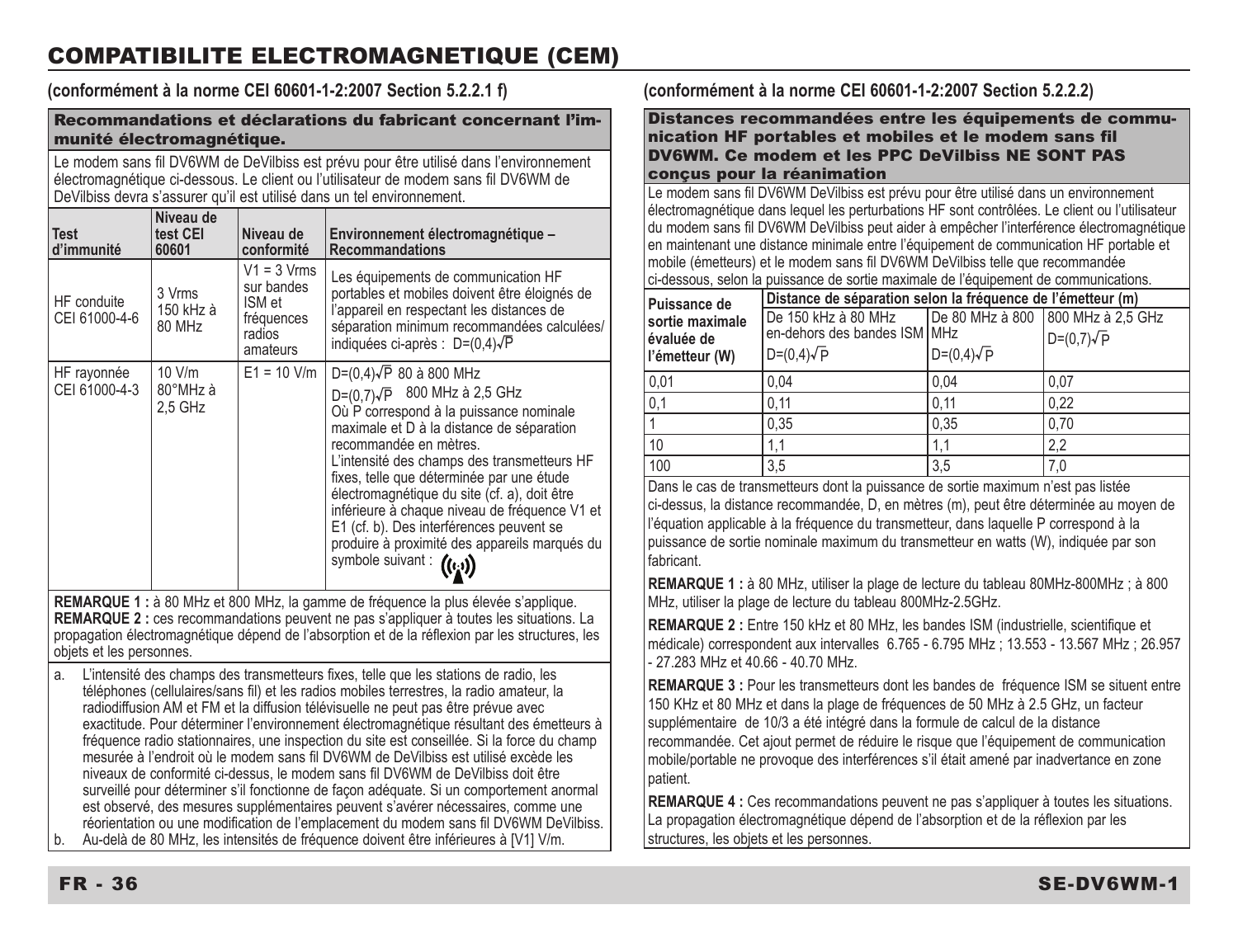#### COMPATIBILITE ELECTROMAGNETIQUE (CEM)

#### Déclaration de la FCC (Commission Fédérale américaine des Communications) et IC (Industrie Canada)

Le module GSM est conforme aux normes FCC QIPEHS6 et IC 7830A-EHS6 Le module Bluetooth est conforme aux normes FCC TFB-BT1 et IC 5969A-BT1

Cet équipement est conforme à la section 15 de la réglementation FCC et aux normes RSS exemptes de licence d'Industrie Canada. Son fonctionnement est soumis aux deux conditions suivantes : (1) cet équipement ne doit pas provoquer d'interférences et (2) il doit accepter toutes les interférences, y compris celles qui sont susceptibles de perturber son fonctionnement.

La puissance de sortie de cet appareil est inférieure à 20 MW. Le test SAR n'est pas requis. Lors de son utilisation, assurez-vous que l'antenne de l'appareil se trouve à au moins 20 cm des personnes.

Cet appareil numérique de Classe B est conforme aux normes canadiennes ICES-003.

**REMARQUE :** *le fabricant n'est pas responsable des interférences radio ou TV causées par des modifications ou des changements non autorisés sur cet équipement. Ces modifications ou ces changements pourraient annuler le droit de l'utilisateur d'exploiter cet équipement.*

**REMARQUE :** *cet équipement a été testé et déclaré conforme aux limites pour un appareil numérique de Classe B, en vertu de la section 15 de la réglementation FCC.*  Ces limites sont concues pour fournir une protection raisonnable contre les interférences nuisibles dans une installation résidentielle. Cet équipement génère, utilise et *peut émettre des fréquences radio ; s'il n'est pas installé et utilisé selon les instructions, il est susceptible de provoquer des interférences nuisibles aux communications*  radio. Cependant, il n'existe aucune garantie que de telles interférences ne se produisent pas dans une installation particulière. Si cet équipement cause des *interférences nuisibles à la réception des signaux de radio ou de télévision, ce qui peut être déterminé en allumant ou en éteignant l'appareil, l'utilisateur est encouragé à essayer de corriger ces interférences grâce à l'une des mesures suivantes :*

- *Réorienter ou repositionner l'antenne de réception.*
- *Augmenter la distance entre l'appareil et le récepteur.*
- *Brancher l'appareil à une prise située sur un circuit différent de celui sur lequel le récepteur est branché.*
- *Consulter le revendeur ou un technicien qualifié en radio/télévision pour assistance.*

#### Déclaration CE

DeVilbiss Healthcare LLC, déclare par la présente que ce Modem sans fil DV6WM est conforme aux exigences essentielles et autres dispositions applicables de la Directive 1999/5/CE. La déclaration de conformité peut être consultée à l'adresse www.devilbisshealthcare.com/files/DV6WM\_CE\_Declaration.pdf.

La marque et les logos Bluetooth® sont des marques déposées qui appartiennent à Bluetooth SIG, Inc. et toute utilisation de ces marques par DeVilbiss doit s'effectuer sous licence. Les autres *marques et noms commerciaux sont la propriété de leurs détenteurs respectifs.*